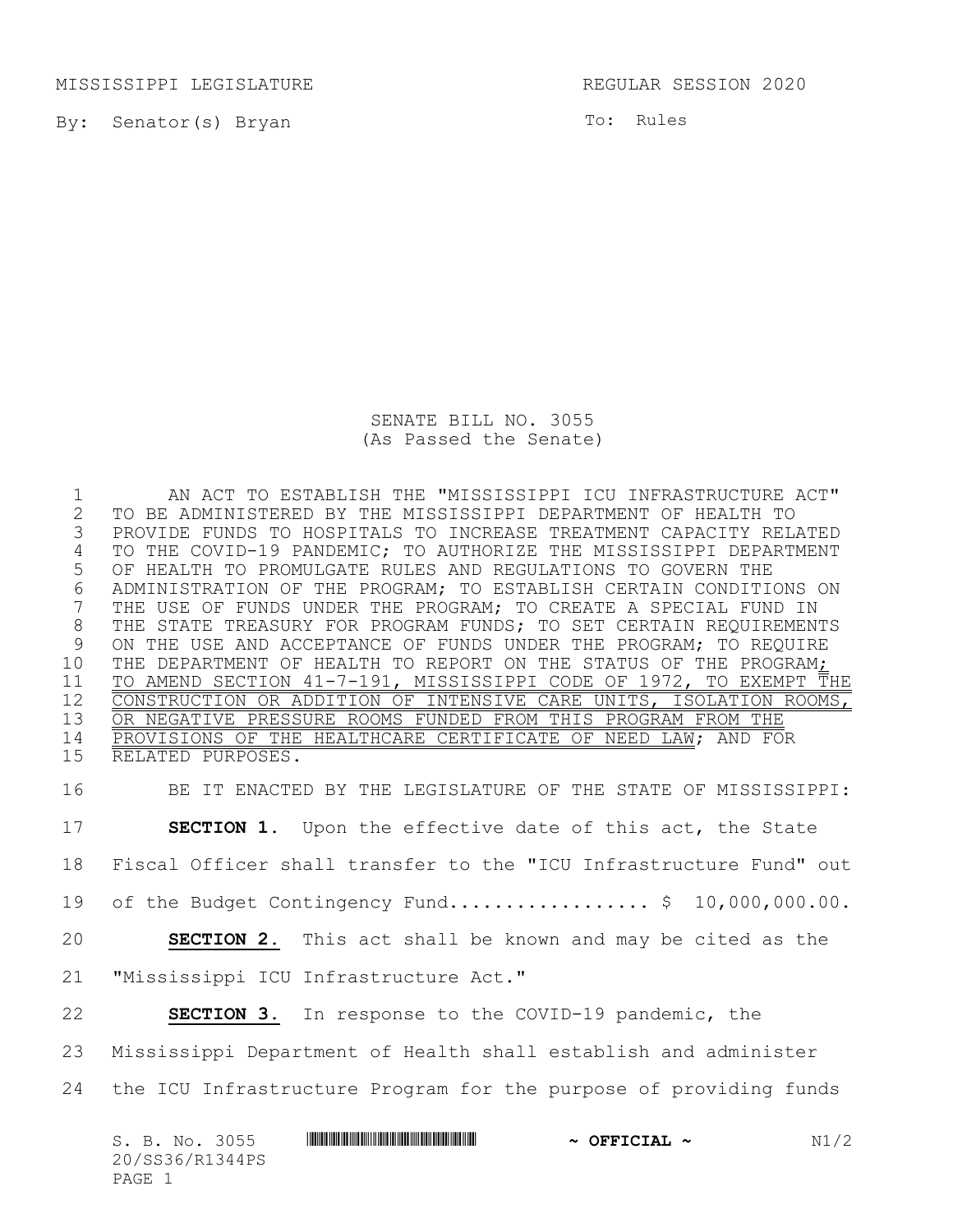to hospitals to increase treatment capacity related to the 26 COVID-19 pandemic, including adding intensive care units $<sub>L</sub>$ </sub> isolation rooms or negative pressure rooms, and related construction and facilitation costs, but not to include any administrative expenses or costs or any staffing expenses or costs. For the purpose of this bill, "related construction and facilitation costs" is defined as allowing funding for intensive care units, negative pressure rooms, or isolation rooms, related medical equipment and any needed HVAC system alterations to accommodate the negative pressure, isolation rooms and intensive care units. **SECTION 4.** (1) The Department of Health shall:

 (a) Promulgate rules and regulations to govern the administration of the program;

 (b) Make every effort to expend the funds appropriated to the program established in this act by October 30, 2020;

 (c) Require recipients of funds under this program to 42 certify that there is a need to add intensive care units, 43 isolation rooms or negative pressure rooms at the facility

receiving funds;

 (d) Require recipients of funds under this program to certify that the facility adding intensive care units, isolation 47 rooms or negative pressure rooms can adequately staff such units or rooms; and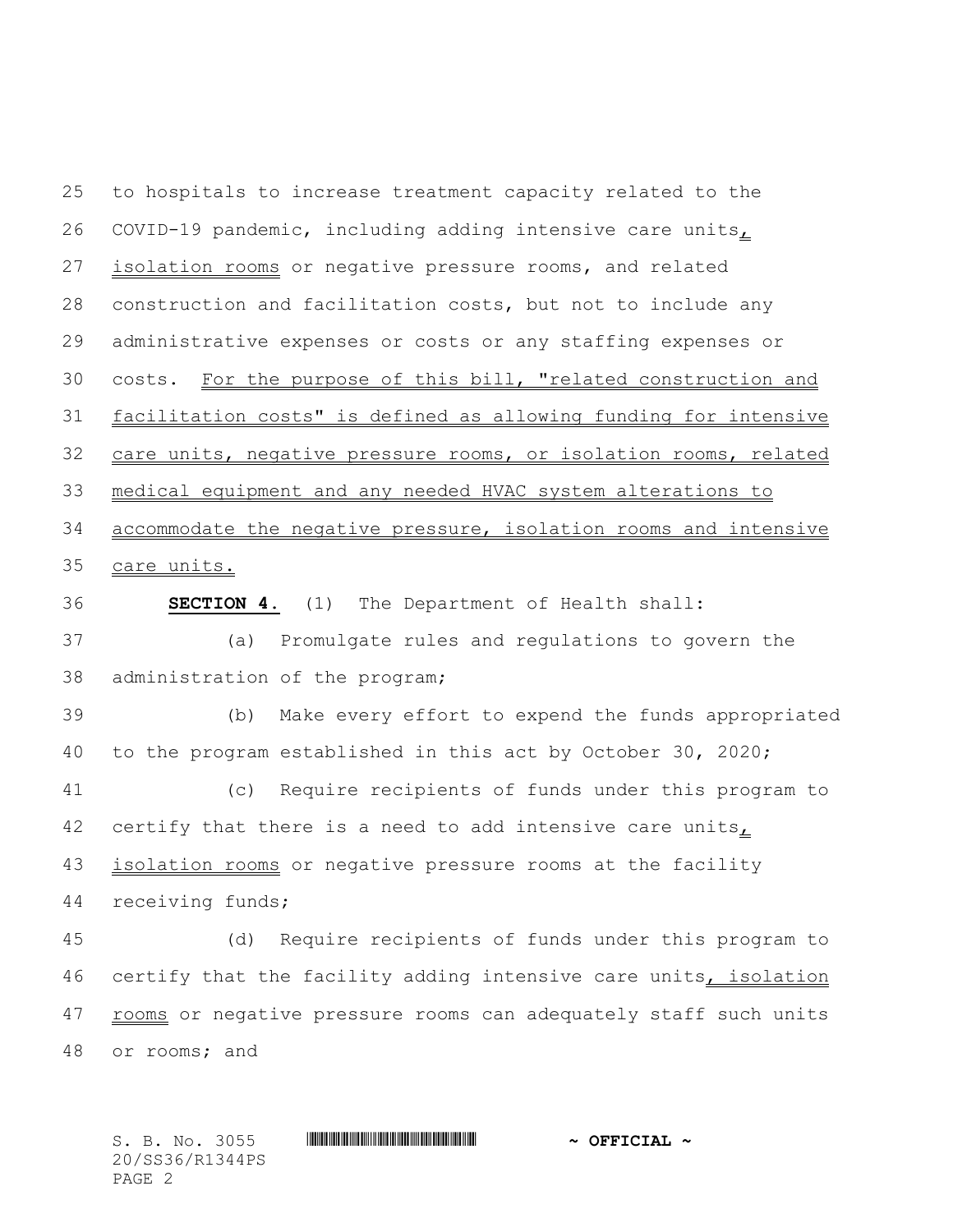(e) Certify to the Department of Finance and Administration that each expenditure of the funds appropriated to the Department of Health under this act is in compliance with the guidelines, guidance, rules, regulations and/or other criteria, as may be amended from time to time, of the United States Department of the Treasury regarding the use of monies from the Coronavirus Relief Fund established by the CARES Act.

 (2) No individual hospital shall receive more than 57 twenty-five percent (25%) of the funds appropriated to this program.

 ( **\* \* \***3) The Department of Health may retain up to Fifty Thousand Dollars (\$50,000.00) of the funds appropriated to the program established in this act to pay reasonable expenses incurred in the administration of the program.

 (4) Out of the funds appropriated to this program, the Department of Health shall expend twenty percent (20%) or more of such funds for hospitals in Mississippi that are either designated as a Level III Trauma Center or a Level IV Trauma Center.

 **SECTION 5.** (1) There is created a special fund in the State Treasury, to be known as the "ICU Infrastructure Fund," from which the awards authorized under the ICU Infrastructure Program shall be disbursed by the Department of Health.

 (2) (a) All monies shall be disbursed from the fund created in subsection (1) of this section in compliance with the guidelines, guidance, rules, regulations or other criteria, as may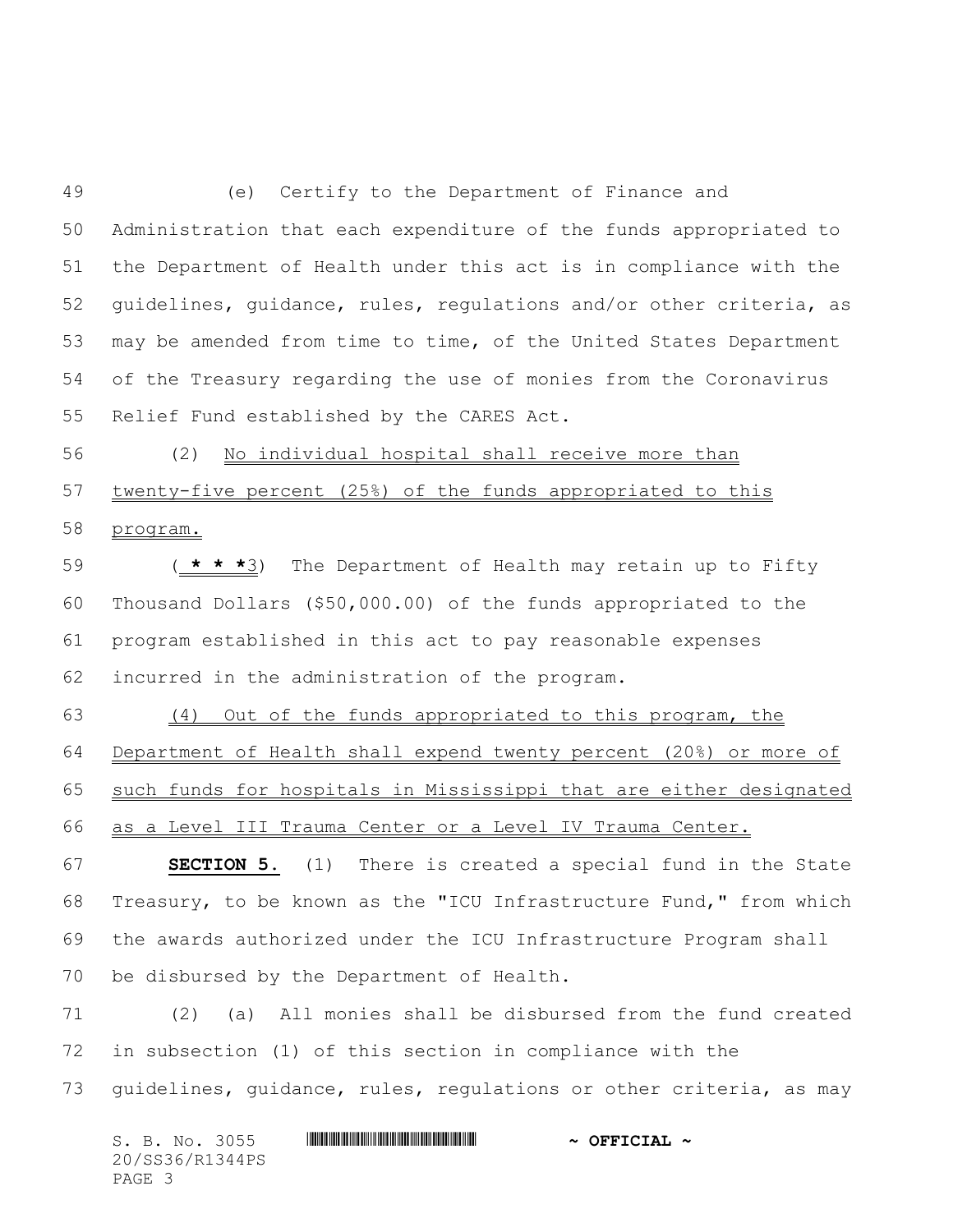be amended from time to time, of the United States Department of the Treasury regarding the use of monies from the Coronavirus Relief Fund established by the CARES Act. However, unexpended amounts of any monies unrelated to the Coronavirus Relief Fund, whether appropriated by the Legislature or donated by any public or private entity, remaining in the funds at the end of a fiscal year shall not lapse into the Budget Contingency Fund or the State General Fund, and any investment earnings or interest earned on amounts in the program fund shall be deposited to the credit of 83 the ICU Infrastructure Fund; and

 (b) If on December 15, 2020, there are unexpended Coronavirus Relief Fund monies remaining in the fund created in this section, those funds shall be transferred into the Unemployment Compensation Fund no later than December 30, 2020.

 (3) The use of funds allocated under this program shall be subject to audit by the United States Department of the Treasury's Office of Inspector General and the Mississippi Office of the State Auditor. Each person receiving funds under these programs found to be fully or partially noncompliant with the requirements in this act shall return to the state all or a portion of the funds received.

 **SECTION 6.** If the Office of Inspector General of the United States Department of the Treasury, or the Office of Inspector General of any other federal agency having oversight over the use of monies from the Coronavirus Relief Fund established by the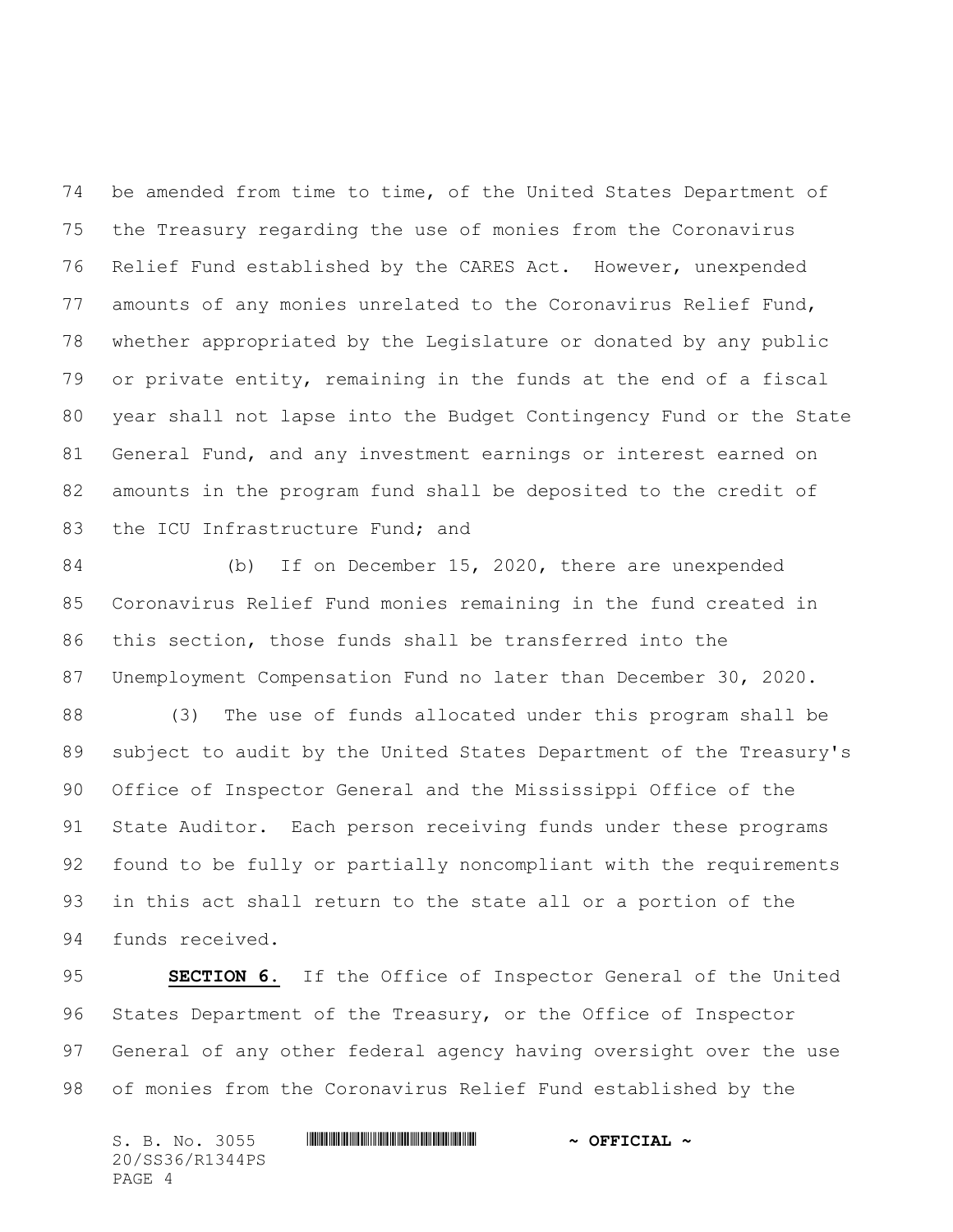CARES Act (a) determines that the Department of Health or recipient has expended or otherwise used any of the funds appropriated to the Department of Health under this act for any purpose that is not in compliance with the guidelines, guidance, rules, regulations and/or other criteria, as may be amended from time to time, of the United States Department of the Treasury regarding the use of monies from the Coronavirus Relief Fund established by the CARES Act, and (b) the State of Mississippi is required to repay the federal government for any of those funds that the Office of the Inspector General determined were expended or otherwise used improperly by the Department of Health or recipient, then the Department of Health or recipient that expended or otherwise used those funds improperly shall be required to pay the amount of those funds to the State of Mississippi for repayment to the federal government.

 **SECTION 7.** On October 15, 2020, the Department of Health shall provide the Lieutenant Governor, the Speaker of the House of Representatives, the Chair of the Senate Public Health and Welfare Committee, and the Chair of the House Public Health and Human Services Committee with a status report of the funds appropriated 119 to it under this act. Thereafter, the Department of Health shall report weekly on the status of the funds under this act until October 30, 2020 or until the funds under this act are fully expended, whichever is later.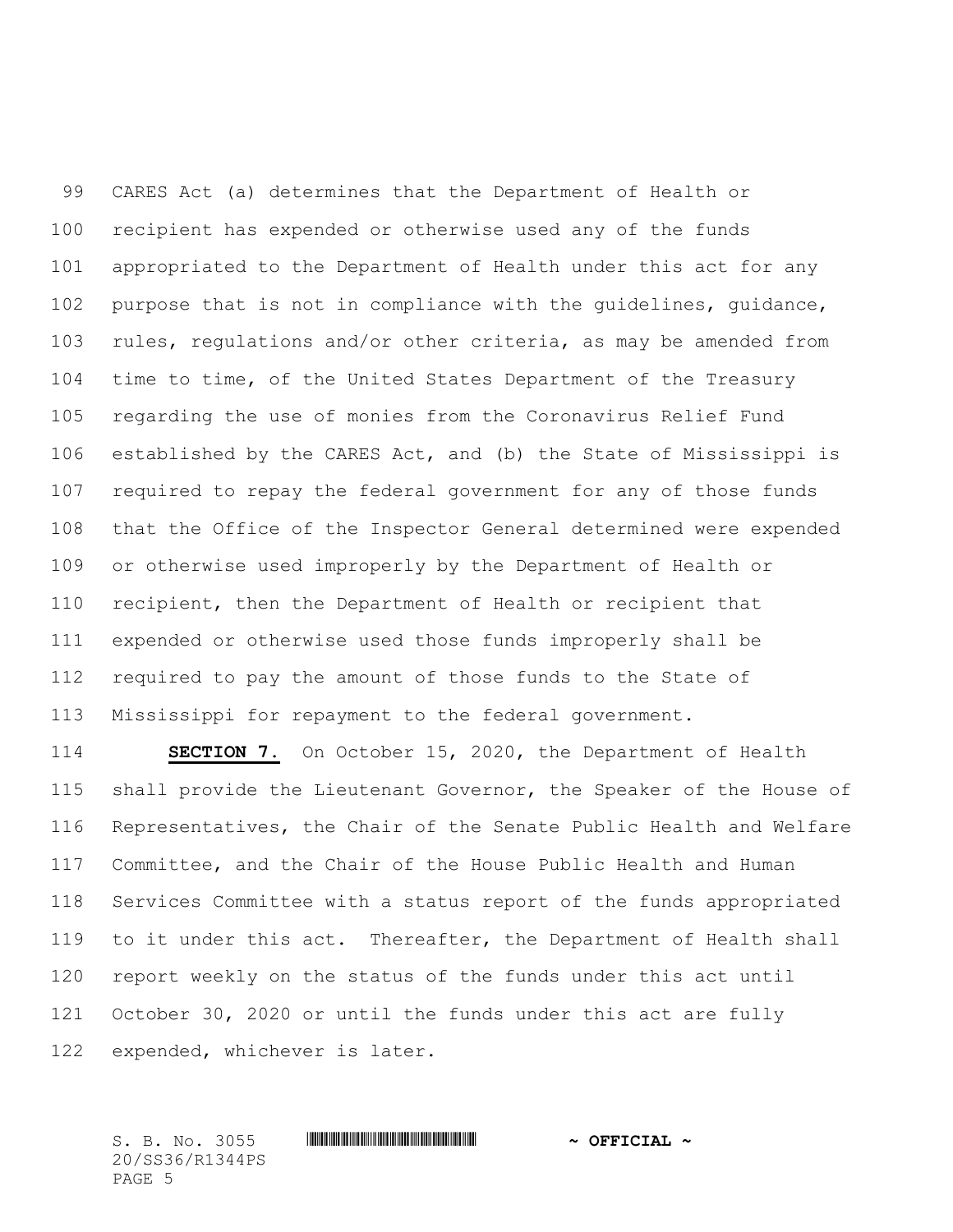**SECTION 8.** If any section, paragraph, sentence, clause, phrase, or any part of this act is declared to be in conflict with federal law, or if for any reason is declared to be invalid or of 126 no effect, the remaining sections, paragraphs, sentences, clauses, phrases or parts thereof shall be in no matter affected thereby but shall remain in full force and effect.

 **SECTION 9.** Section 41-7-191, Mississippi Code of 1972, is amended as follows:

 41-7-191. (1) No person shall engage in any of the following activities without obtaining the required certificate of need:

 (a) The construction, development or other establishment of a new health care facility, which establishment shall include the reopening of a health care facility that has ceased to operate for a period of sixty (60) months or more;

 (b) The relocation of a health care facility or portion thereof, or major medical equipment, unless such relocation of a health care facility or portion thereof, or major medical equipment, which does not involve a capital expenditure by or on behalf of a health care facility, is within five thousand two hundred eighty (5,280) feet from the main entrance of the health care facility;

 (c) Any change in the existing bed complement of any health care facility through the addition or conversion of any beds or the alteration, modernizing or refurbishing of any unit or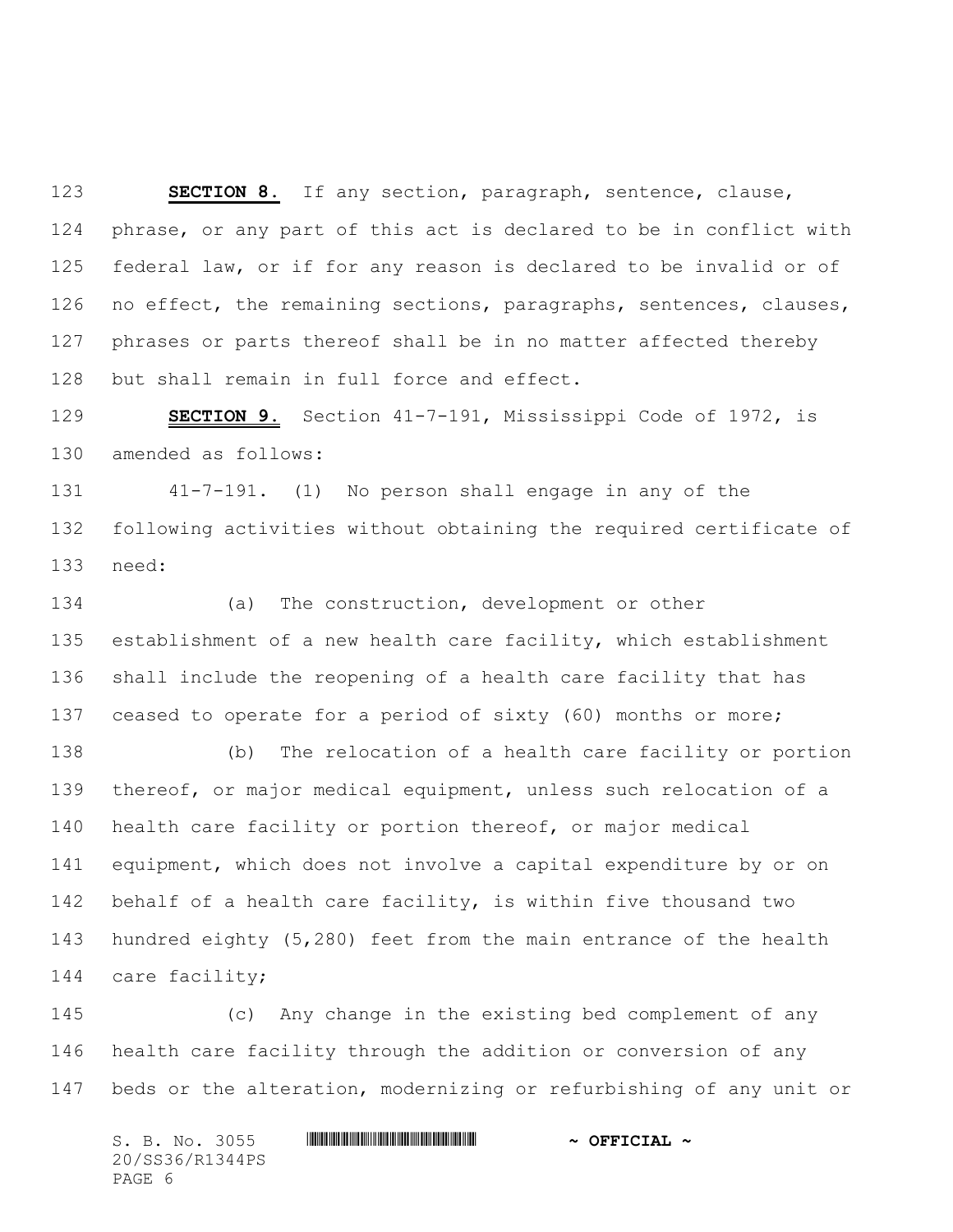department in which the beds may be located; however, if a health care facility has voluntarily delicensed some of its existing bed complement, it may later relicense some or all of its delicensed beds without the necessity of having to acquire a certificate of need. The State Department of Health shall maintain a record of the delicensing health care facility and its voluntarily delicensed beds and continue counting those beds as part of the state's total bed count for health care planning purposes. If a health care facility that has voluntarily delicensed some of its beds later desires to relicense some or all of its voluntarily delicensed beds, it shall notify the State Department of Health of its intent to increase the number of its licensed beds. The State Department of Health shall survey the health care facility within thirty (30) days of that notice and, if appropriate, issue the health care facility a new license reflecting the new contingent 163 of beds. However, in no event may a health care facility that has voluntarily delicensed some of its beds be reissued a license to operate beds in excess of its bed count before the voluntary delicensure of some of its beds without seeking certificate of need approval;

 (d) Offering of the following health services if those services have not been provided on a regular basis by the proposed provider of such services within the period of twelve (12) months prior to the time such services would be offered:

(i) Open-heart surgery services;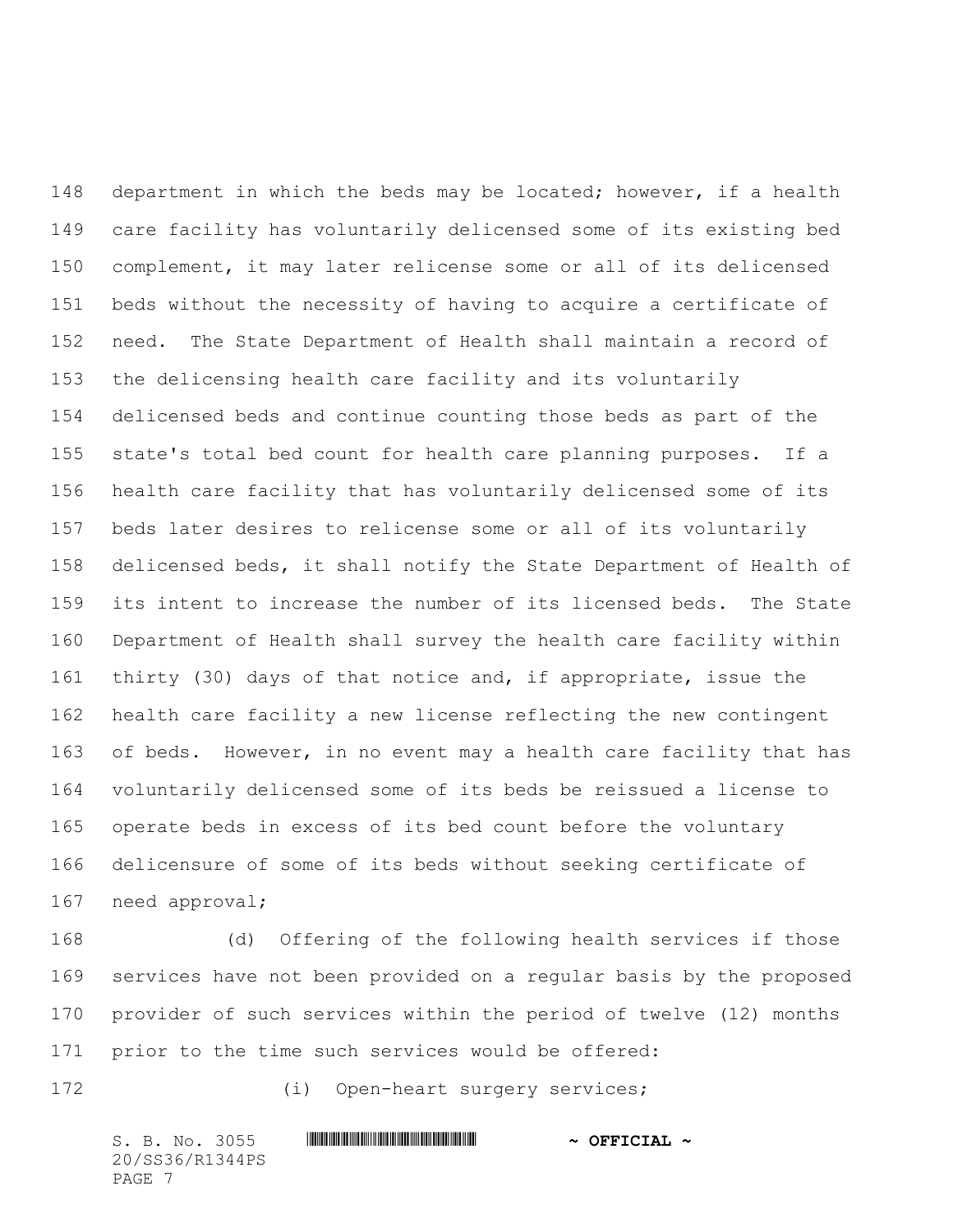173 (ii) Cardiac catheterization services; (iii) Comprehensive inpatient rehabilitation services; (iv) Licensed psychiatric services; (v) Licensed chemical dependency services; 178 (vi) Radiation therapy services; (vii) Diagnostic imaging services of an invasive nature, i.e. invasive digital angiography; (viii) Nursing home care as defined in subparagraphs (iv), (vi) and (viii) of Section 41-7-173(h); 183 (ix) Home health services; (x) Swing-bed services; (xi) Ambulatory surgical services; (xii) Magnetic resonance imaging services; (xiii) [Deleted] (xiv) Long-term care hospital services; (xv) Positron emission tomography (PET) services; (e) The relocation of one or more health services from one physical facility or site to another physical facility or site, unless such relocation, which does not involve a capital expenditure by or on behalf of a health care facility, (i) is to a physical facility or site within five thousand two hundred eighty (5,280) feet from the main entrance of the health care facility where the health care service is located, or (ii) is the result of an order of a court of appropriate jurisdiction or a result of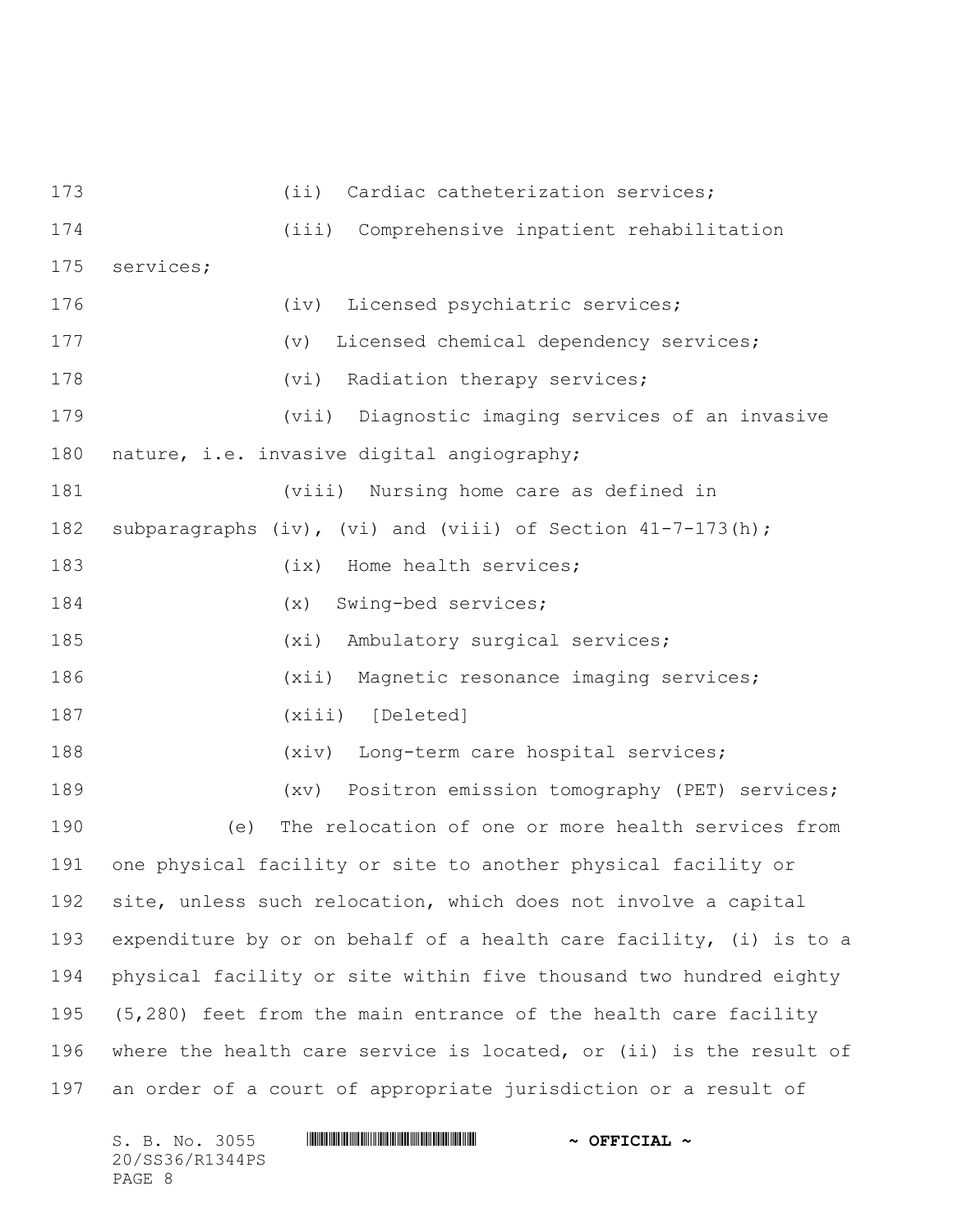pending litigation in such court, or by order of the State Department of Health, or by order of any other agency or legal entity of the state, the federal government, or any political subdivision of either, whose order is also approved by the State Department of Health;

 (f) The acquisition or otherwise control of any major medical equipment for the provision of medical services; however, (i) the acquisition of any major medical equipment used only for research purposes, and (ii) the acquisition of major medical equipment to replace medical equipment for which a facility is already providing medical services and for which the State Department of Health has been notified before the date of such acquisition shall be exempt from this paragraph; an acquisition for less than fair market value must be reviewed, if the acquisition at fair market value would be subject to review;

 (g) Changes of ownership of existing health care facilities in which a notice of intent is not filed with the State Department of Health at least thirty (30) days prior to the date such change of ownership occurs, or a change in services or bed capacity as prescribed in paragraph (c) or (d) of this subsection as a result of the change of ownership; an acquisition for less than fair market value must be reviewed, if the acquisition at fair market value would be subject to review;

 (h) The change of ownership of any health care facility defined in subparagraphs (iv), (vi) and (viii) of Section

| S. B. No. 3055  |  | $\sim$ OFFICIAL $\sim$ |
|-----------------|--|------------------------|
| 20/SS36/R1344PS |  |                        |
| PAGE 9          |  |                        |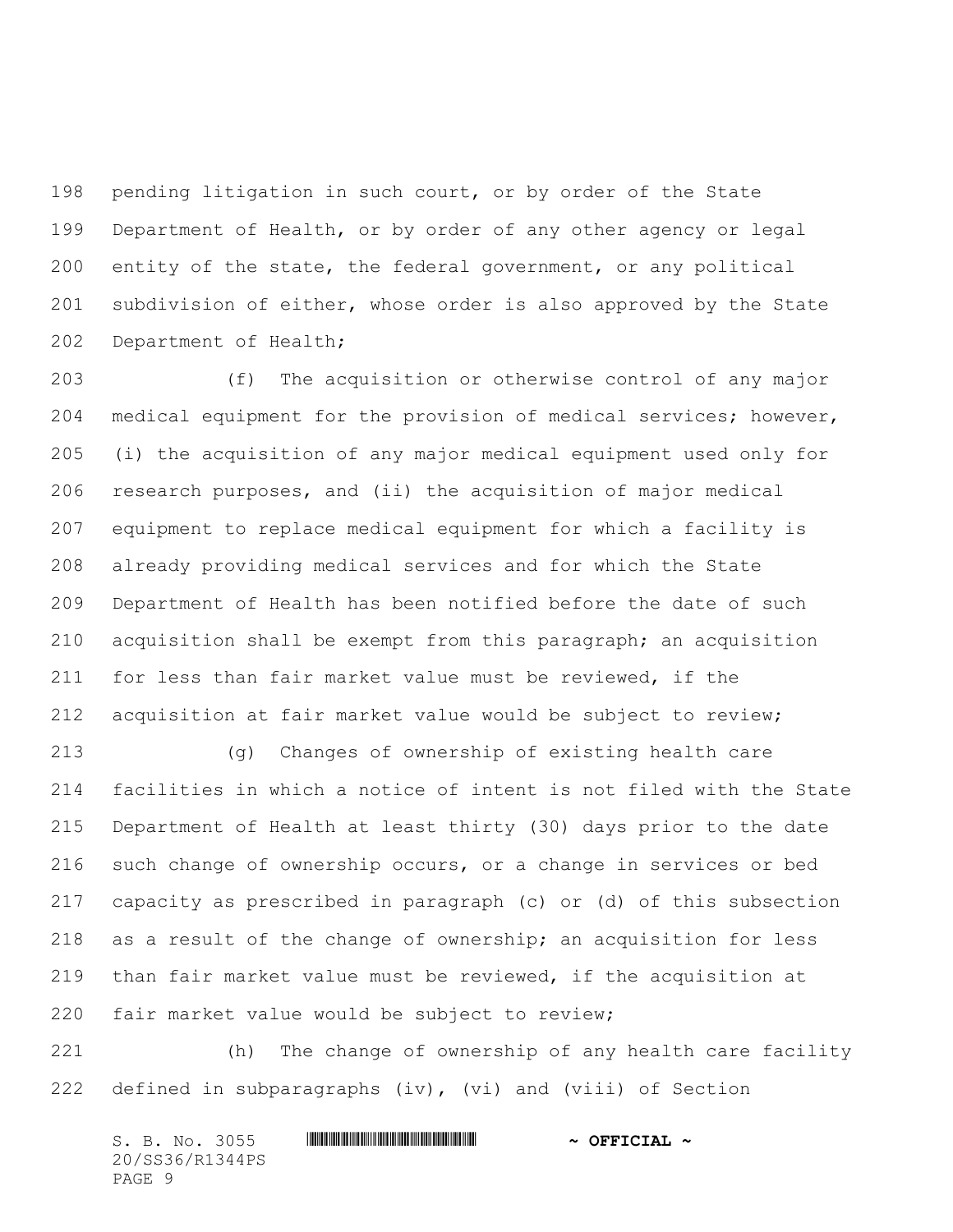41-7-173(h), in which a notice of intent as described in paragraph (g) has not been filed and if the Executive Director, Division of Medicaid, Office of the Governor, has not certified in writing that there will be no increase in allowable costs to Medicaid from revaluation of the assets or from increased interest and depreciation as a result of the proposed change of ownership;

 (i) Any activity described in paragraphs (a) through (h) if undertaken by any person if that same activity would require certificate of need approval if undertaken by a health care facility;

 (j) Any capital expenditure or deferred capital expenditure by or on behalf of a health care facility not covered by paragraphs (a) through (h);

 (k) The contracting of a health care facility as defined in subparagraphs (i) through (viii) of Section 41-7-173(h) to establish a home office, subunit, or branch office in the space operated as a health care facility through a formal arrangement with an existing health care facility as defined in subparagraph (ix) of Section 41-7-173(h);

 (l) The replacement or relocation of a health care facility designated as a critical access hospital shall be exempt from subsection (1) of this section so long as the critical access hospital complies with all applicable federal law and regulations regarding such replacement or relocation;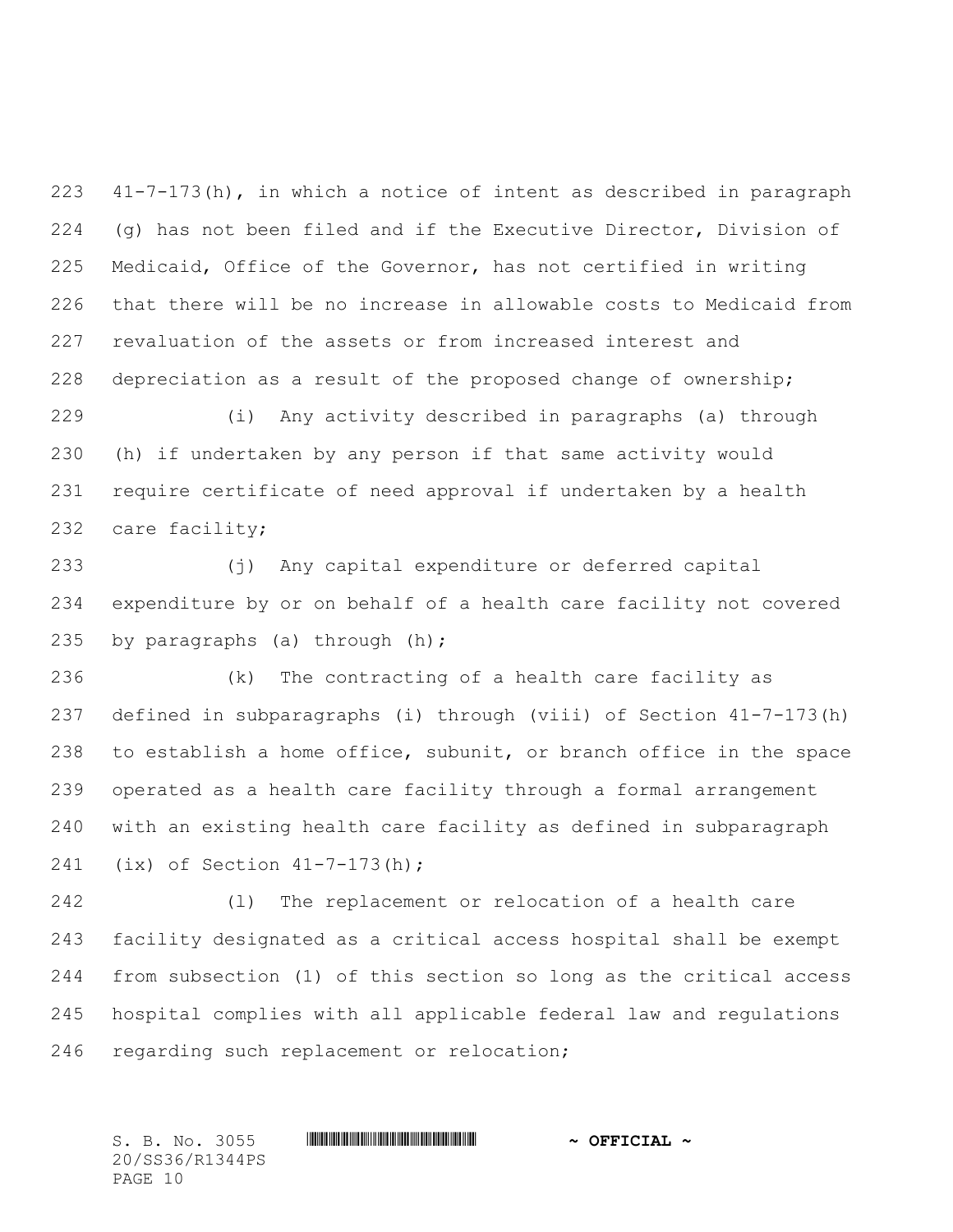(m) Reopening a health care facility that has ceased to operate for a period of sixty (60) months or more, which reopening requires a certificate of need for the establishment of a new health care facility.

 (2) The State Department of Health shall not grant approval for or issue a certificate of need to any person proposing the new construction of, addition to, or expansion of any health care facility defined in subparagraphs (iv) (skilled nursing facility) and (vi) (intermediate care facility) of Section 41-7-173(h) or the conversion of vacant hospital beds to provide skilled or intermediate nursing home care, except as hereinafter authorized:

 (a) The department may issue a certificate of need to any person proposing the new construction of any health care facility defined in subparagraphs (iv) and (vi) of Section 41-7-173(h) as part of a life care retirement facility, in any county bordering on the Gulf of Mexico in which is located a National Aeronautics and Space Administration facility, not to exceed forty (40) beds. From and after July 1, 1999, there shall be no prohibition or restrictions on participation in the Medicaid program (Section 43-13-101 et seq.) for the beds in the health care facility that were authorized under this paragraph (a).

 (b) The department may issue certificates of need in Harrison County to provide skilled nursing home care for Alzheimer's disease patients and other patients, not to exceed one hundred fifty (150) beds. From and after July 1, 1999, there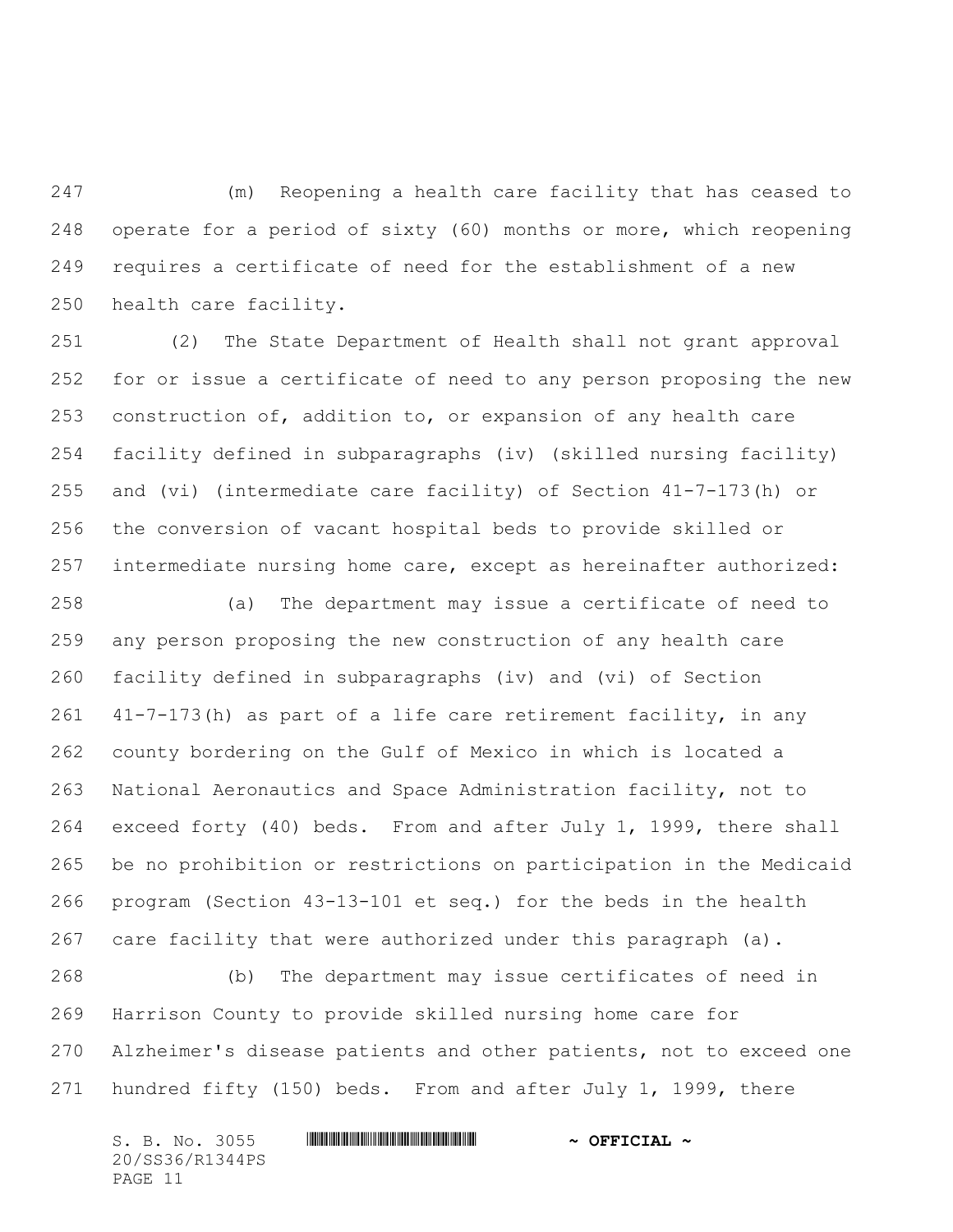shall be no prohibition or restrictions on participation in the Medicaid program (Section 43-13-101 et seq.) for the beds in the 274 nursing facilities that were authorized under this paragraph (b).

 (c) The department may issue a certificate of need for the addition to or expansion of any skilled nursing facility that is part of an existing continuing care retirement community located in Madison County, provided that the recipient of the certificate of need agrees in writing that the skilled nursing facility will not at any time participate in the Medicaid program (Section 43-13-101 et seq.) or admit or keep any patients in the skilled nursing facility who are participating in the Medicaid program. This written agreement by the recipient of the certificate of need shall be fully binding on any subsequent owner of the skilled nursing facility, if the ownership of the facility is transferred at any time after the issuance of the certificate of need. Agreement that the skilled nursing facility will not participate in the Medicaid program shall be a condition of the issuance of a certificate of need to any person under this paragraph (c), and if such skilled nursing facility at any time 291 after the issuance of the certificate of need, regardless of the ownership of the facility, participates in the Medicaid program or admits or keeps any patients in the facility who are participating in the Medicaid program, the State Department of Health shall 295 revoke the certificate of need, if it is still outstanding, and shall deny or revoke the license of the skilled nursing facility,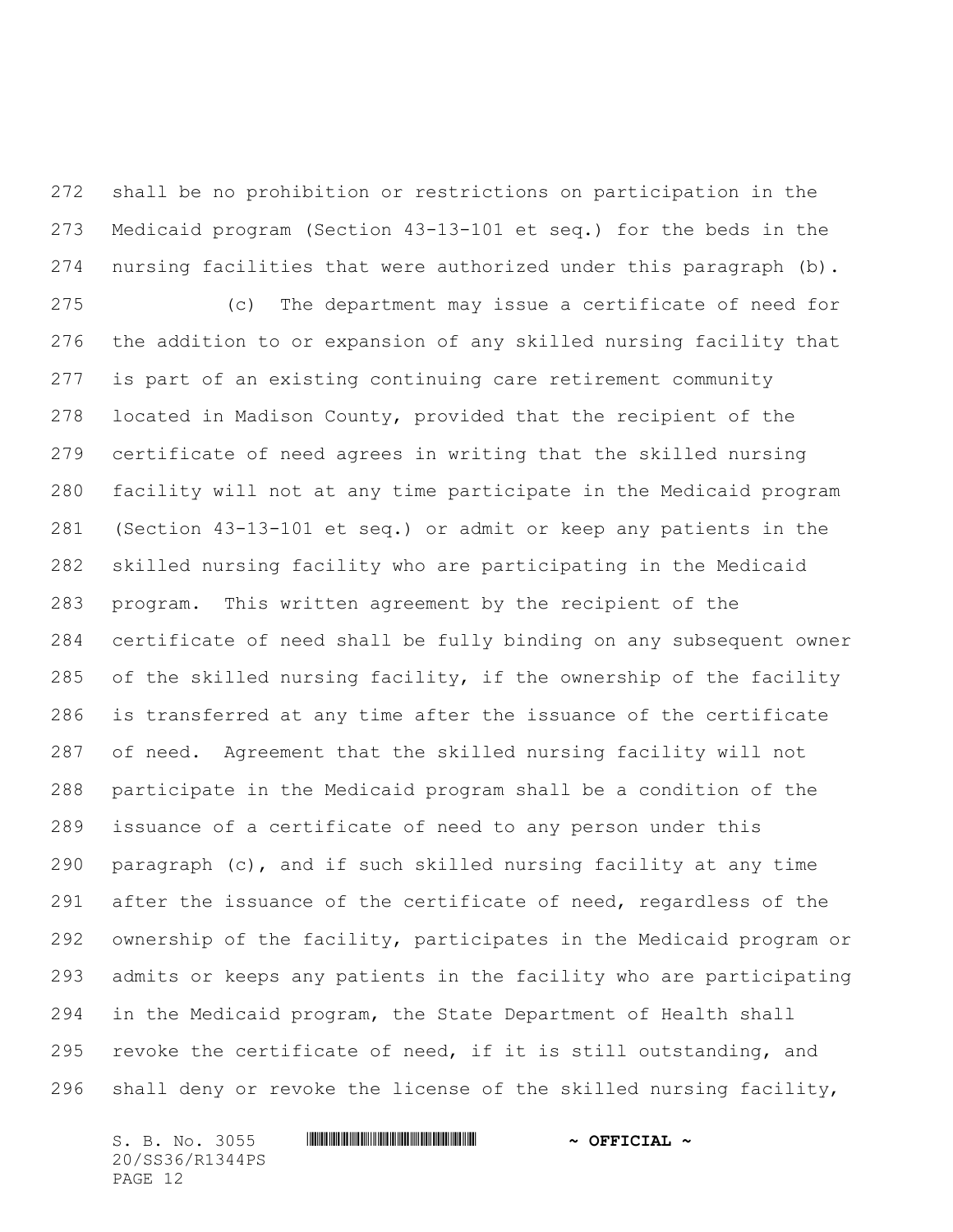at the time that the department determines, after a hearing complying with due process, that the facility has failed to comply with any of the conditions upon which the certificate of need was issued, as provided in this paragraph and in the written agreement by the recipient of the certificate of need. The total number of beds that may be authorized under the authority of this paragraph (c) shall not exceed sixty (60) beds.

 (d) The State Department of Health may issue a certificate of need to any hospital located in DeSoto County for the new construction of a skilled nursing facility, not to exceed one hundred twenty (120) beds, in DeSoto County. From and after July 1, 1999, there shall be no prohibition or restrictions on participation in the Medicaid program (Section 43-13-101 et seq.) for the beds in the nursing facility that were authorized under this paragraph (d).

 (e) The State Department of Health may issue a certificate of need for the construction of a nursing facility or the conversion of beds to nursing facility beds at a personal care facility for the elderly in Lowndes County that is owned and operated by a Mississippi nonprofit corporation, not to exceed sixty (60) beds. From and after July 1, 1999, there shall be no prohibition or restrictions on participation in the Medicaid program (Section 43-13-101 et seq.) for the beds in the nursing facility that were authorized under this paragraph (e).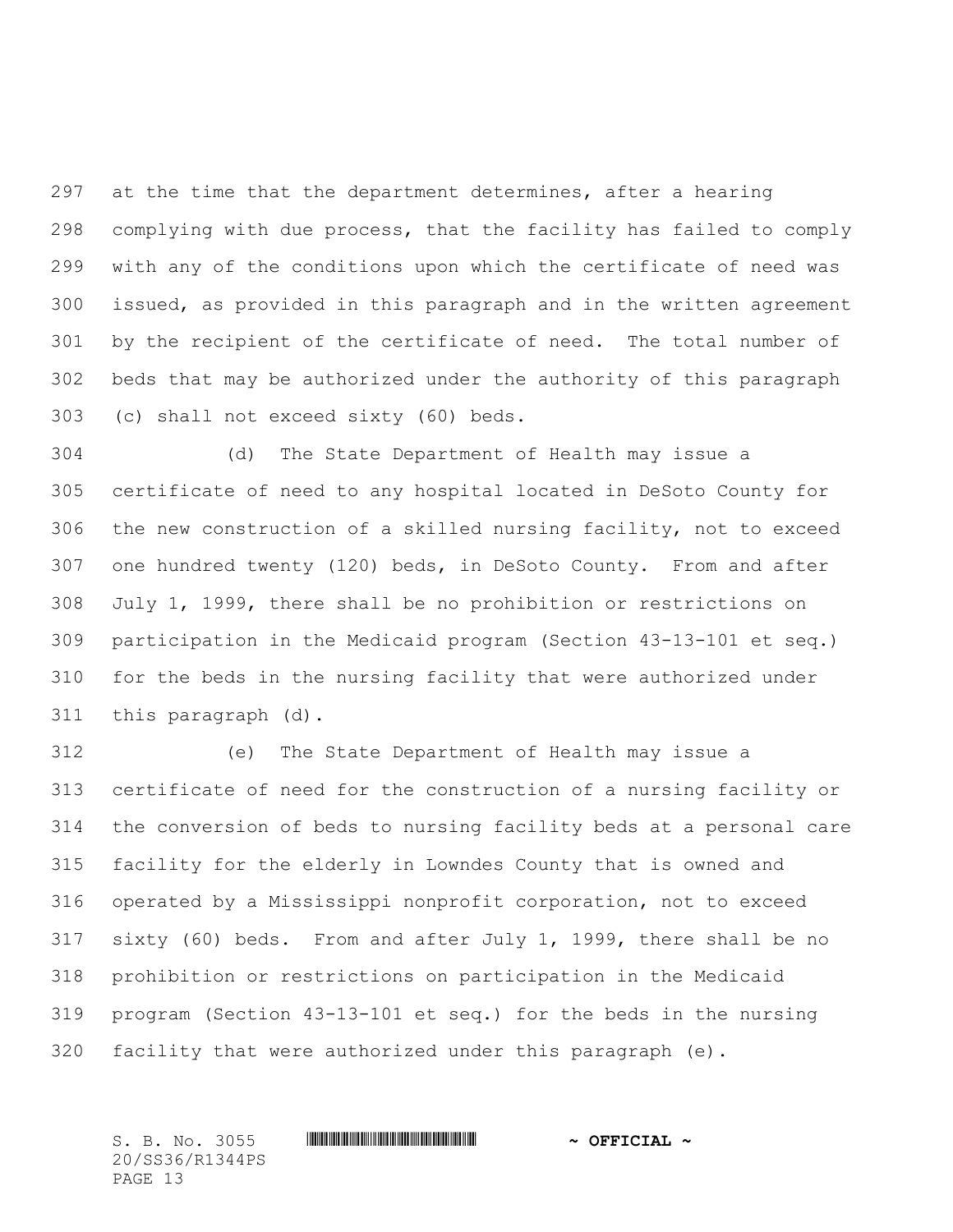(f) The State Department of Health may issue a certificate of need for conversion of a county hospital facility in Itawamba County to a nursing facility, not to exceed sixty (60) beds, including any necessary construction, renovation or expansion. From and after July 1, 1999, there shall be no prohibition or restrictions on participation in the Medicaid program (Section 43-13-101 et seq.) for the beds in the nursing facility that were authorized under this paragraph (f).

 (g) The State Department of Health may issue a certificate of need for the construction or expansion of nursing facility beds or the conversion of other beds to nursing facility beds in either Hinds, Madison or Rankin County, not to exceed sixty (60) beds. From and after July 1, 1999, there shall be no prohibition or restrictions on participation in the Medicaid program (Section 43-13-101 et seq.) for the beds in the nursing facility that were authorized under this paragraph (g).

 (h) The State Department of Health may issue a certificate of need for the construction or expansion of nursing facility beds or the conversion of other beds to nursing facility beds in either Hancock, Harrison or Jackson County, not to exceed sixty (60) beds. From and after July 1, 1999, there shall be no prohibition or restrictions on participation in the Medicaid program (Section 43-13-101 et seq.) for the beds in the facility that were authorized under this paragraph (h).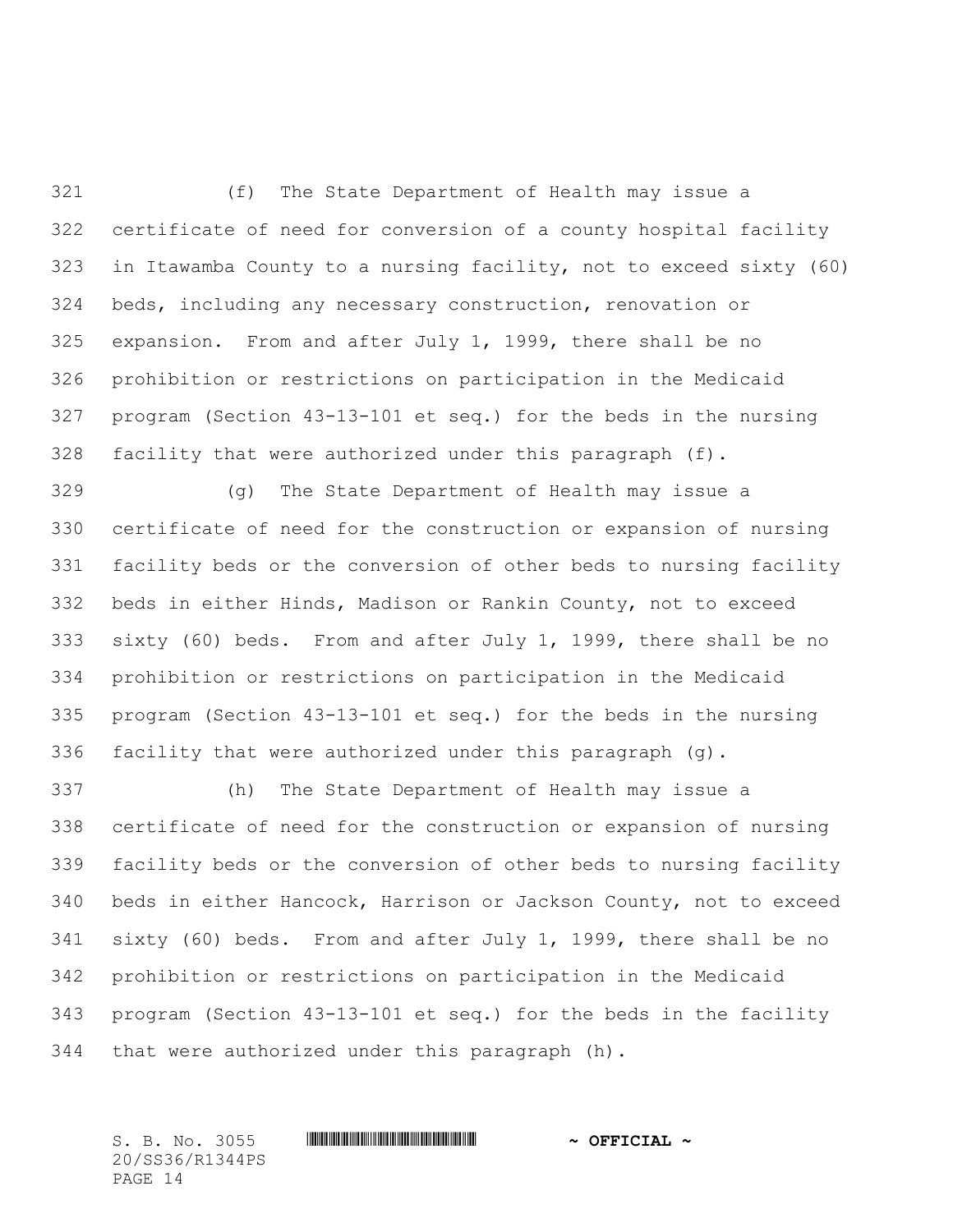(i) The department may issue a certificate of need for the new construction of a skilled nursing facility in Leake County, provided that the recipient of the certificate of need agrees in writing that the skilled nursing facility will not at any time participate in the Medicaid program (Section 43-13-101 et seq.) or admit or keep any patients in the skilled nursing facility who are participating in the Medicaid program. This written agreement by the recipient of the certificate of need shall be fully binding on any subsequent owner of the skilled nursing facility, if the ownership of the facility is transferred at any time after the issuance of the certificate of need. Agreement that the skilled nursing facility will not participate in the Medicaid program shall be a condition of the issuance of a certificate of need to any person under this paragraph (i), and if such skilled nursing facility at any time after the issuance of the certificate of need, regardless of the ownership of the facility, participates in the Medicaid program or admits or keeps any patients in the facility who are participating in the Medicaid program, the State Department of Health shall revoke the certificate of need, if it is still outstanding, and shall deny or revoke the license of the skilled nursing facility, at the time that the department determines, after a hearing complying with due process, that the facility has failed to comply with any of the conditions upon which the certificate of need was issued, as provided in this paragraph and in the written agreement by the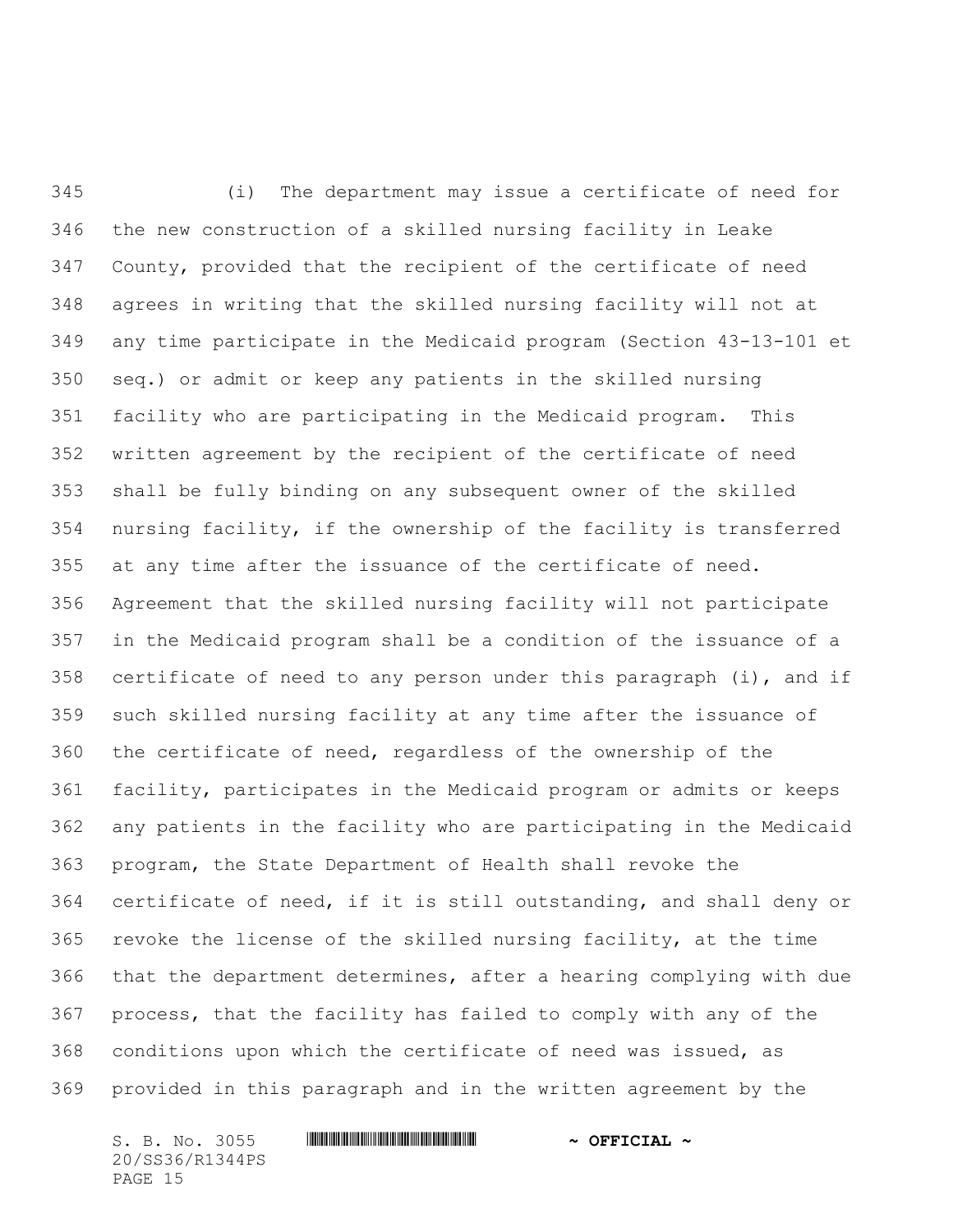recipient of the certificate of need. The provision of Section 41-7-193(1) regarding substantial compliance of the projection of need as reported in the current State Health Plan is waived for the purposes of this paragraph. The total number of nursing facility beds that may be authorized by any certificate of need issued under this paragraph (i) shall not exceed sixty (60) beds. If the skilled nursing facility authorized by the certificate of need issued under this paragraph is not constructed and fully operational within eighteen (18) months after July 1, 1994, the State Department of Health, after a hearing complying with due process, shall revoke the certificate of need, if it is still outstanding, and shall not issue a license for the skilled nursing facility at any time after the expiration of the eighteen-month period.

 (j) The department may issue certificates of need to allow any existing freestanding long-term care facility in Tishomingo County and Hancock County that on July 1, 1995, is licensed with fewer than sixty (60) beds. For the purposes of this paragraph (j), the provisions of Section 41-7-193(1) requiring substantial compliance with the projection of need as reported in the current State Health Plan are waived. From and after July 1, 1999, there shall be no prohibition or restrictions on participation in the Medicaid program (Section 43-13-101 et seq.) for the beds in the long-term care facilities that were authorized under this paragraph (j).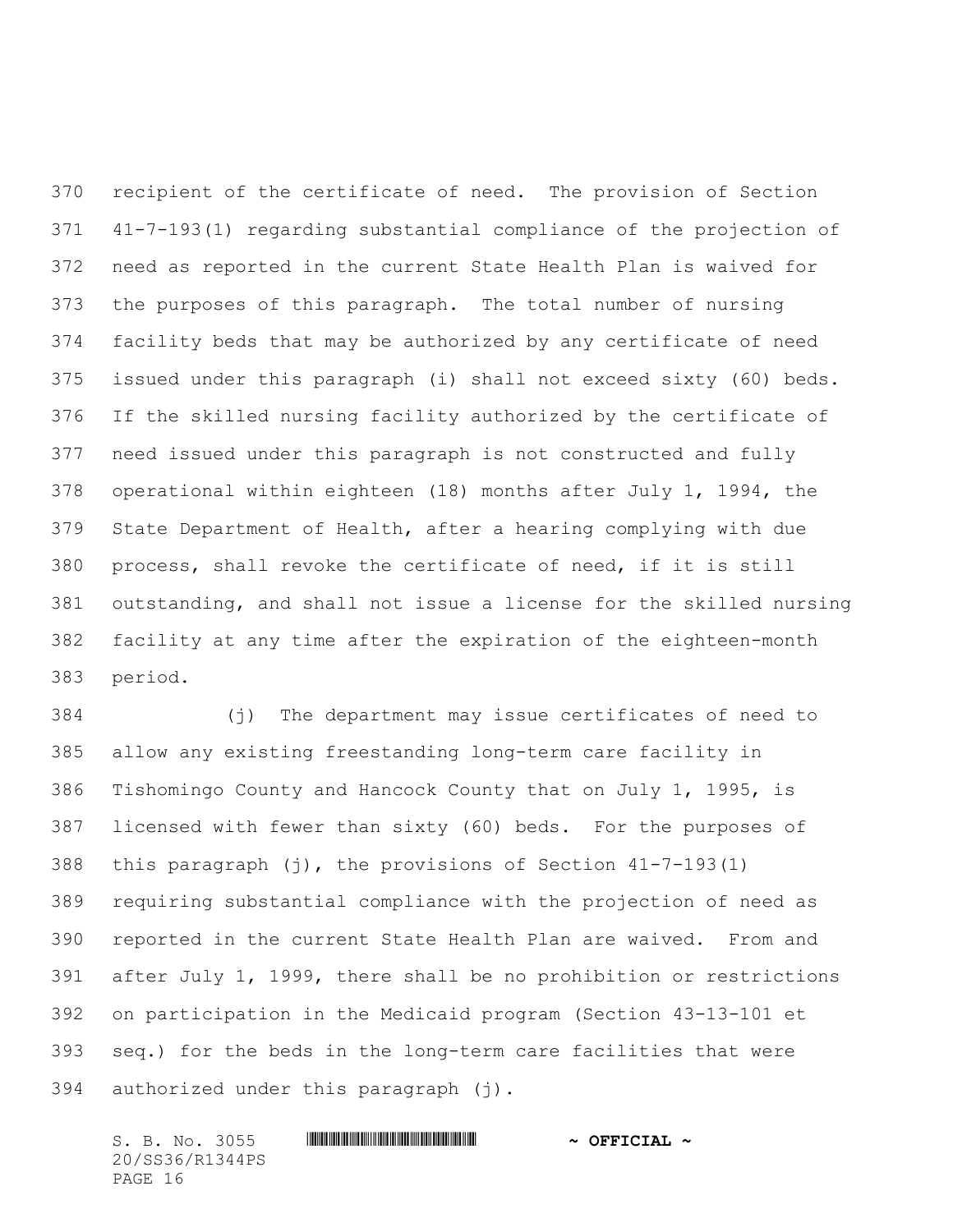(k) The department may issue a certificate of need for the construction of a nursing facility at a continuing care retirement community in Lowndes County. The total number of beds that may be authorized under the authority of this paragraph (k) shall not exceed sixty (60) beds. From and after July 1, 2001, the prohibition on the facility participating in the Medicaid program (Section 43-13-101 et seq.) that was a condition of issuance of the certificate of need under this paragraph (k) shall be revised as follows: The nursing facility may participate in the Medicaid program from and after July 1, 2001, if the owner of the facility on July 1, 2001, agrees in writing that no more than thirty (30) of the beds at the facility will be certified for participation in the Medicaid program, and that no claim will be submitted for Medicaid reimbursement for more than thirty (30) patients in the facility in any month or for any patient in the facility who is in a bed that is not Medicaid-certified. This written agreement by the owner of the facility shall be a condition of licensure of the facility, and the agreement shall be fully binding on any subsequent owner of the facility if the ownership of the facility is transferred at any time after July 1, 2001. After this written agreement is executed, the Division of Medicaid and the State Department of Health shall not certify more than thirty (30) of the beds in the facility for participation in the Medicaid program. If the facility violates the terms of the written agreement by admitting or keeping in the facility on a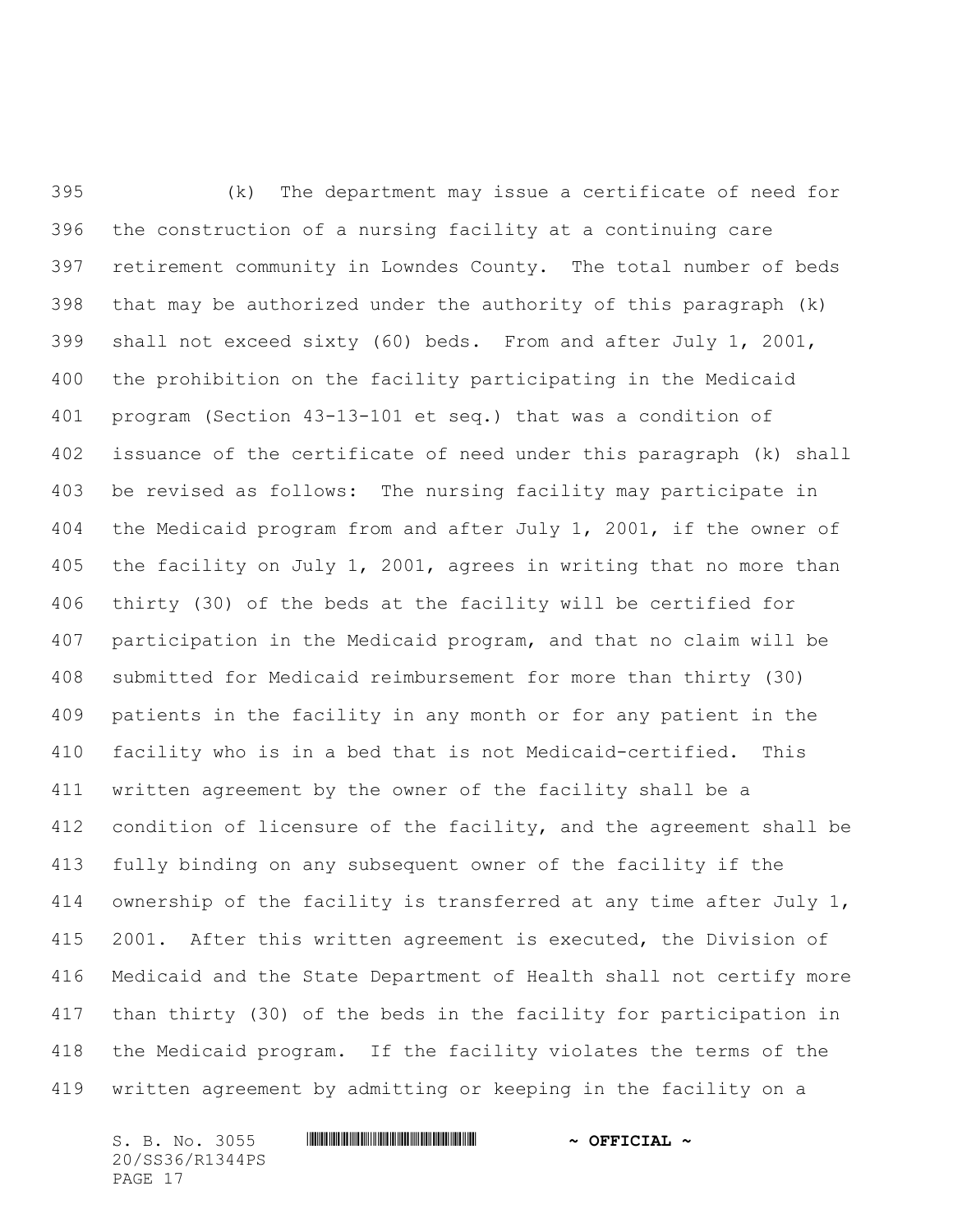regular or continuing basis more than thirty (30) patients who are participating in the Medicaid program, the State Department of Health shall revoke the license of the facility, at the time that the department determines, after a hearing complying with due process, that the facility has violated the written agreement.

 (l) Provided that funds are specifically appropriated 426 therefor by the Legislature, the department may issue a certificate of need to a rehabilitation hospital in Hinds County for the construction of a sixty-bed long-term care nursing facility dedicated to the care and treatment of persons with severe disabilities including persons with spinal cord and closed-head injuries and ventilator dependent patients. The provisions of Section 41-7-193(1) regarding substantial compliance with projection of need as reported in the current State Health Plan are waived for the purpose of this paragraph.

 (m) The State Department of Health may issue a certificate of need to a county-owned hospital in the Second Judicial District of Panola County for the conversion of not more than seventy-two (72) hospital beds to nursing facility beds, provided that the recipient of the certificate of need agrees in writing that none of the beds at the nursing facility will be certified for participation in the Medicaid program (Section 43-13-101 et seq.), and that no claim will be submitted for Medicaid reimbursement in the nursing facility in any day or for any patient in the nursing facility. This written agreement by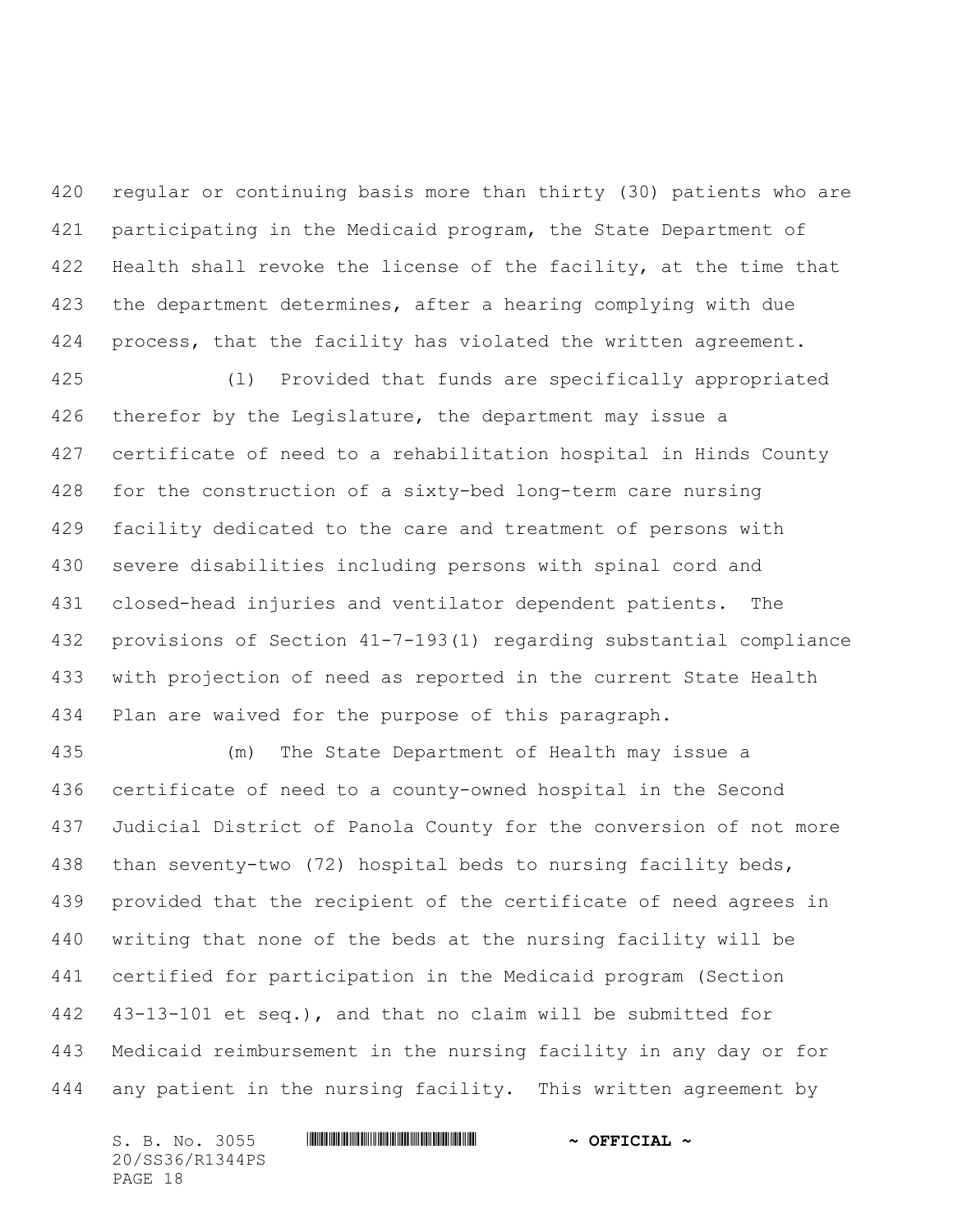the recipient of the certificate of need shall be a condition of the issuance of the certificate of need under this paragraph, and the agreement shall be fully binding on any subsequent owner of the nursing facility if the ownership of the nursing facility is transferred at any time after the issuance of the certificate of need. After this written agreement is executed, the Division of Medicaid and the State Department of Health shall not certify any of the beds in the nursing facility for participation in the Medicaid program. If the nursing facility violates the terms of the written agreement by admitting or keeping in the nursing facility on a regular or continuing basis any patients who are participating in the Medicaid program, the State Department of Health shall revoke the license of the nursing facility, at the time that the department determines, after a hearing complying with due process, that the nursing facility has violated the condition upon which the certificate of need was issued, as provided in this paragraph and in the written agreement. If the certificate of need authorized under this paragraph is not issued within twelve (12) months after July 1, 2001, the department shall deny the application for the certificate of need and shall not issue the certificate of need at any time after the twelve-month period, unless the issuance is contested. If the certificate of need is issued and substantial construction of the nursing facility beds has not commenced within eighteen (18) months after July 1, 2001, the State Department of Health, after a hearing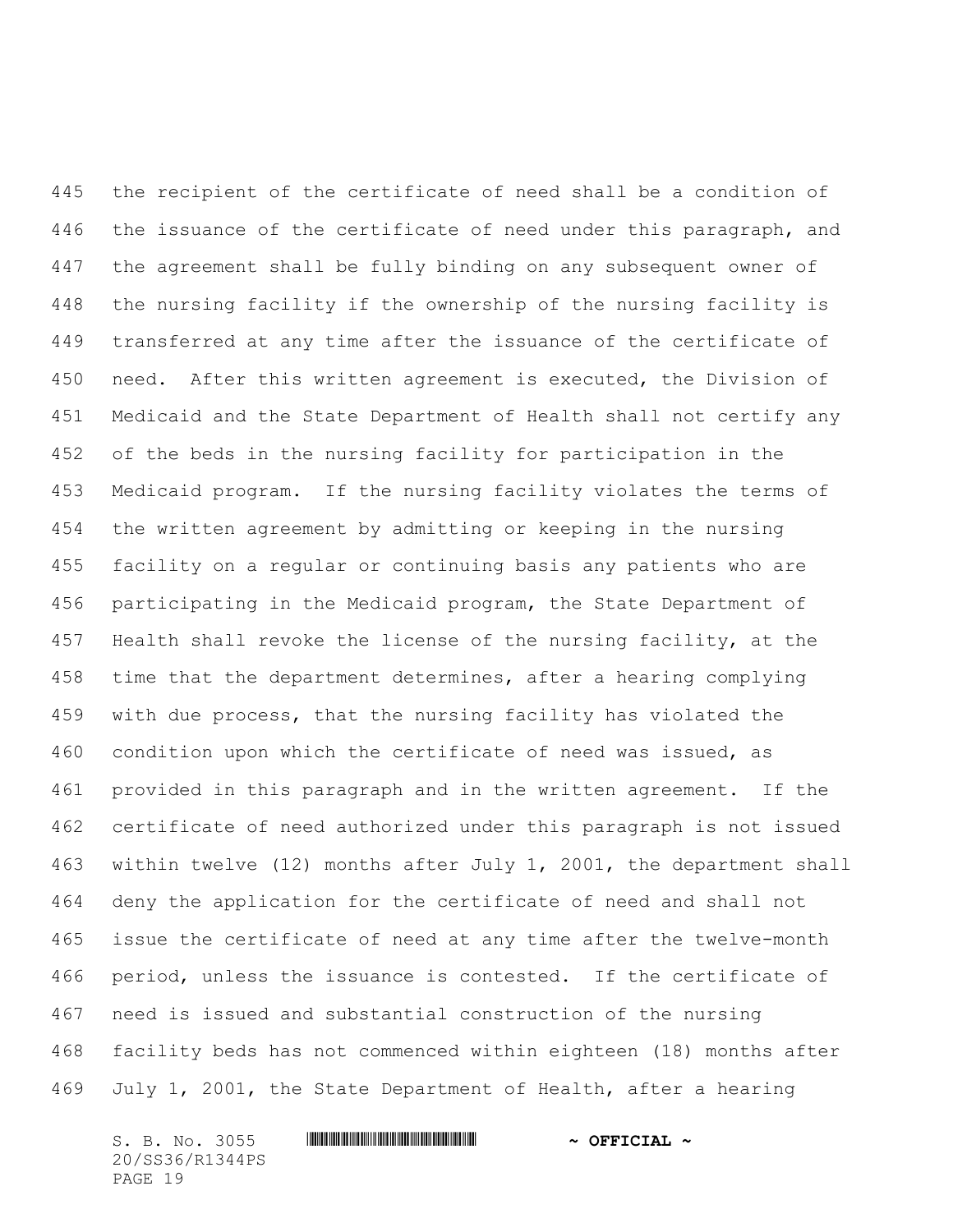complying with due process, shall revoke the certificate of need 471 if it is still outstanding, and the department shall not issue a license for the nursing facility at any time after the eighteen-month period. However, if the issuance of the certificate of need is contested, the department shall require substantial construction of the nursing facility beds within six (6) months after final adjudication on the issuance of the certificate of need.

 (n) The department may issue a certificate of need for the new construction, addition or conversion of skilled nursing facility beds in Madison County, provided that the recipient of the certificate of need agrees in writing that the skilled nursing facility will not at any time participate in the Medicaid program (Section 43-13-101 et seq.) or admit or keep any patients in the skilled nursing facility who are participating in the Medicaid program. This written agreement by the recipient of the certificate of need shall be fully binding on any subsequent owner of the skilled nursing facility, if the ownership of the facility is transferred at any time after the issuance of the certificate of need. Agreement that the skilled nursing facility will not participate in the Medicaid program shall be a condition of the issuance of a certificate of need to any person under this paragraph (n), and if such skilled nursing facility at any time 493 after the issuance of the certificate of need, regardless of the ownership of the facility, participates in the Medicaid program or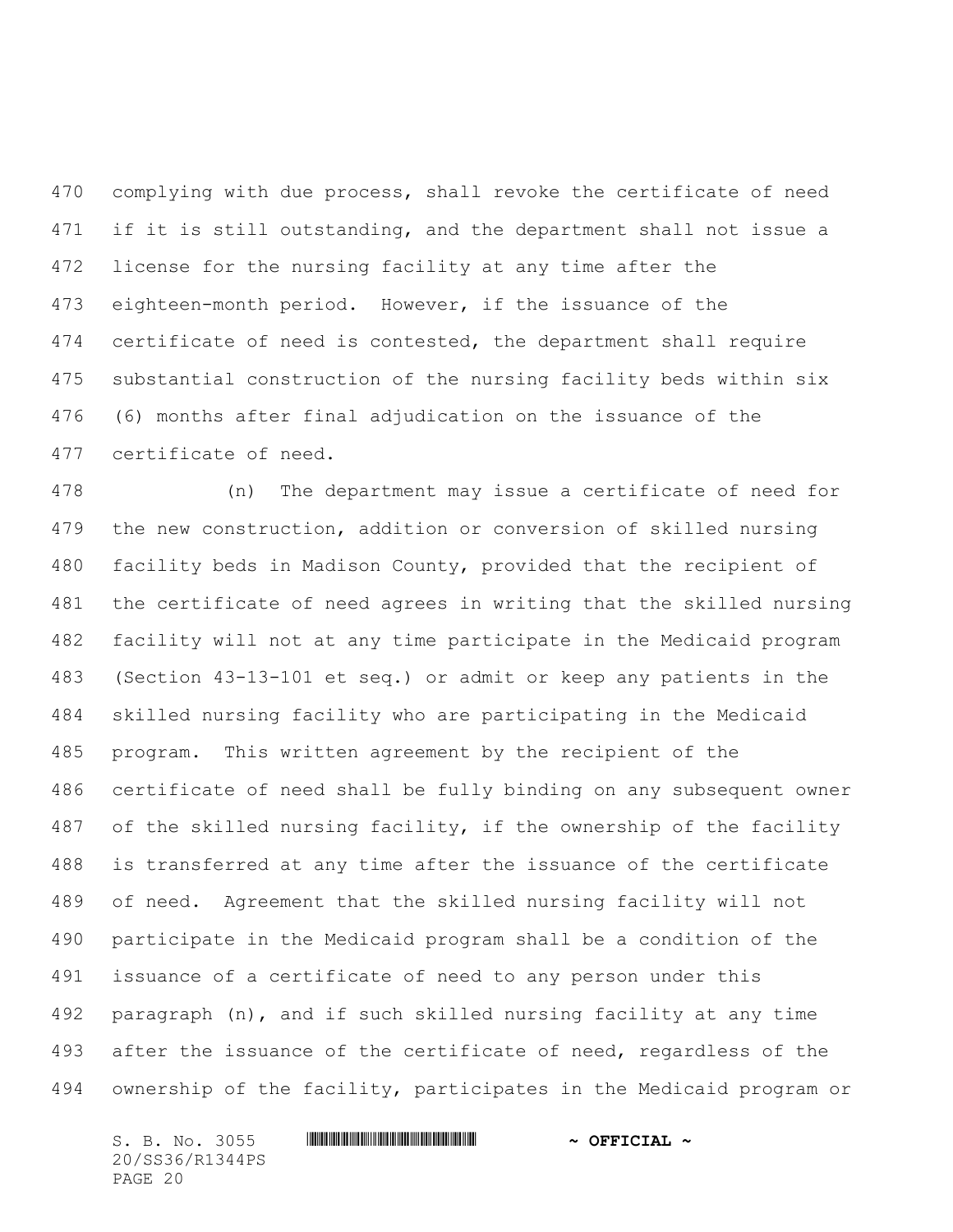admits or keeps any patients in the facility who are participating in the Medicaid program, the State Department of Health shall 497 revoke the certificate of need, if it is still outstanding, and shall deny or revoke the license of the skilled nursing facility, at the time that the department determines, after a hearing complying with due process, that the facility has failed to comply with any of the conditions upon which the certificate of need was issued, as provided in this paragraph and in the written agreement by the recipient of the certificate of need. The total number of nursing facility beds that may be authorized by any certificate of need issued under this paragraph (n) shall not exceed sixty (60) beds. If the certificate of need authorized under this paragraph is not issued within twelve (12) months after July 1, 1998, the department shall deny the application for the certificate of need and shall not issue the certificate of need at any time after the twelve-month period, unless the issuance is contested. If the certificate of need is issued and substantial construction of the nursing facility beds has not commenced within eighteen (18) months after July 1, 1998, the State Department of Health, after a hearing complying with due process, shall revoke the certificate of need if it is still outstanding, and the department shall not issue a license for the nursing facility at any time after the eighteen-month period. However, if the issuance of the certificate of need is contested, the department shall require substantial construction of the nursing facility beds within six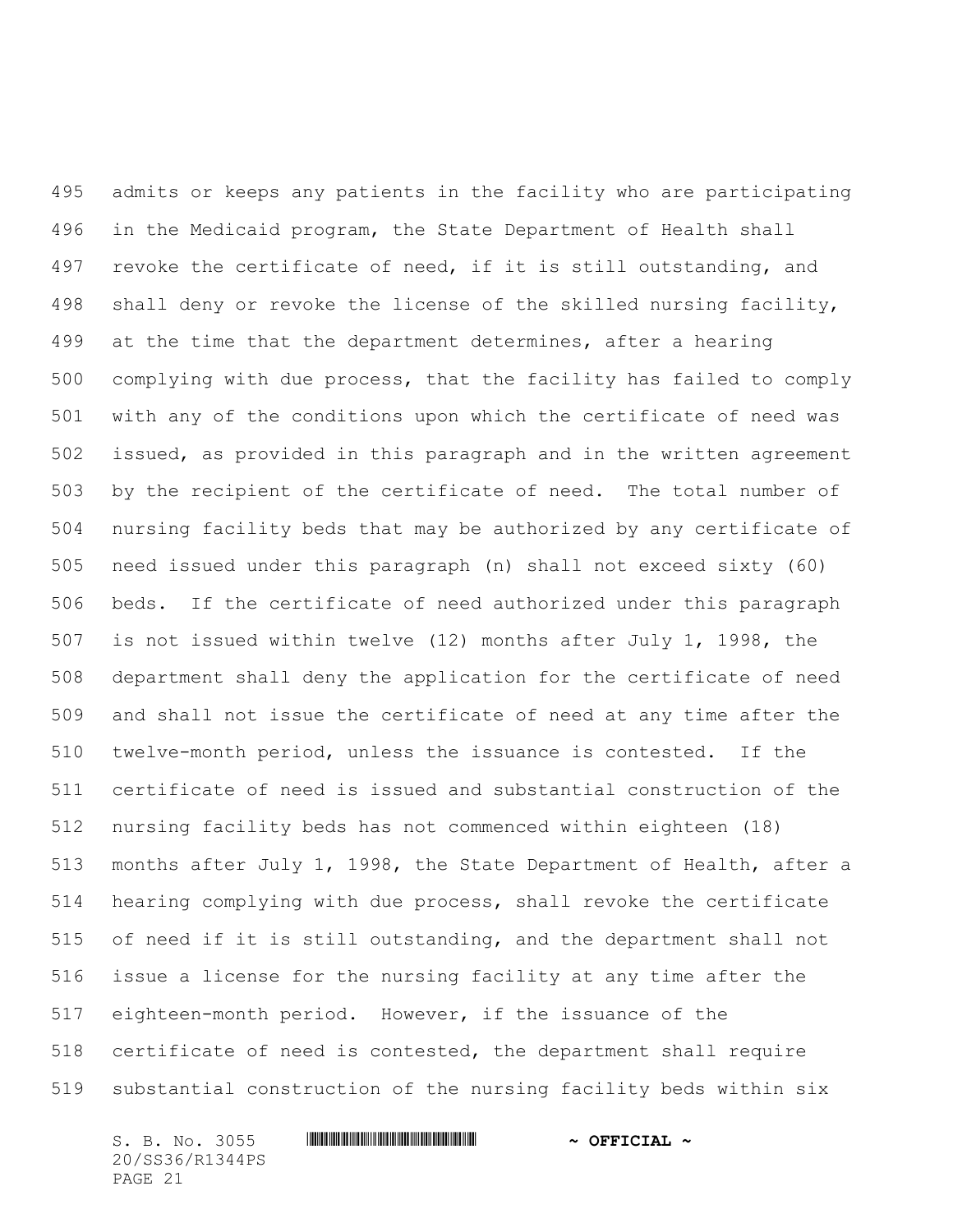(6) months after final adjudication on the issuance of the certificate of need.

 (o) The department may issue a certificate of need for the new construction, addition or conversion of skilled nursing facility beds in Leake County, provided that the recipient of the certificate of need agrees in writing that the skilled nursing facility will not at any time participate in the Medicaid program (Section 43-13-101 et seq.) or admit or keep any patients in the skilled nursing facility who are participating in the Medicaid program. This written agreement by the recipient of the certificate of need shall be fully binding on any subsequent owner of the skilled nursing facility, if the ownership of the facility is transferred at any time after the issuance of the certificate of need. Agreement that the skilled nursing facility will not participate in the Medicaid program shall be a condition of the issuance of a certificate of need to any person under this paragraph (o), and if such skilled nursing facility at any time after the issuance of the certificate of need, regardless of the ownership of the facility, participates in the Medicaid program or admits or keeps any patients in the facility who are participating in the Medicaid program, the State Department of Health shall revoke the certificate of need, if it is still outstanding, and shall deny or revoke the license of the skilled nursing facility, at the time that the department determines, after a hearing complying with due process, that the facility has failed to comply

20/SS36/R1344PS PAGE 22

S. B. No. 3055 \*SS36/R1344PS\* **~ OFFICIAL ~**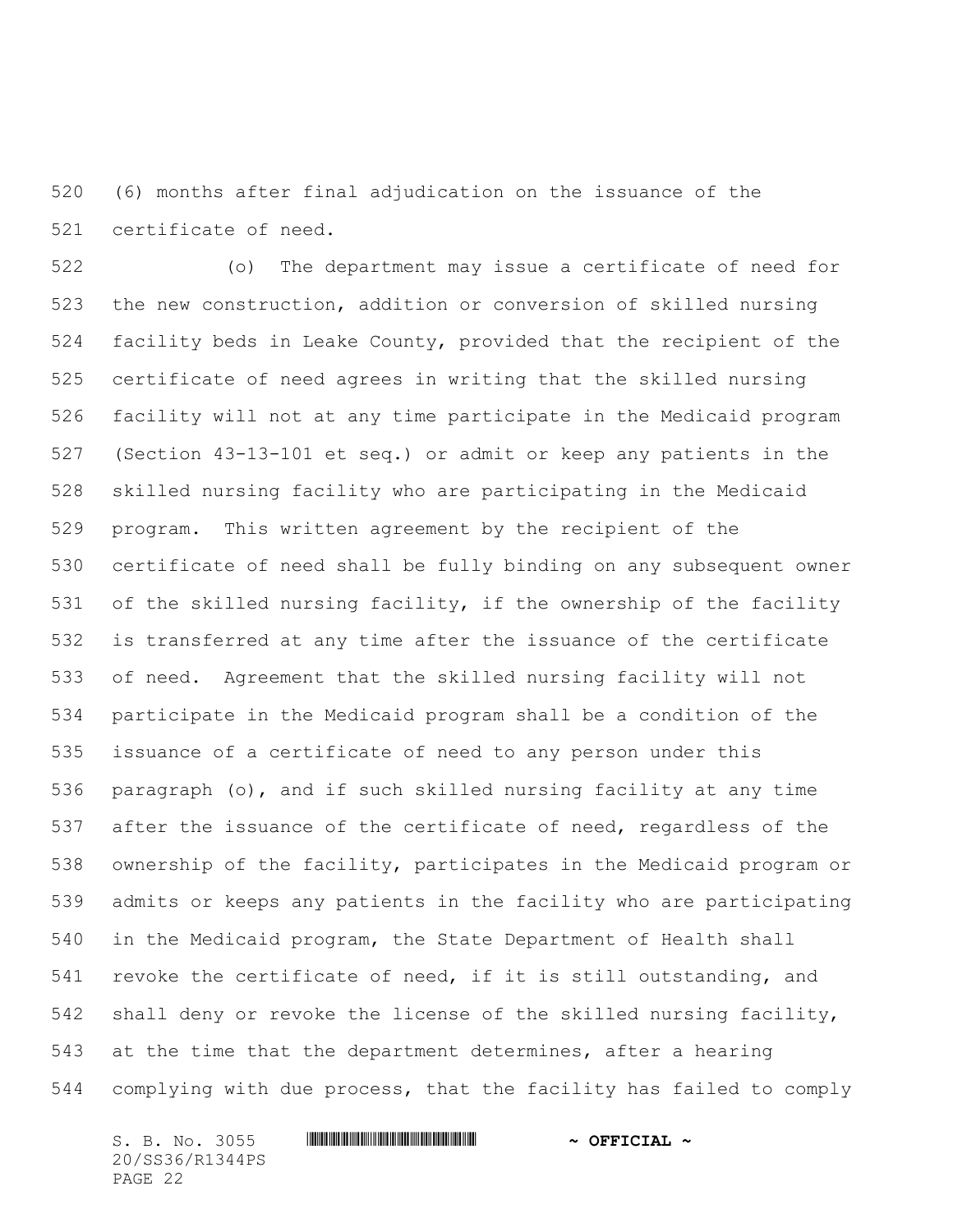with any of the conditions upon which the certificate of need was issued, as provided in this paragraph and in the written agreement by the recipient of the certificate of need. The total number of nursing facility beds that may be authorized by any certificate of need issued under this paragraph (o) shall not exceed sixty (60) beds. If the certificate of need authorized under this paragraph is not issued within twelve (12) months after July 1, 2001, the department shall deny the application for the certificate of need and shall not issue the certificate of need at any time after the twelve-month period, unless the issuance is contested. If the certificate of need is issued and substantial construction of the nursing facility beds has not commenced within eighteen (18) months after July 1, 2001, the State Department of Health, after a hearing complying with due process, shall revoke the certificate of need if it is still outstanding, and the department shall not issue a license for the nursing facility at any time after the eighteen-month period. However, if the issuance of the certificate of need is contested, the department shall require substantial construction of the nursing facility beds within six (6) months after final adjudication on the issuance of the certificate of need.

 (p) The department may issue a certificate of need for the construction of a municipally owned nursing facility within the Town of Belmont in Tishomingo County, not to exceed sixty (60) beds, provided that the recipient of the certificate of need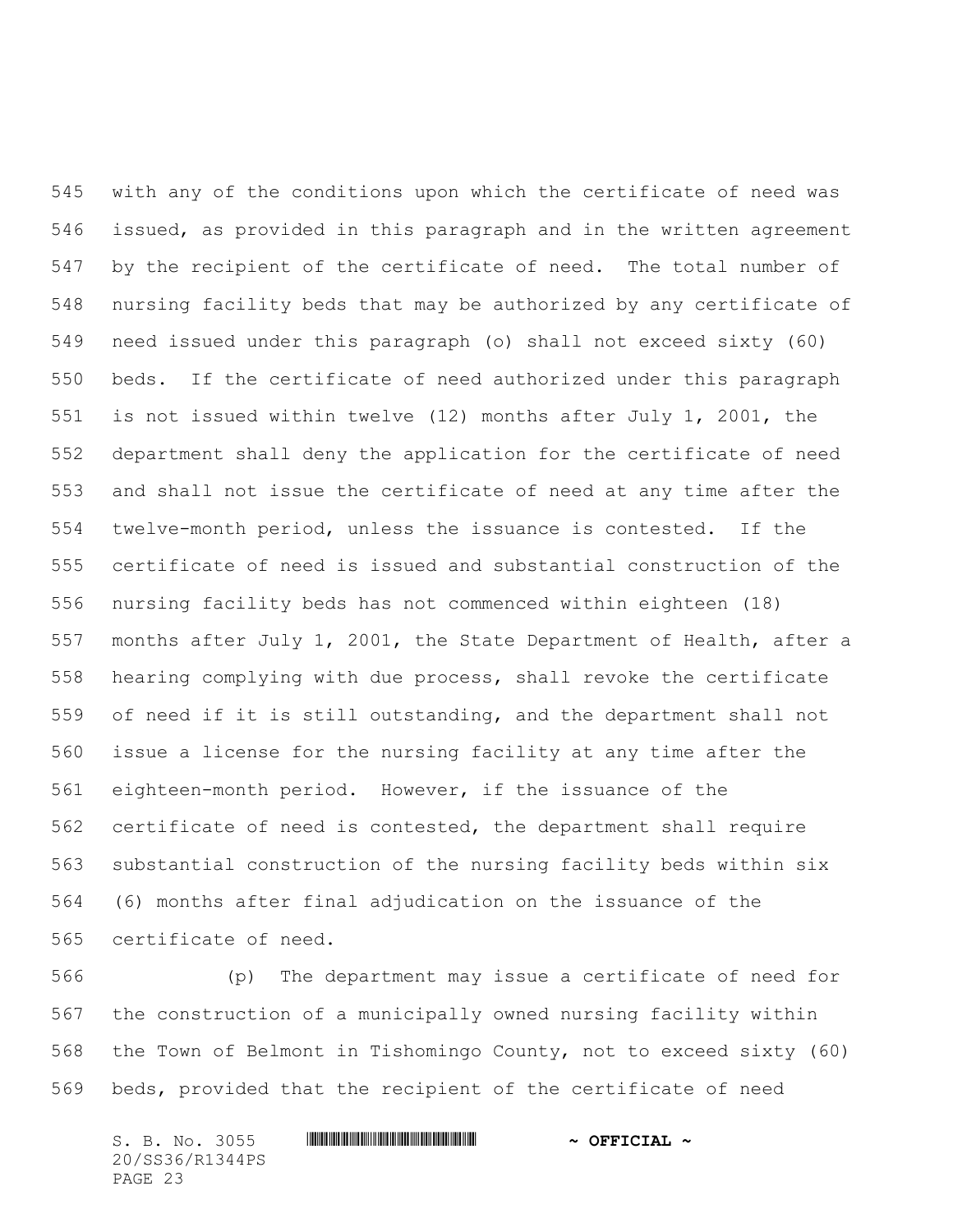agrees in writing that the skilled nursing facility will not at any time participate in the Medicaid program (Section 43-13-101 et seq.) or admit or keep any patients in the skilled nursing facility who are participating in the Medicaid program. This written agreement by the recipient of the certificate of need shall be fully binding on any subsequent owner of the skilled nursing facility, if the ownership of the facility is transferred at any time after the issuance of the certificate of need. Agreement that the skilled nursing facility will not participate in the Medicaid program shall be a condition of the issuance of a certificate of need to any person under this paragraph (p), and if such skilled nursing facility at any time after the issuance of the certificate of need, regardless of the ownership of the facility, participates in the Medicaid program or admits or keeps any patients in the facility who are participating in the Medicaid program, the State Department of Health shall revoke the certificate of need, if it is still outstanding, and shall deny or revoke the license of the skilled nursing facility, at the time that the department determines, after a hearing complying with due process, that the facility has failed to comply with any of the conditions upon which the certificate of need was issued, as provided in this paragraph and in the written agreement by the recipient of the certificate of need. The provision of Section 41-7-193(1) regarding substantial compliance of the projection of need as reported in the current State Health Plan is waived for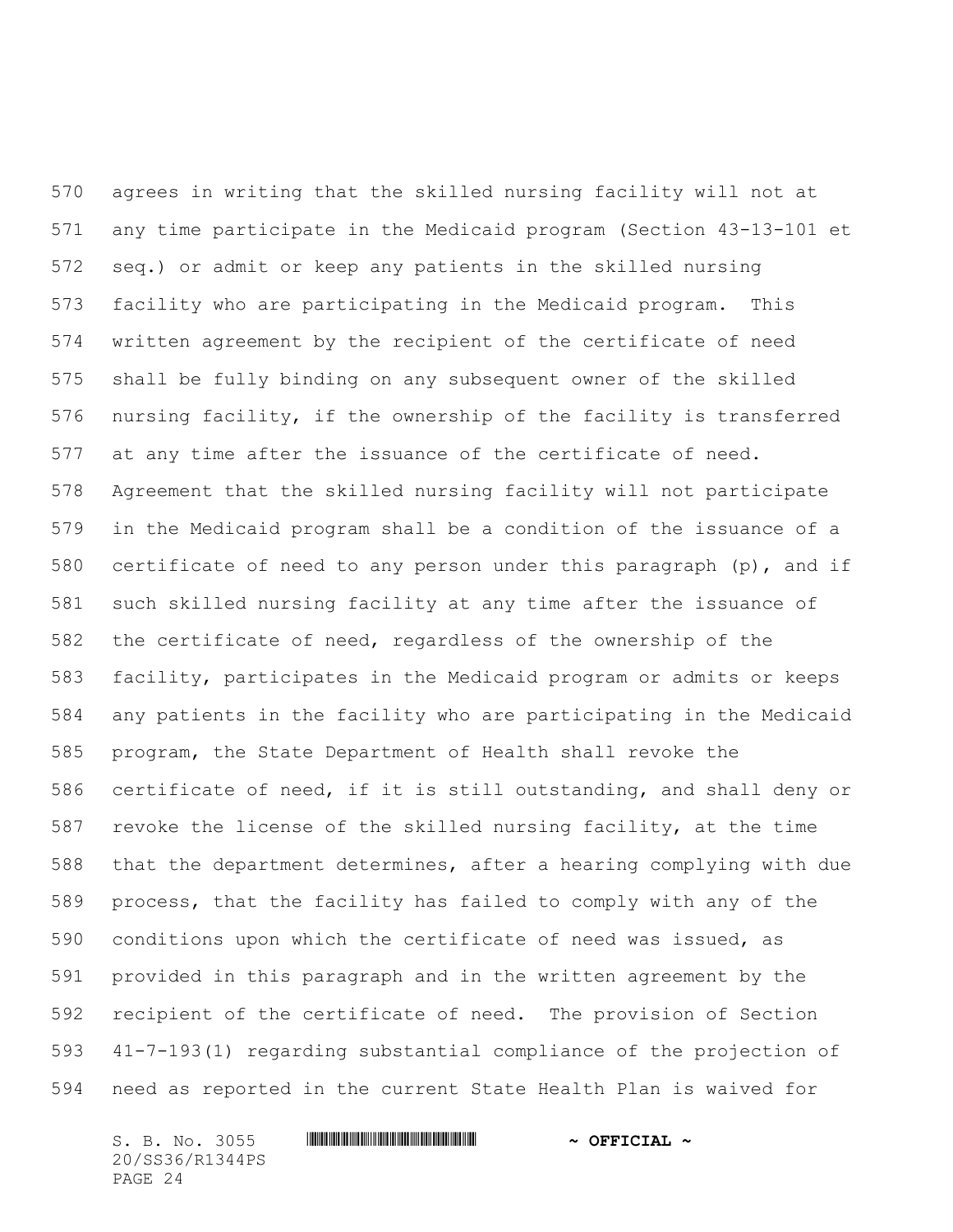the purposes of this paragraph. If the certificate of need authorized under this paragraph is not issued within twelve (12) months after July 1, 1998, the department shall deny the application for the certificate of need and shall not issue the certificate of need at any time after the twelve-month period, unless the issuance is contested. If the certificate of need is issued and substantial construction of the nursing facility beds has not commenced within eighteen (18) months after July 1, 1998, the State Department of Health, after a hearing complying with due process, shall revoke the certificate of need if it is still outstanding, and the department shall not issue a license for the nursing facility at any time after the eighteen-month period. However, if the issuance of the certificate of need is contested, the department shall require substantial construction of the nursing facility beds within six (6) months after final adjudication on the issuance of the certificate of need.

 (q) (i) Beginning on July 1, 1999, the State Department of Health shall issue certificates of need during each of the next four (4) fiscal years for the construction or expansion of nursing facility beds or the conversion of other beds to nursing facility beds in each county in the state having a need for fifty (50) or more additional nursing facility beds, as shown in the fiscal year 1999 State Health Plan, in the manner provided in this paragraph (q). The total number of nursing facility beds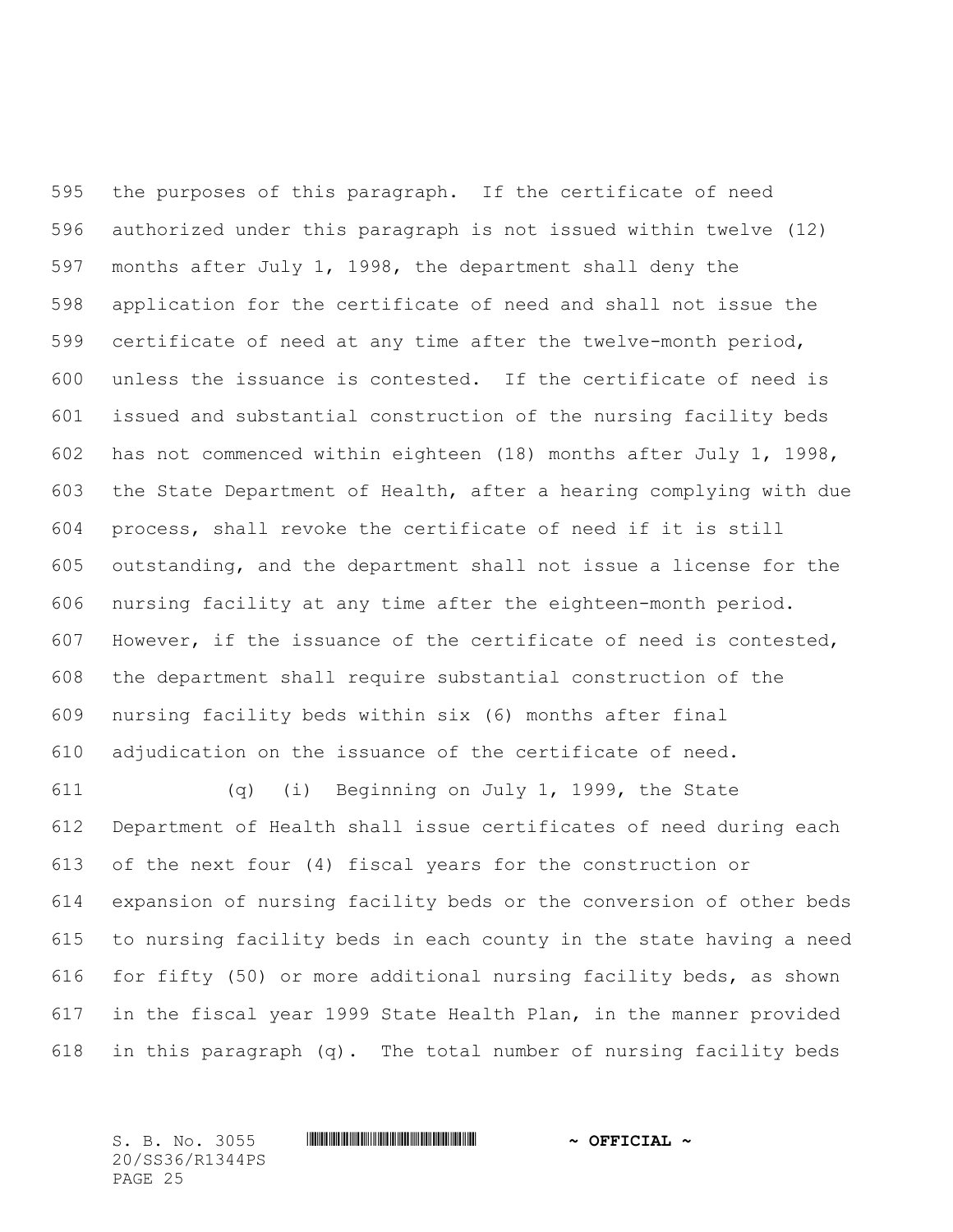that may be authorized by any certificate of need authorized under this paragraph (q) shall not exceed sixty (60) beds.

 (ii) Subject to the provisions of subparagraph 622 (v), during each of the next four (4) fiscal years, the department shall issue six (6) certificates of need for new nursing facility beds, as follows: During fiscal years 2000, 2001 and 2002, one (1) certificate of need shall be issued for new nursing facility beds in the county in each of the four (4) Long-Term Care Planning Districts designated in the fiscal year 1999 State Health Plan that has the highest need in the district for those beds; and two (2) certificates of need shall be issued for new nursing facility beds in the two (2) counties from the state at large that have the highest need in the state for those beds, when considering the need on a statewide basis and without regard to the Long-Term Care Planning Districts in which the counties are located. During fiscal year 2003, one (1) certificate of need shall be issued for new nursing facility beds in any county having a need for fifty (50) or more additional nursing facility beds, as shown in the fiscal year 1999 State Health Plan, that has not received a certificate of need under this paragraph (q) during the three (3) previous fiscal years. During fiscal year 2000, in addition to the six (6) certificates of need authorized in this subparagraph, the department also shall issue a certificate of need for new nursing facility beds in Amite County and a certificate of need for new nursing facility beds in Carroll County.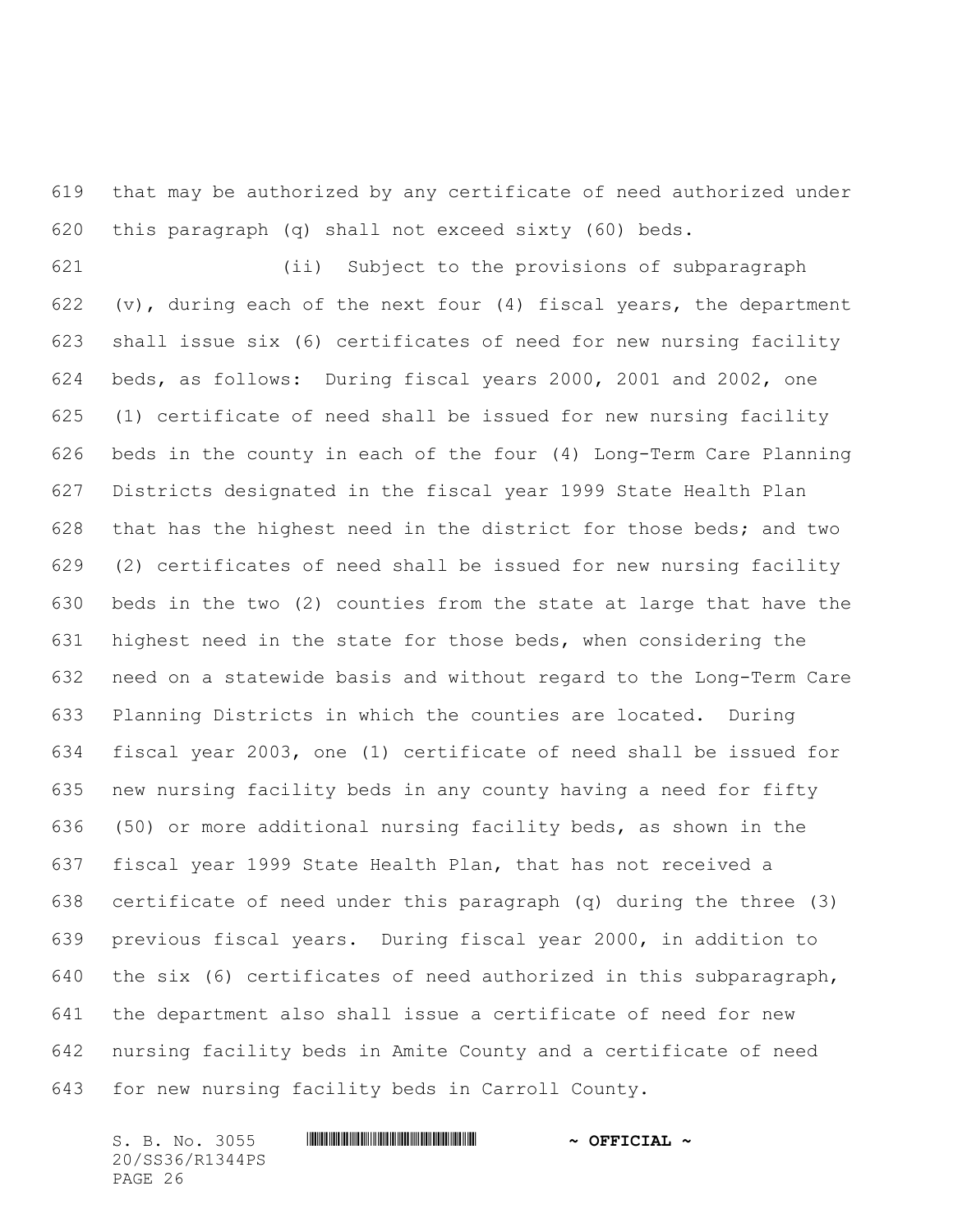(iii) Subject to the provisions of subparagraph (v), the certificate of need issued under subparagraph (ii) for nursing facility beds in each Long-Term Care Planning District during each fiscal year shall first be available for nursing facility beds in the county in the district having the highest need for those beds, as shown in the fiscal year 1999 State Health Plan. If there are no applications for a certificate of need for nursing facility beds in the county having the highest need for those beds by the date specified by the department, then the certificate of need shall be available for nursing facility beds in other counties in the district in descending order of the need for those beds, from the county with the second highest need to the county with the lowest need, until an application is received for nursing facility beds in an eligible county in the district.

 (iv) Subject to the provisions of subparagraph (v), the certificate of need issued under subparagraph (ii) for nursing facility beds in the two (2) counties from the state at large during each fiscal year shall first be available for nursing facility beds in the two (2) counties that have the highest need in the state for those beds, as shown in the fiscal year 1999 State Health Plan, when considering the need on a statewide basis and without regard to the Long-Term Care Planning Districts in which the counties are located. If there are no applications for a certificate of need for nursing facility beds in either of the two (2) counties having the highest need for those beds on a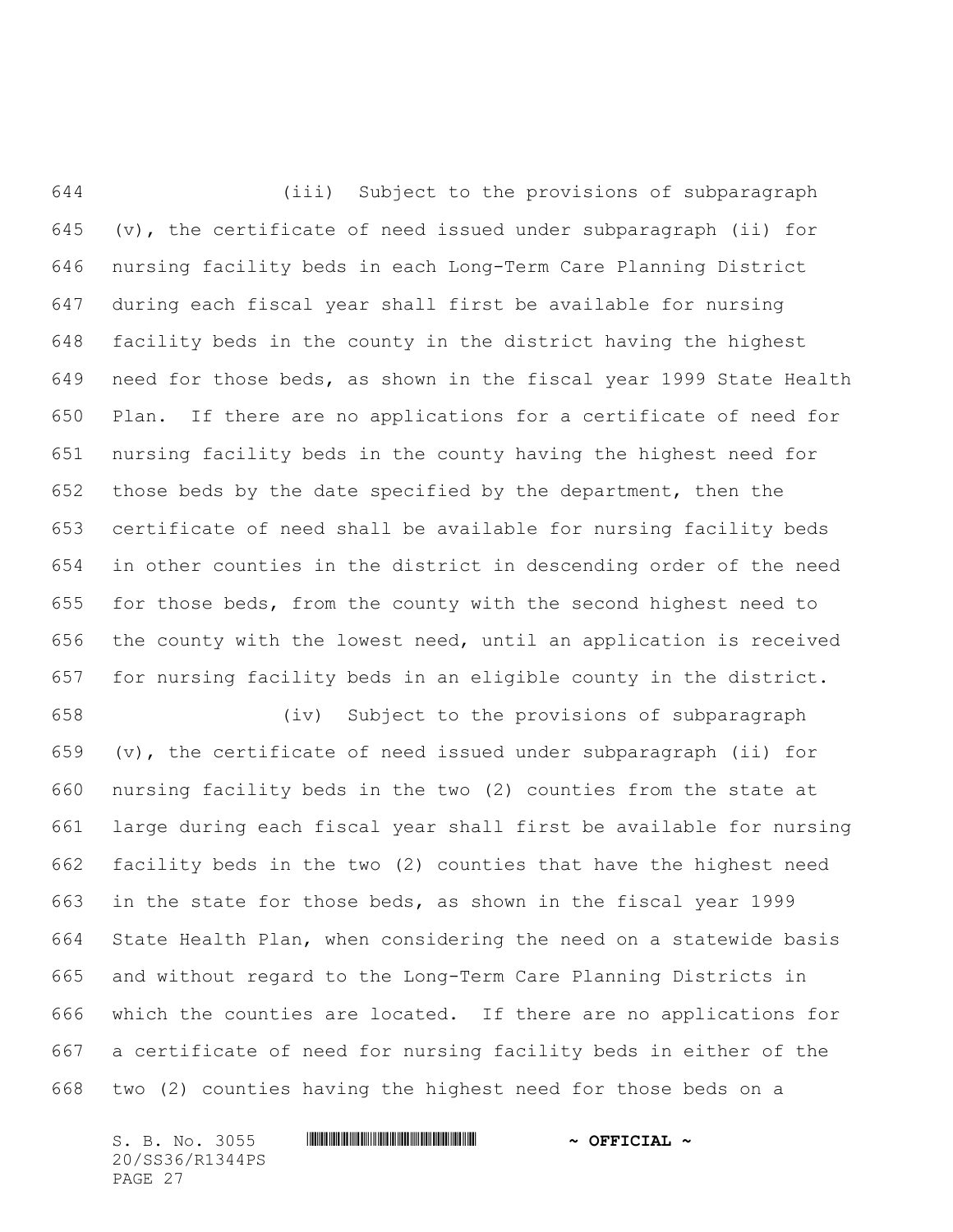statewide basis by the date specified by the department, then the certificate of need shall be available for nursing facility beds in other counties from the state at large in descending order of the need for those beds on a statewide basis, from the county with the second highest need to the county with the lowest need, until an application is received for nursing facility beds in an eligible county from the state at large.

 (v) If a certificate of need is authorized to be issued under this paragraph (q) for nursing facility beds in a county on the basis of the need in the Long-Term Care Planning District during any fiscal year of the four-year period, a certificate of need shall not also be available under this paragraph (q) for additional nursing facility beds in that county on the basis of the need in the state at large, and that county shall be excluded in determining which counties have the highest need for nursing facility beds in the state at large for that fiscal year. After a certificate of need has been issued under this paragraph (q) for nursing facility beds in a county during any fiscal year of the four-year period, a certificate of need shall not be available again under this paragraph (q) for additional nursing facility beds in that county during the four-year period, and that county shall be excluded in determining which counties have the highest need for nursing facility beds in succeeding fiscal years.

20/SS36/R1344PS PAGE 28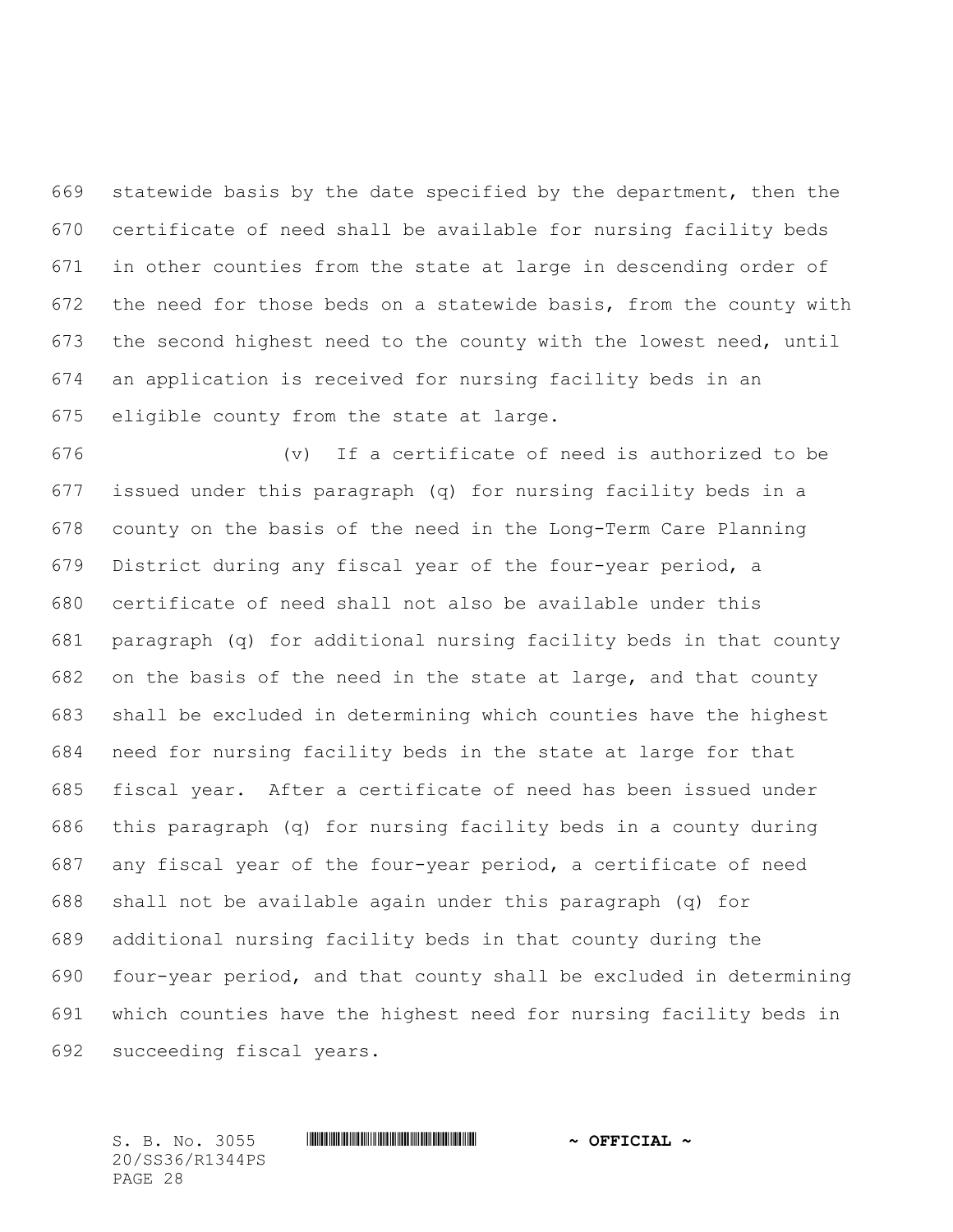(vi) If more than one (1) application is made for a certificate of need for nursing home facility beds available under this paragraph (q), in Yalobusha, Newton or Tallahatchie County, and one (1) of the applicants is a county-owned hospital located in the county where the nursing facility beds are available, the department shall give priority to the county-owned hospital in granting the certificate of need if the following conditions are met:

701 1. The county-owned hospital fully meets all applicable criteria and standards required to obtain a certificate of need for the nursing facility beds; and

 2. The county-owned hospital's qualifications for the certificate of need, as shown in its application and as determined by the department, are at least equal to the qualifications of the other applicants for the certificate of need.

 (r) (i) Beginning on July 1, 1999, the State Department of Health shall issue certificates of need during each of the next two (2) fiscal years for the construction or expansion of nursing facility beds or the conversion of other beds to nursing facility beds in each of the four (4) Long-Term Care Planning Districts designated in the fiscal year 1999 State Health Plan, to provide care exclusively to patients with Alzheimer's disease.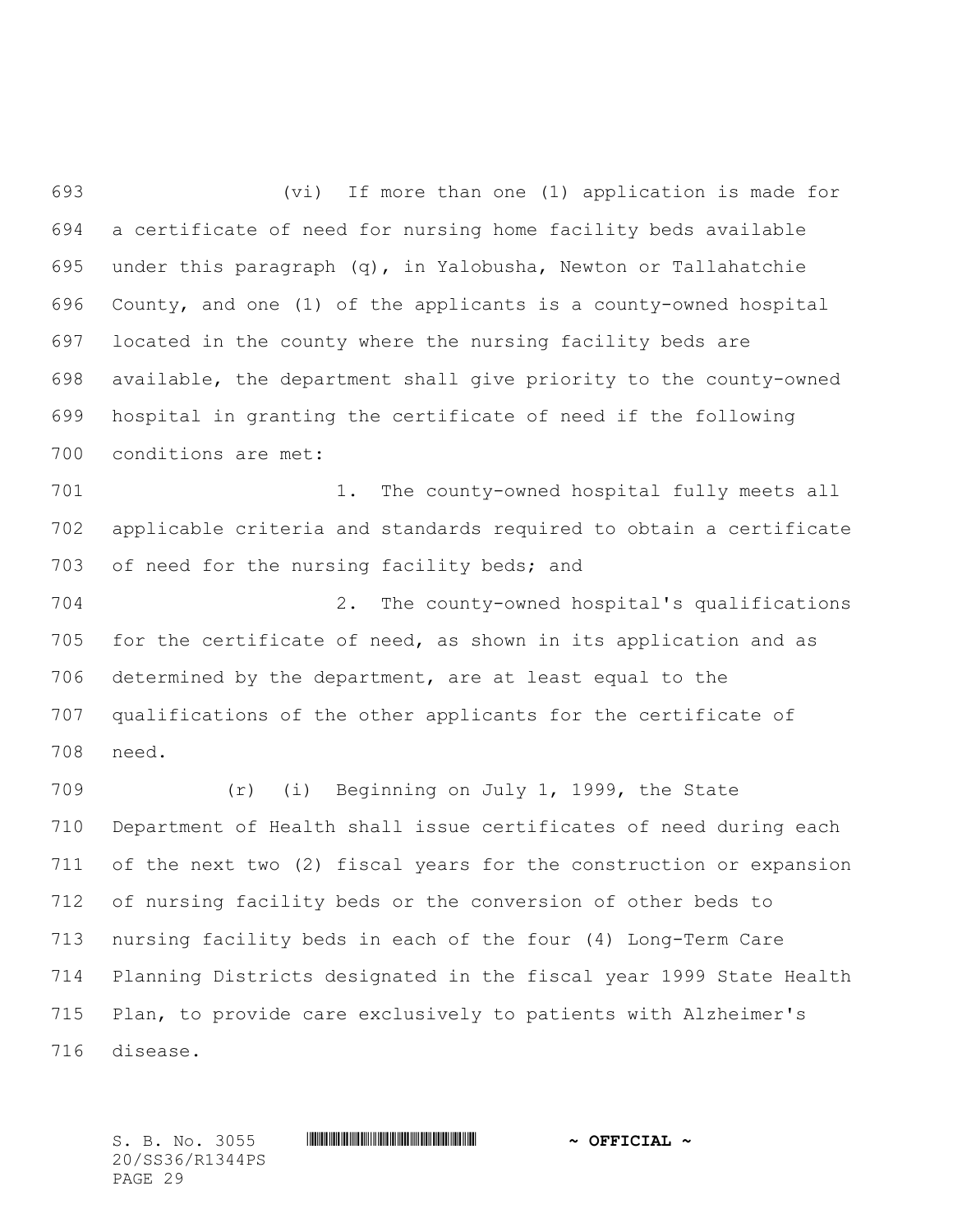(ii) Not more than twenty (20) beds may be authorized by any certificate of need issued under this paragraph  $(r)$ , and not more than a total of sixty (60) beds may be authorized in any Long-Term Care Planning District by all certificates of need issued under this paragraph (r). However, the total number of beds that may be authorized by all certificates of need issued under this paragraph (r) during any fiscal year shall not exceed one hundred twenty (120) beds, and the total number of beds that may be authorized in any Long-Term Care Planning District during any fiscal year shall not exceed forty (40) beds. Of the certificates of need that are issued for each Long-Term Care Planning District during the next two (2) fiscal years, at least one (1) shall be issued for beds in the northern part of the district, at least one (1) shall be issued for beds in the central part of the district, and at least one (1) shall be issued for beds in the southern part of the district. (iii) The State Department of Health, in consultation with the Department of Mental Health and the Division of Medicaid, shall develop and prescribe the staffing levels, space requirements and other standards and requirements that must be met with regard to the nursing facility beds authorized under

 this paragraph (r) to provide care exclusively to patients with Alzheimer's disease.

 (s) The State Department of Health may issue a certificate of need to a nonprofit skilled nursing facility using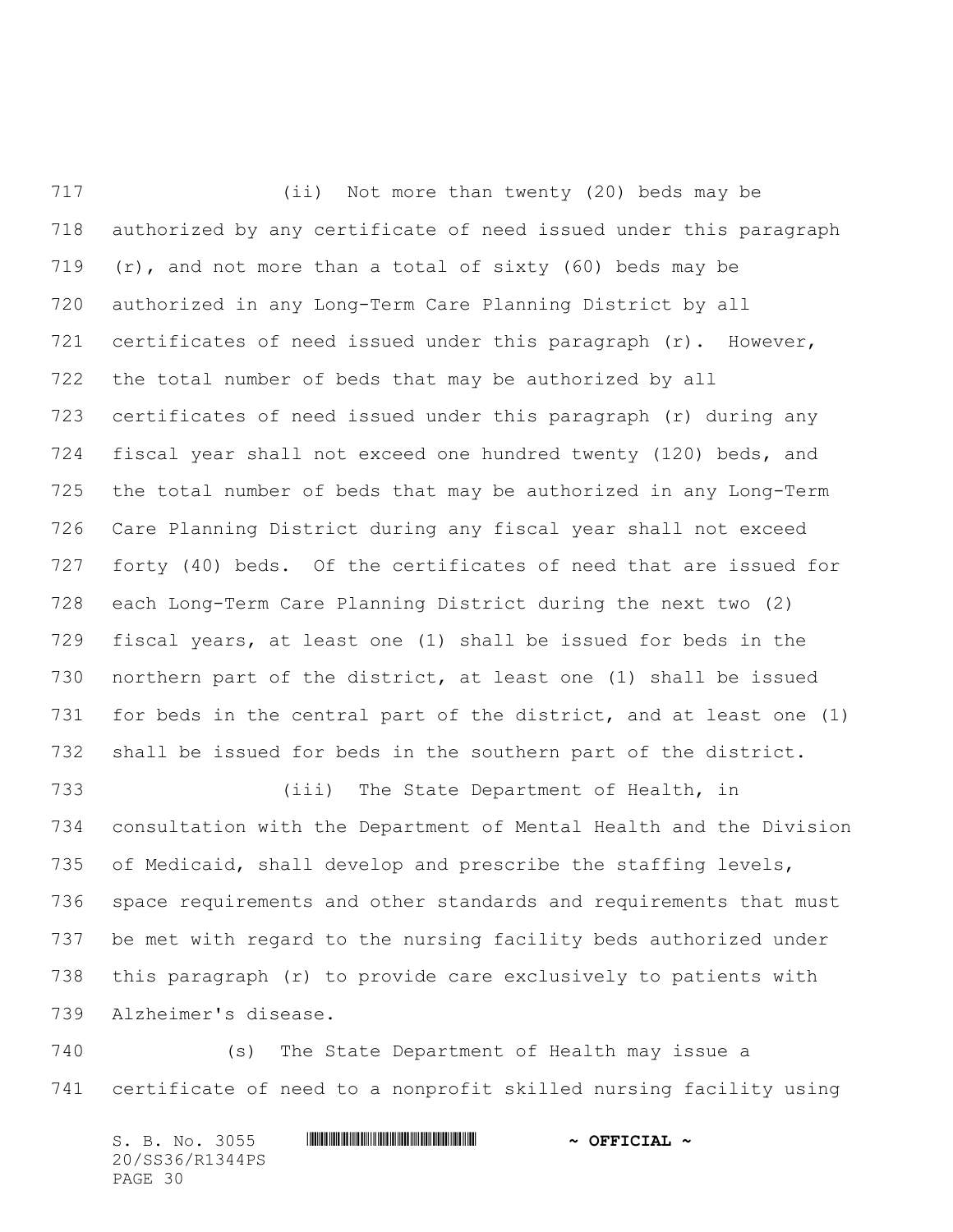the Green House model of skilled nursing care and located in Yazoo City, Yazoo County, Mississippi, for the construction, expansion or conversion of not more than nineteen (19) nursing facility beds. For purposes of this paragraph (s), the provisions of Section 41-7-193(1) requiring substantial compliance with the projection of need as reported in the current State Health Plan and the provisions of Section 41-7-197 requiring a formal certificate of need hearing process are waived. There shall be no prohibition or restrictions on participation in the Medicaid program for the person receiving the certificate of need authorized under this paragraph (s).

 (t) The State Department of Health shall issue certificates of need to the owner of a nursing facility in operation at the time of Hurricane Katrina in Hancock County that was not operational on December 31, 2005, because of damage sustained from Hurricane Katrina to authorize the following: (i) the construction of a new nursing facility in Harrison County; (ii) the relocation of forty-nine (49) nursing facility beds from the Hancock County facility to the new Harrison County facility; (iii) the establishment of not more than twenty (20) non-Medicaid nursing facility beds at the Hancock County facility; and (iv) the establishment of not more than twenty (20) non-Medicaid beds at the new Harrison County facility. The certificates of need that authorize the non-Medicaid nursing facility beds under subparagraphs (iii) and (iv) of this paragraph (t) shall be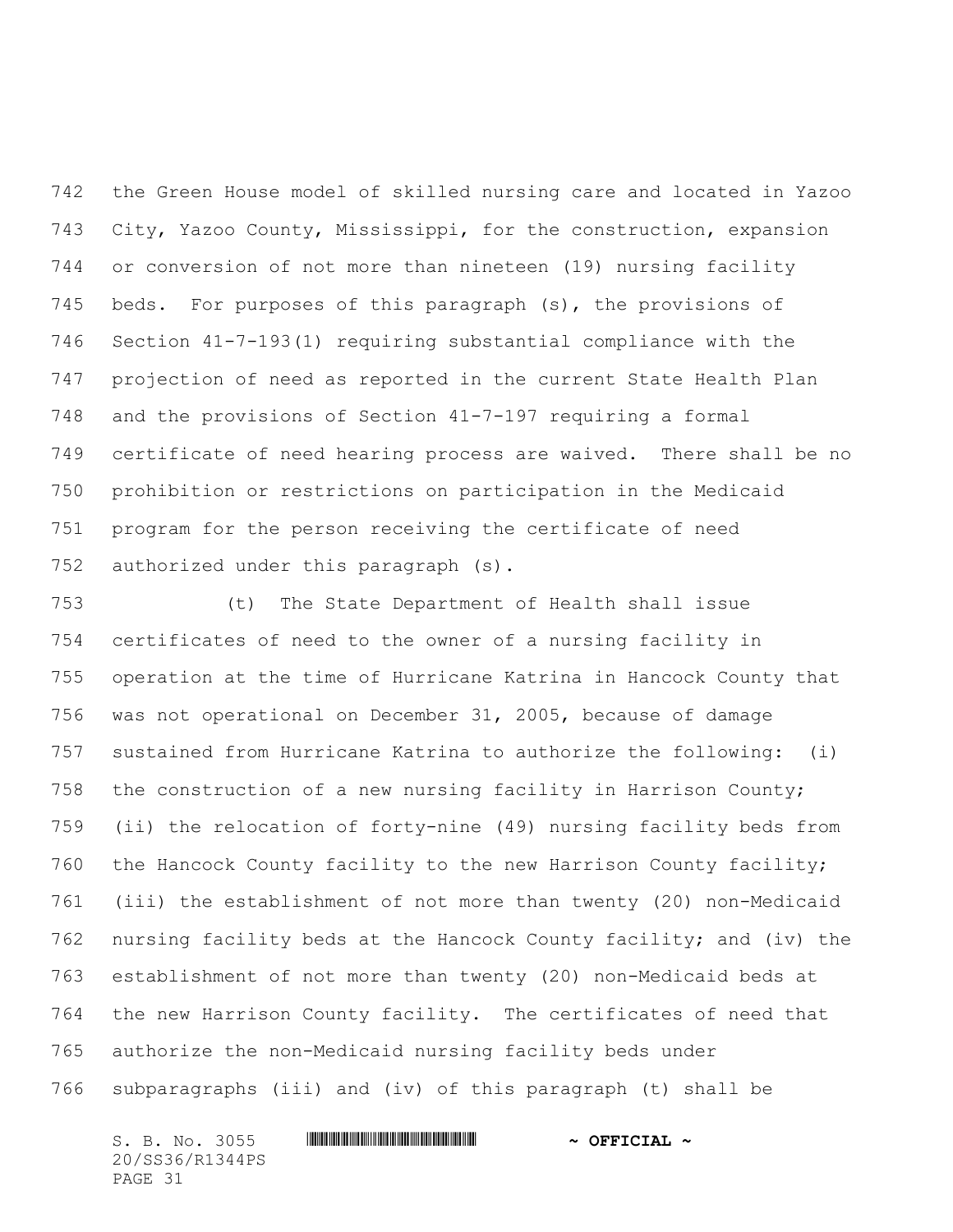subject to the following conditions: The owner of the Hancock County facility and the new Harrison County facility must agree in writing that no more than fifty (50) of the beds at the Hancock County facility and no more than forty-nine (49) of the beds at the Harrison County facility will be certified for participation in the Medicaid program, and that no claim will be submitted for Medicaid reimbursement for more than fifty (50) patients in the Hancock County facility in any month, or for more than forty-nine (49) patients in the Harrison County facility in any month, or for any patient in either facility who is in a bed that is not Medicaid-certified. This written agreement by the owner of the nursing facilities shall be a condition of the issuance of the 779 certificates of need under this paragraph (t), and the agreement shall be fully binding on any later owner or owners of either facility if the ownership of either facility is transferred at any time after the certificates of need are issued. After this written agreement is executed, the Division of Medicaid and the State Department of Health shall not certify more than fifty (50) of the beds at the Hancock County facility or more than forty-nine (49) of the beds at the Harrison County facility for participation in the Medicaid program. If the Hancock County facility violates the terms of the written agreement by admitting or keeping in the facility on a regular or continuing basis more than fifty (50) patients who are participating in the Medicaid program, or if the Harrison County facility violates the terms of the written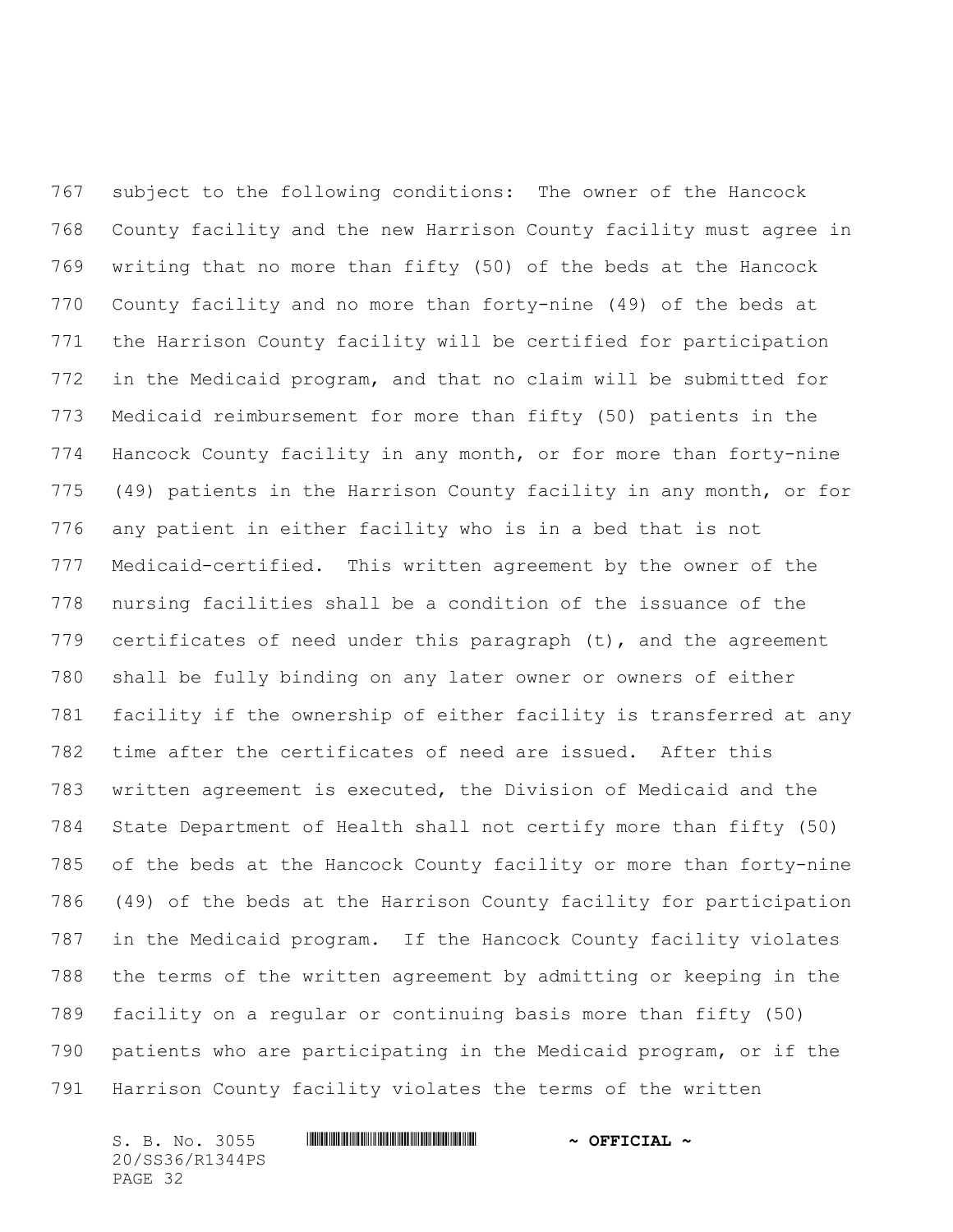agreement by admitting or keeping in the facility on a regular or continuing basis more than forty-nine (49) patients who are participating in the Medicaid program, the State Department of Health shall revoke the license of the facility that is in violation of the agreement, at the time that the department determines, after a hearing complying with due process, that the facility has violated the agreement.

 (u) The State Department of Health shall issue a certificate of need to a nonprofit venture for the establishment, construction and operation of a skilled nursing facility of not more than sixty (60) beds to provide skilled nursing care for ventilator dependent or otherwise medically dependent pediatric patients who require medical and nursing care or rehabilitation services to be located in a county in which an academic medical center and a children's hospital are located, and for any construction and for the acquisition of equipment related to those beds. The facility shall be authorized to keep such ventilator dependent or otherwise medically dependent pediatric patients beyond age twenty-one (21) in accordance with regulations of the State Board of Health. For purposes of this paragraph (u), the provisions of Section 41-7-193(1) requiring substantial compliance with the projection of need as reported in the current State Health Plan are waived, and the provisions of Section 41-7-197 requiring a formal certificate of need hearing process are waived. The beds authorized by this paragraph shall be counted as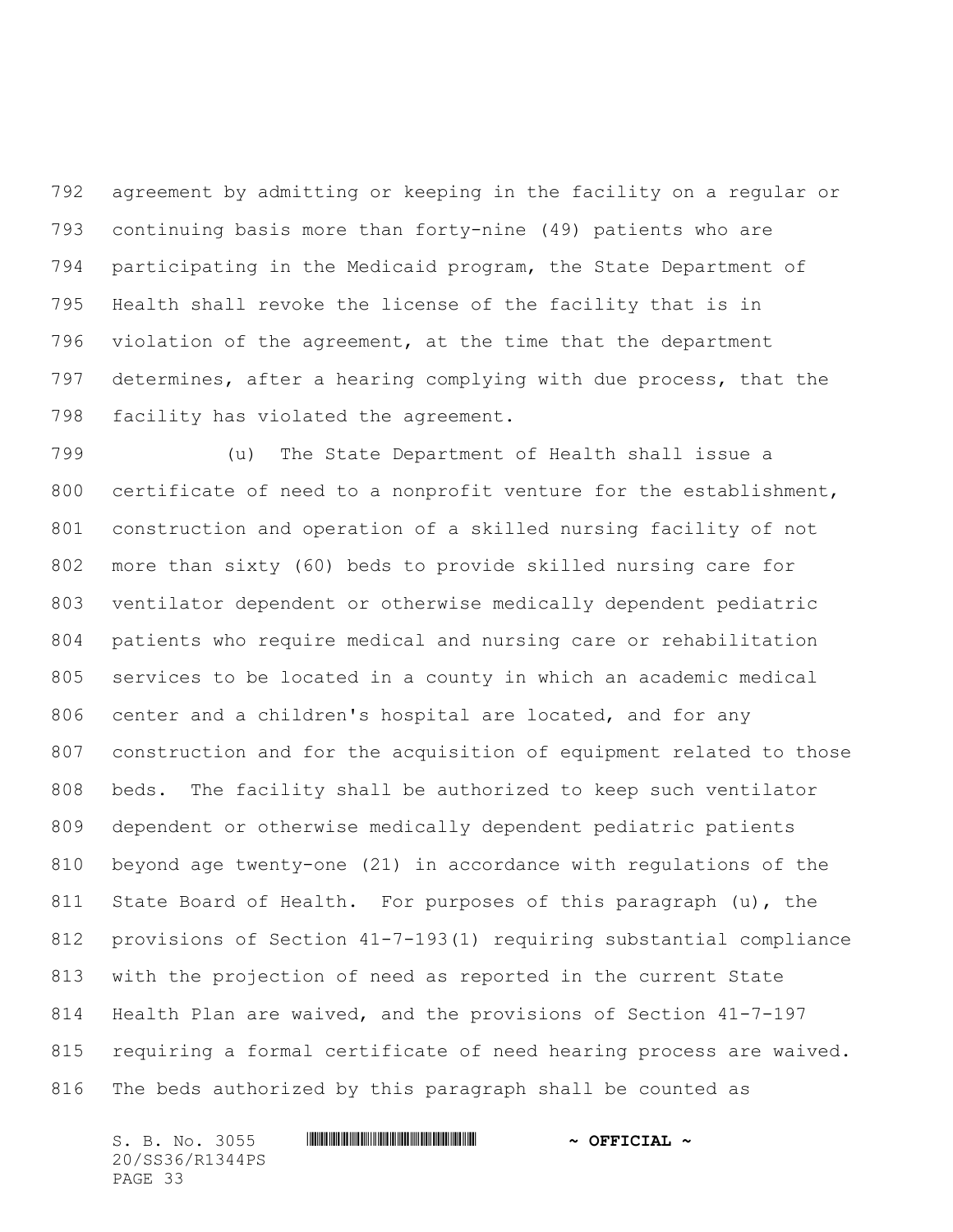pediatric skilled nursing facility beds for health planning purposes under Section 41-7-171 et seq. There shall be no prohibition of or restrictions on participation in the Medicaid program for the person receiving the certificate of need 821 authorized by this paragraph.

 (3) The State Department of Health may grant approval for and issue certificates of need to any person proposing the new construction of, addition to, conversion of beds of or expansion of any health care facility defined in subparagraph (x) (psychiatric residential treatment facility) of Section 41-7-173(h). The total number of beds which may be authorized by such certificates of need shall not exceed three hundred thirty-four (334) beds for the entire state.

 (a) Of the total number of beds authorized under this subsection, the department shall issue a certificate of need to a privately owned psychiatric residential treatment facility in Simpson County for the conversion of sixteen (16) intermediate care facility for the mentally retarded (ICF-MR) beds to psychiatric residential treatment facility beds, provided that facility agrees in writing that the facility shall give priority for the use of those sixteen (16) beds to Mississippi residents who are presently being treated in out-of-state facilities.

 (b) Of the total number of beds authorized under this subsection, the department may issue a certificate or certificates of need for the construction or expansion of psychiatric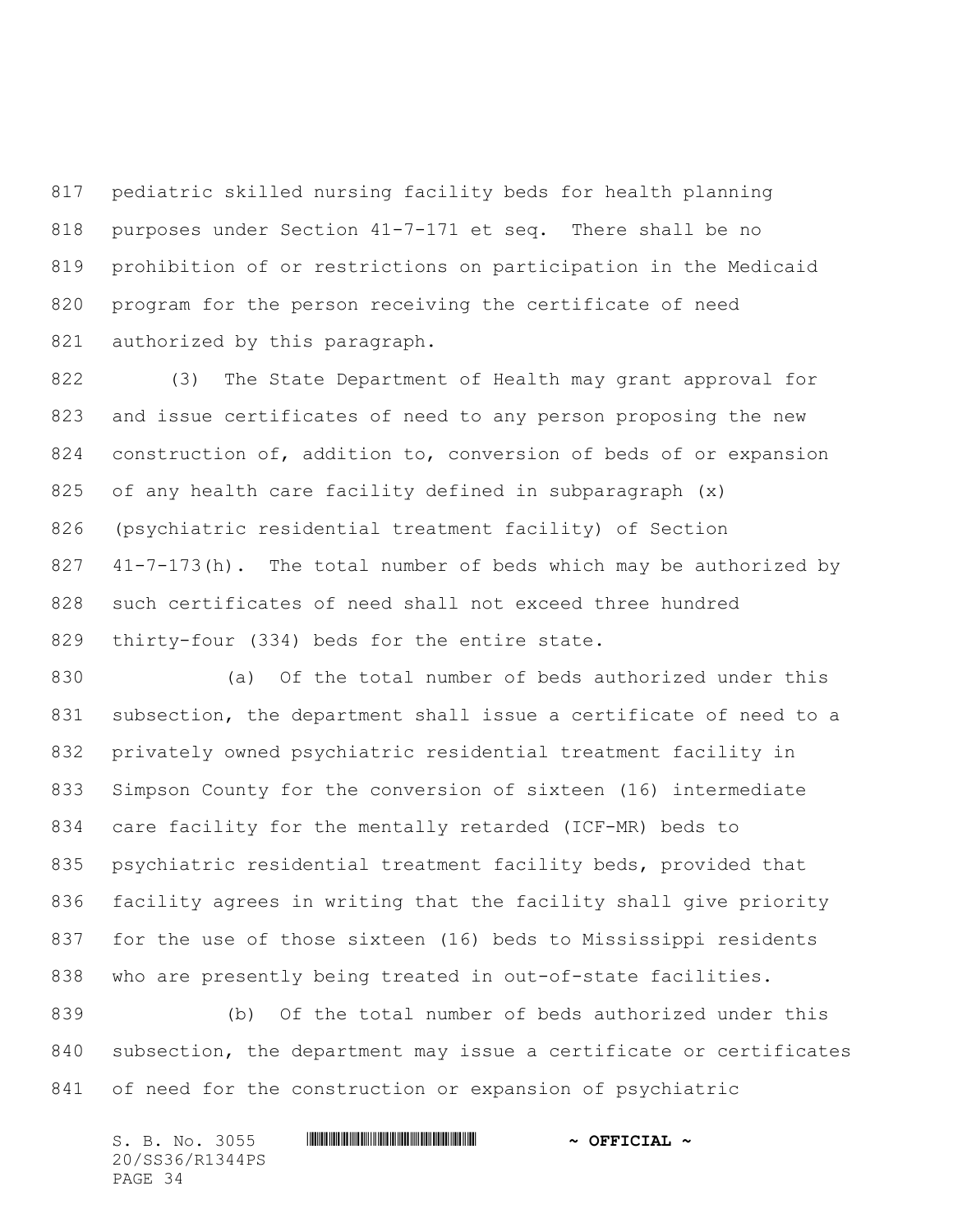residential treatment facility beds or the conversion of other beds to psychiatric residential treatment facility beds in Warren County, not to exceed sixty (60) psychiatric residential treatment facility beds, provided that the facility agrees in writing that no more than thirty (30) of the beds at the psychiatric residential treatment facility will be certified for participation in the Medicaid program (Section 43-13-101 et seq.) for the use of any patients other than those who are participating only in the Medicaid program of another state, and that no claim will be submitted to the Division of Medicaid for Medicaid reimbursement for more than thirty (30) patients in the psychiatric residential treatment facility in any day or for any patient in the psychiatric residential treatment facility who is in a bed that is not Medicaid-certified. This written agreement by the recipient of the certificate of need shall be a condition of the issuance of 857 the certificate of need under this paragraph, and the agreement shall be fully binding on any subsequent owner of the psychiatric residential treatment facility if the ownership of the facility is transferred at any time after the issuance of the certificate of need. After this written agreement is executed, the Division of Medicaid and the State Department of Health shall not certify more than thirty (30) of the beds in the psychiatric residential treatment facility for participation in the Medicaid program for the use of any patients other than those who are participating only in the Medicaid program of another state. If the psychiatric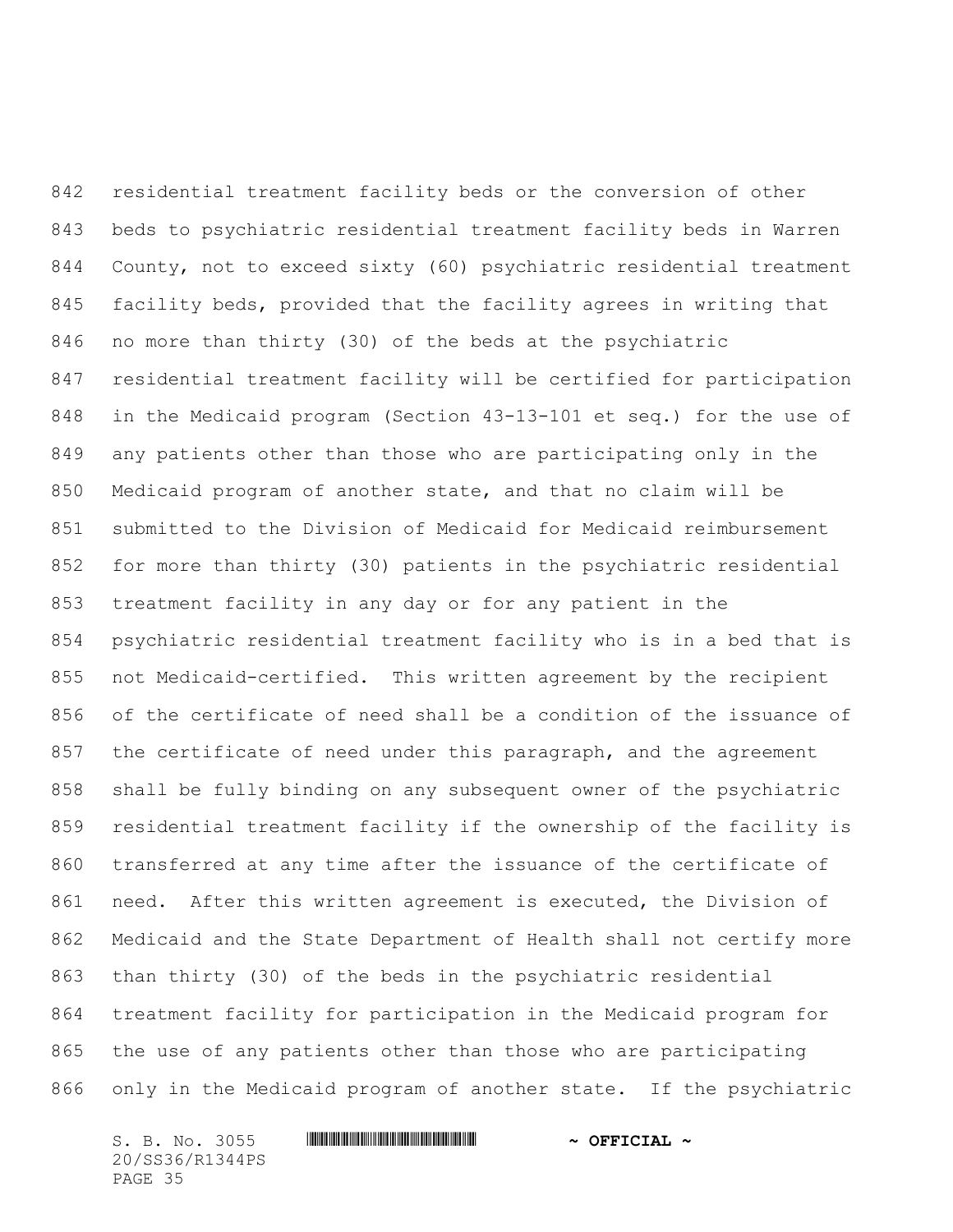residential treatment facility violates the terms of the written agreement by admitting or keeping in the facility on a regular or continuing basis more than thirty (30) patients who are participating in the Mississippi Medicaid program, the State 871 Department of Health shall revoke the license of the facility, at the time that the department determines, after a hearing complying with due process, that the facility has violated the condition upon which the certificate of need was issued, as provided in this 875 paragraph and in the written agreement.

876 The State Department of Health, on or before July 1, 2002, shall transfer the certificate of need authorized under the authority of this paragraph (b), or reissue the certificate of need if it has expired, to River Region Health System.

 (c) Of the total number of beds authorized under this subsection, the department shall issue a certificate of need to a hospital currently operating Medicaid-certified acute psychiatric beds for adolescents in DeSoto County, for the establishment of a forty-bed psychiatric residential treatment facility in DeSoto County, provided that the hospital agrees in writing (i) that the hospital shall give priority for the use of those forty (40) beds to Mississippi residents who are presently being treated in out-of-state facilities, and (ii) that no more than fifteen (15) of the beds at the psychiatric residential treatment facility will be certified for participation in the Medicaid program (Section 43-13-101 et seq.), and that no claim will be submitted for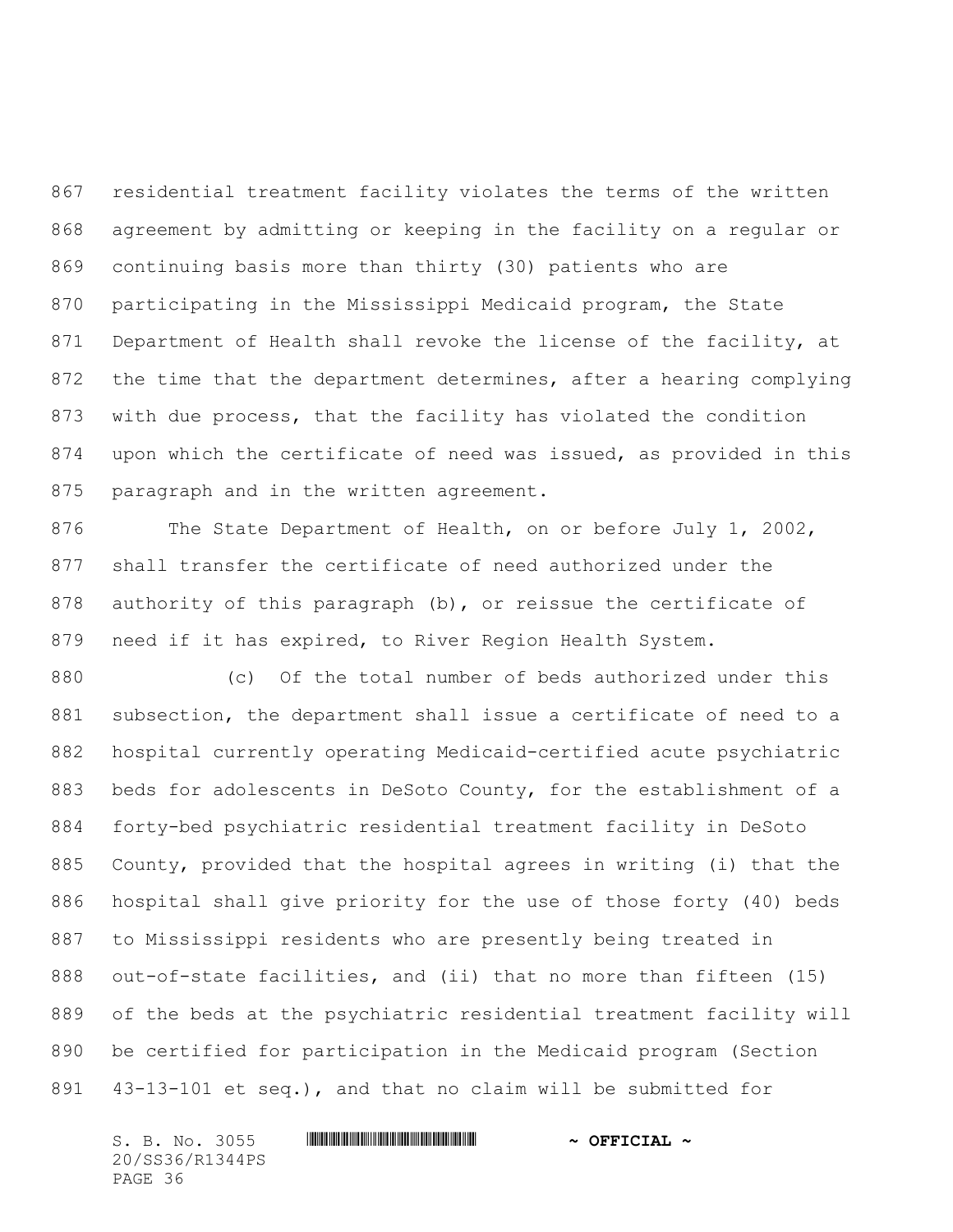Medicaid reimbursement for more than fifteen (15) patients in the psychiatric residential treatment facility in any day or for any patient in the psychiatric residential treatment facility who is in a bed that is not Medicaid-certified. This written agreement by the recipient of the certificate of need shall be a condition 897 of the issuance of the certificate of need under this paragraph, and the agreement shall be fully binding on any subsequent owner of the psychiatric residential treatment facility if the ownership of the facility is transferred at any time after the issuance of the certificate of need. After this written agreement is executed, the Division of Medicaid and the State Department of Health shall not certify more than fifteen (15) of the beds in the psychiatric residential treatment facility for participation in the Medicaid program. If the psychiatric residential treatment facility violates the terms of the written agreement by admitting or keeping in the facility on a regular or continuing basis more than fifteen (15) patients who are participating in the Medicaid program, the State Department of Health shall revoke the license of the facility, at the time that the department determines, after a hearing complying with due process, that the facility has violated the condition upon which the certificate of need was issued, as provided in this paragraph and in the written agreement.

 (d) Of the total number of beds authorized under this subsection, the department may issue a certificate or certificates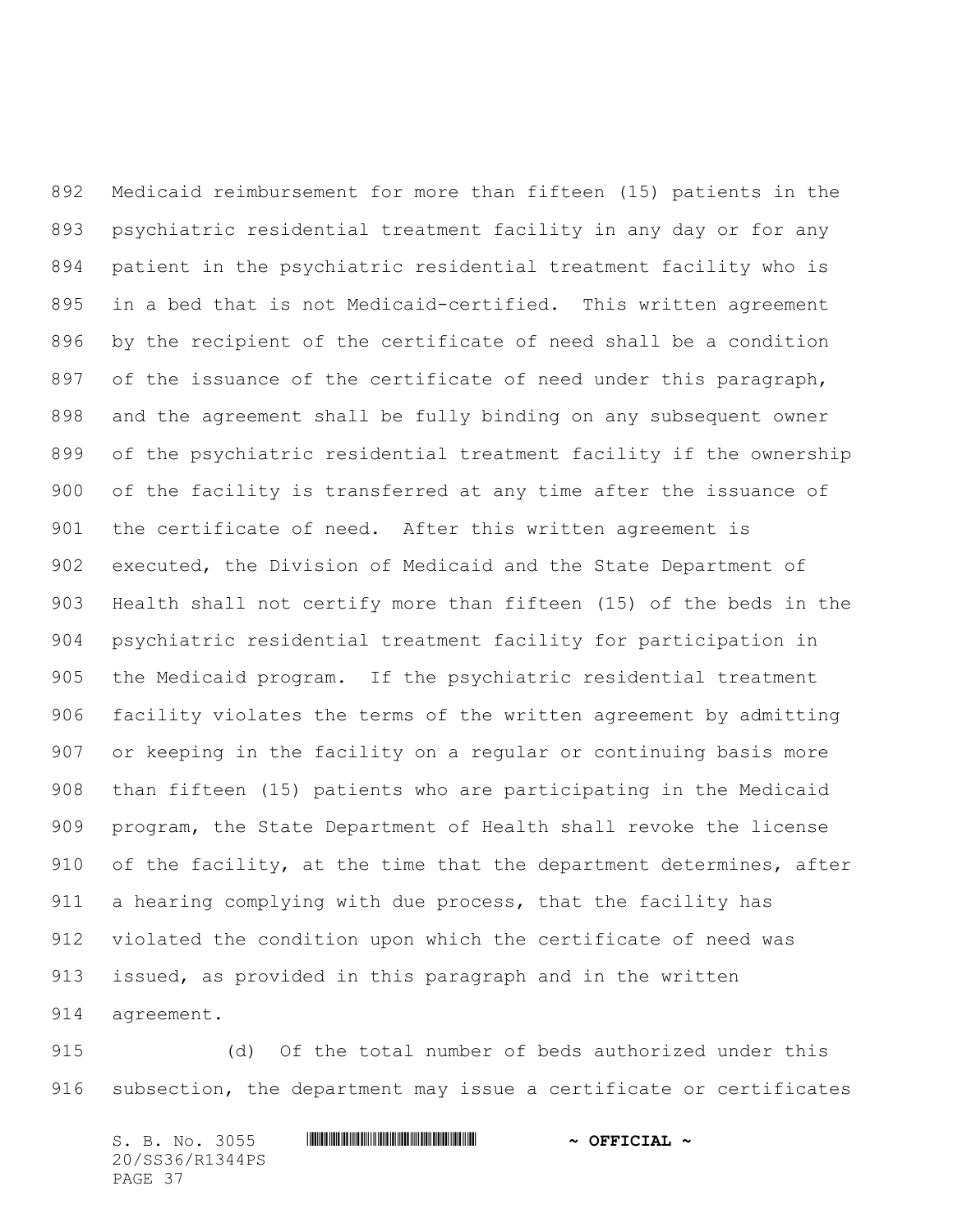of need for the construction or expansion of psychiatric residential treatment facility beds or the conversion of other beds to psychiatric treatment facility beds, not to exceed thirty (30) psychiatric residential treatment facility beds, in either Alcorn, Tishomingo, Prentiss, Lee, Itawamba, Monroe, Chickasaw, Pontotoc, Calhoun, Lafayette, Union, Benton or Tippah County.

 (e) Of the total number of beds authorized under this subsection (3) the department shall issue a certificate of need to a privately owned, nonprofit psychiatric residential treatment facility in Hinds County for an eight-bed expansion of the facility, provided that the facility agrees in writing that the facility shall give priority for the use of those eight (8) beds to Mississippi residents who are presently being treated in out-of-state facilities.

 (f) The department shall issue a certificate of need to a one-hundred-thirty-four-bed specialty hospital located on twenty-nine and forty-four one-hundredths (29.44) commercial acres 934 at 5900 Highway 39 North in Meridian (Lauderdale County), Mississippi, for the addition, construction or expansion of child/adolescent psychiatric residential treatment facility beds in Lauderdale County. As a condition of issuance of the certificate of need under this paragraph, the facility shall give priority in admissions to the child/adolescent psychiatric residential treatment facility beds authorized under this paragraph to patients who otherwise would require out-of-state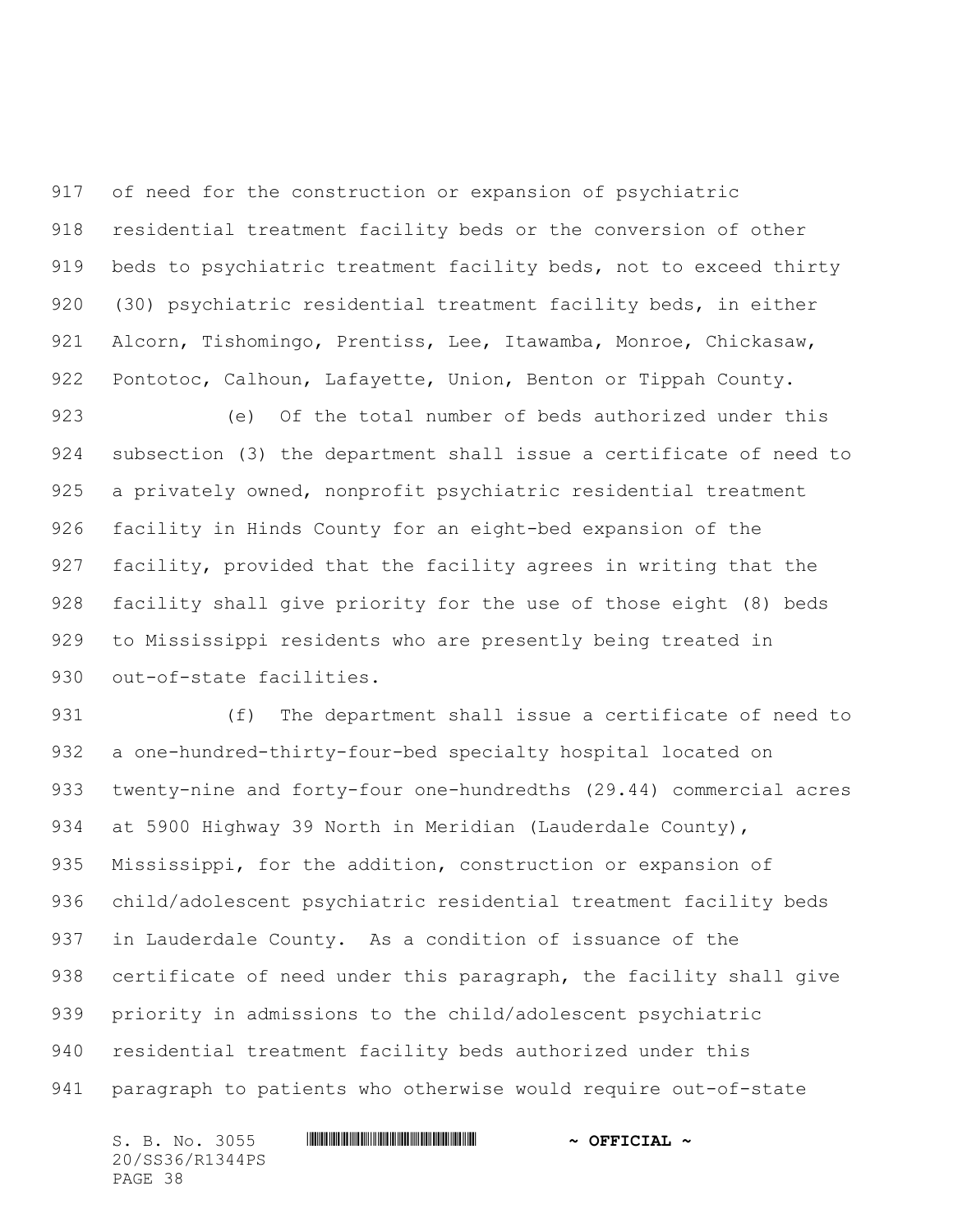placement. The Division of Medicaid, in conjunction with the Department of Human Services, shall furnish the facility a list of all out-of-state patients on a quarterly basis. Furthermore, notice shall also be provided to the parent, custodial parent or guardian of each out-of-state patient notifying them of the priority status granted by this paragraph. For purposes of this paragraph, the provisions of Section 41-7-193(1) requiring substantial compliance with the projection of need as reported in the current State Health Plan are waived. The total number of child/adolescent psychiatric residential treatment facility beds that may be authorized under the authority of this paragraph shall be sixty (60) beds. There shall be no prohibition or restrictions on participation in the Medicaid program (Section 43-13-101 et seq.) for the person receiving the certificate of need authorized under this paragraph or for the beds converted pursuant to the authority of that certificate of need.

 (4) (a) From and after July 1, 1993, the department shall not issue a certificate of need to any person for the new construction of any hospital, psychiatric hospital or chemical dependency hospital that will contain any child/adolescent psychiatric or child/adolescent chemical dependency beds, or for the conversion of any other health care facility to a hospital, psychiatric hospital or chemical dependency hospital that will contain any child/adolescent psychiatric or child/adolescent chemical dependency beds, or for the addition of any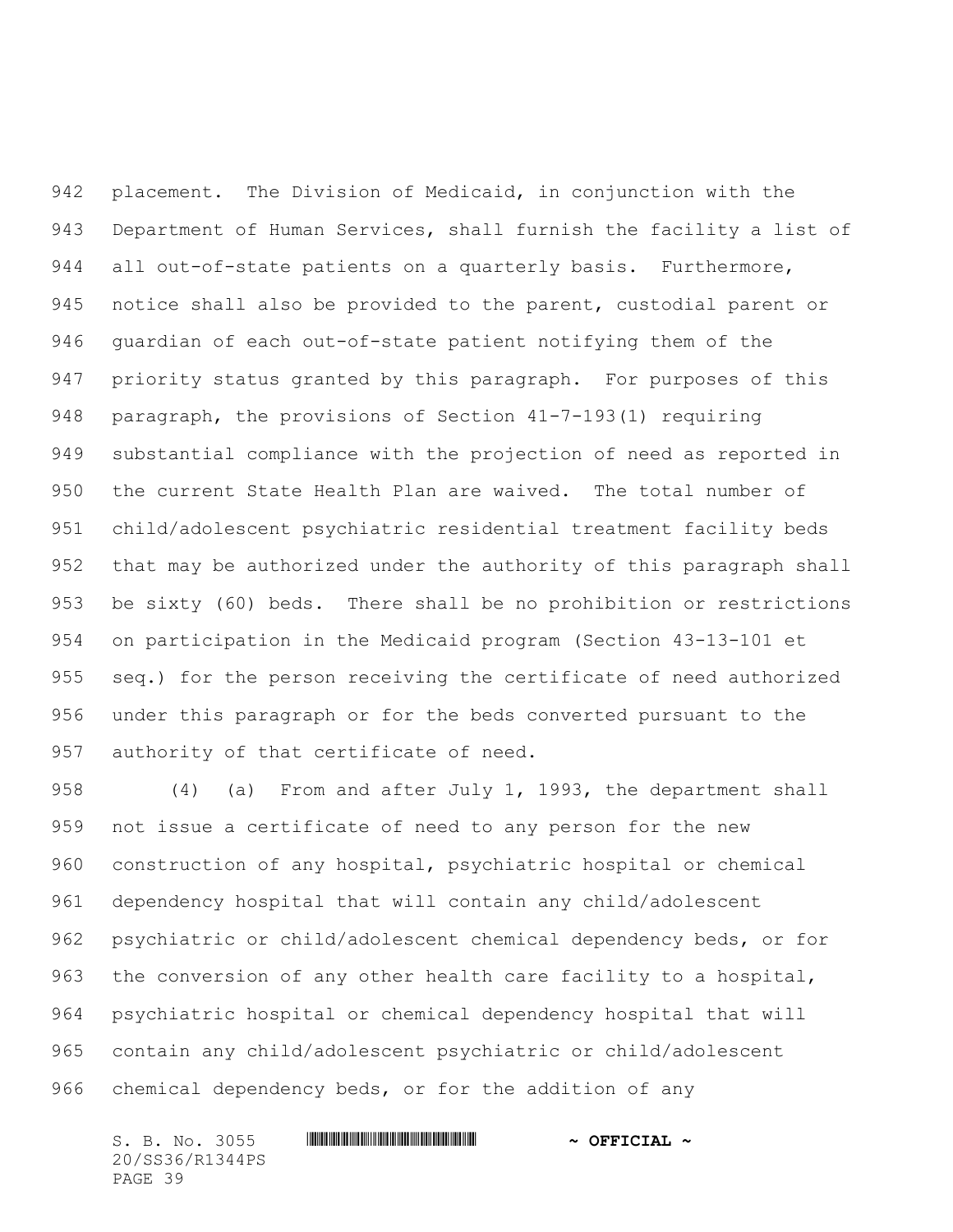child/adolescent psychiatric or child/adolescent chemical dependency beds in any hospital, psychiatric hospital or chemical dependency hospital, or for the conversion of any beds of another category in any hospital, psychiatric hospital or chemical dependency hospital to child/adolescent psychiatric or child/adolescent chemical dependency beds, except as hereinafter authorized:

 (i) The department may issue certificates of need to any person for any purpose described in this subsection, provided that the hospital, psychiatric hospital or chemical dependency hospital does not participate in the Medicaid program (Section 43-13-101 et seq.) at the time of the application for the certificate of need and the owner of the hospital, psychiatric hospital or chemical dependency hospital agrees in writing that the hospital, psychiatric hospital or chemical dependency hospital will not at any time participate in the Medicaid program or admit or keep any patients who are participating in the Medicaid program in the hospital, psychiatric hospital or chemical dependency hospital. This written agreement by the recipient of the certificate of need shall be fully binding on any subsequent owner of the hospital, psychiatric hospital or chemical dependency hospital, if the ownership of the facility is transferred at any time after the issuance of the certificate of need. Agreement that the hospital, psychiatric hospital or chemical dependency hospital will not participate in the Medicaid program shall be a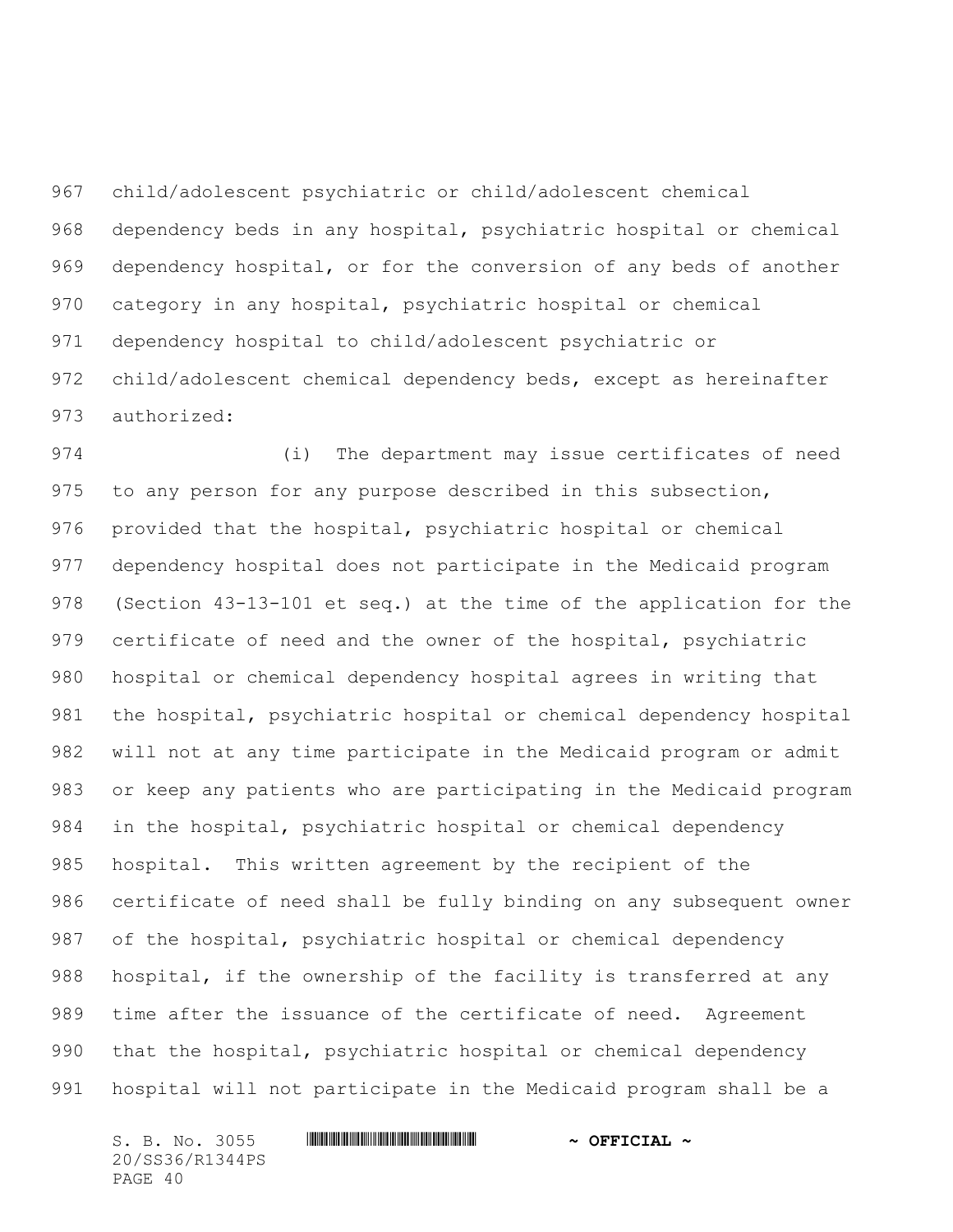condition of the issuance of a certificate of need to any person under this subparagraph (i), and if such hospital, psychiatric hospital or chemical dependency hospital at any time after the 995 issuance of the certificate of need, regardless of the ownership of the facility, participates in the Medicaid program or admits or keeps any patients in the hospital, psychiatric hospital or chemical dependency hospital who are participating in the Medicaid program, the State Department of Health shall revoke the certificate of need, if it is still outstanding, and shall deny or revoke the license of the hospital, psychiatric hospital or chemical dependency hospital, at the time that the department determines, after a hearing complying with due process, that the hospital, psychiatric hospital or chemical dependency hospital has failed to comply with any of the conditions upon which the certificate of need was issued, as provided in this subparagraph (i) and in the written agreement by the recipient of the certificate of need.

 (ii) The department may issue a certificate of need for the conversion of existing beds in a county hospital in Choctaw County from acute care beds to child/adolescent chemical dependency beds. For purposes of this subparagraph (ii), the provisions of Section 41-7-193(1) requiring substantial compliance with the projection of need as reported in the current State Health Plan are waived. The total number of beds that may be authorized under authority of this subparagraph shall not exceed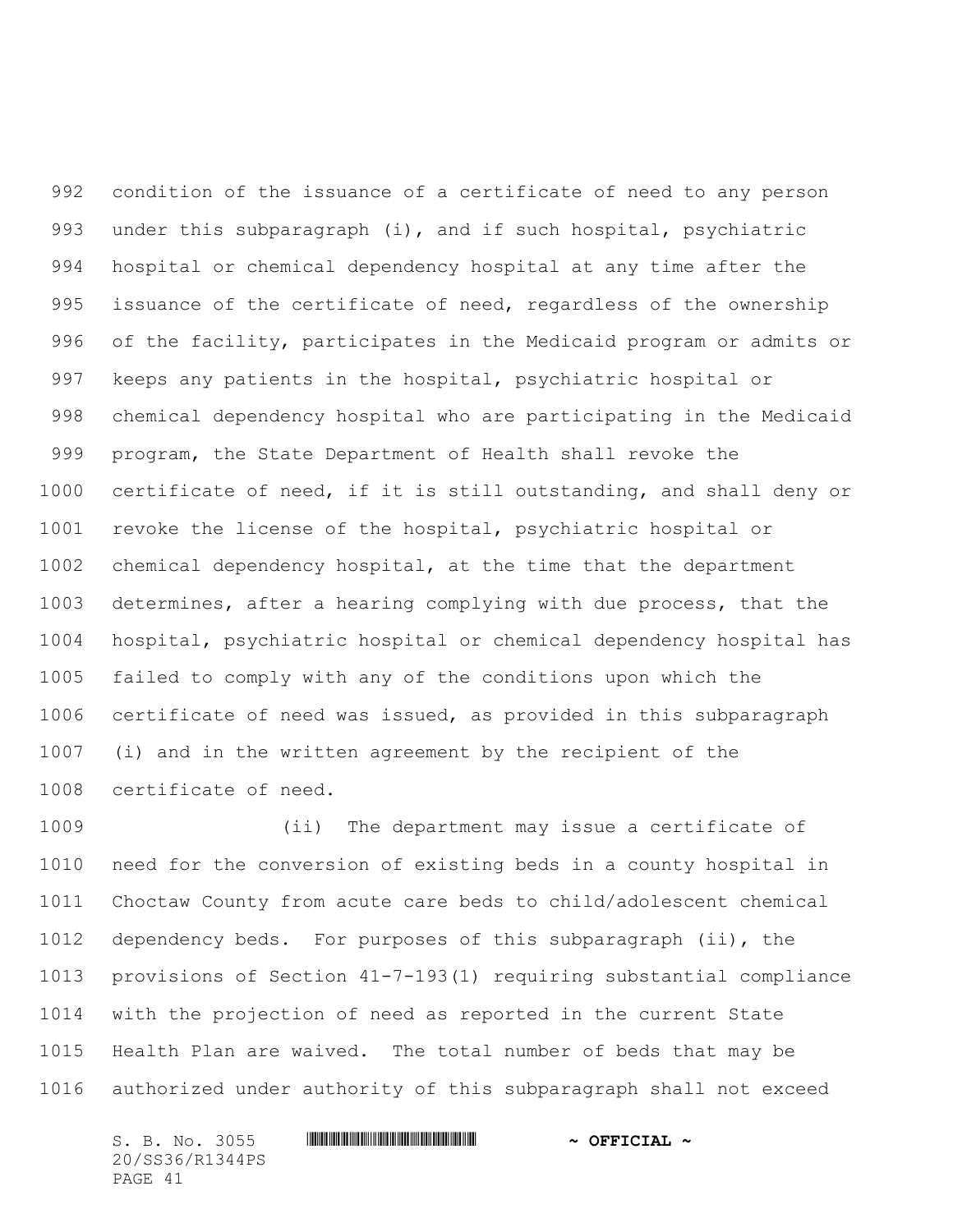twenty (20) beds. There shall be no prohibition or restrictions on participation in the Medicaid program (Section 43-13-101 et seq.) for the hospital receiving the certificate of need authorized under this subparagraph or for the beds converted pursuant to the authority of that certificate of need.

 (iii) The department may issue a certificate or certificates of need for the construction or expansion of child/adolescent psychiatric beds or the conversion of other beds to child/adolescent psychiatric beds in Warren County. For purposes of this subparagraph (iii), the provisions of Section 41-7-193(1) requiring substantial compliance with the projection of need as reported in the current State Health Plan are waived. The total number of beds that may be authorized under the authority of this subparagraph shall not exceed twenty (20) beds. There shall be no prohibition or restrictions on participation in the Medicaid program (Section 43-13-101 et seq.) for the person receiving the certificate of need authorized under this subparagraph or for the beds converted pursuant to the authority of that certificate of need.

 If by January 1, 2002, there has been no significant commencement of construction of the beds authorized under this subparagraph (iii), or no significant action taken to convert existing beds to the beds authorized under this subparagraph, then the certificate of need that was previously issued under this subparagraph shall expire. If the previously issued certificate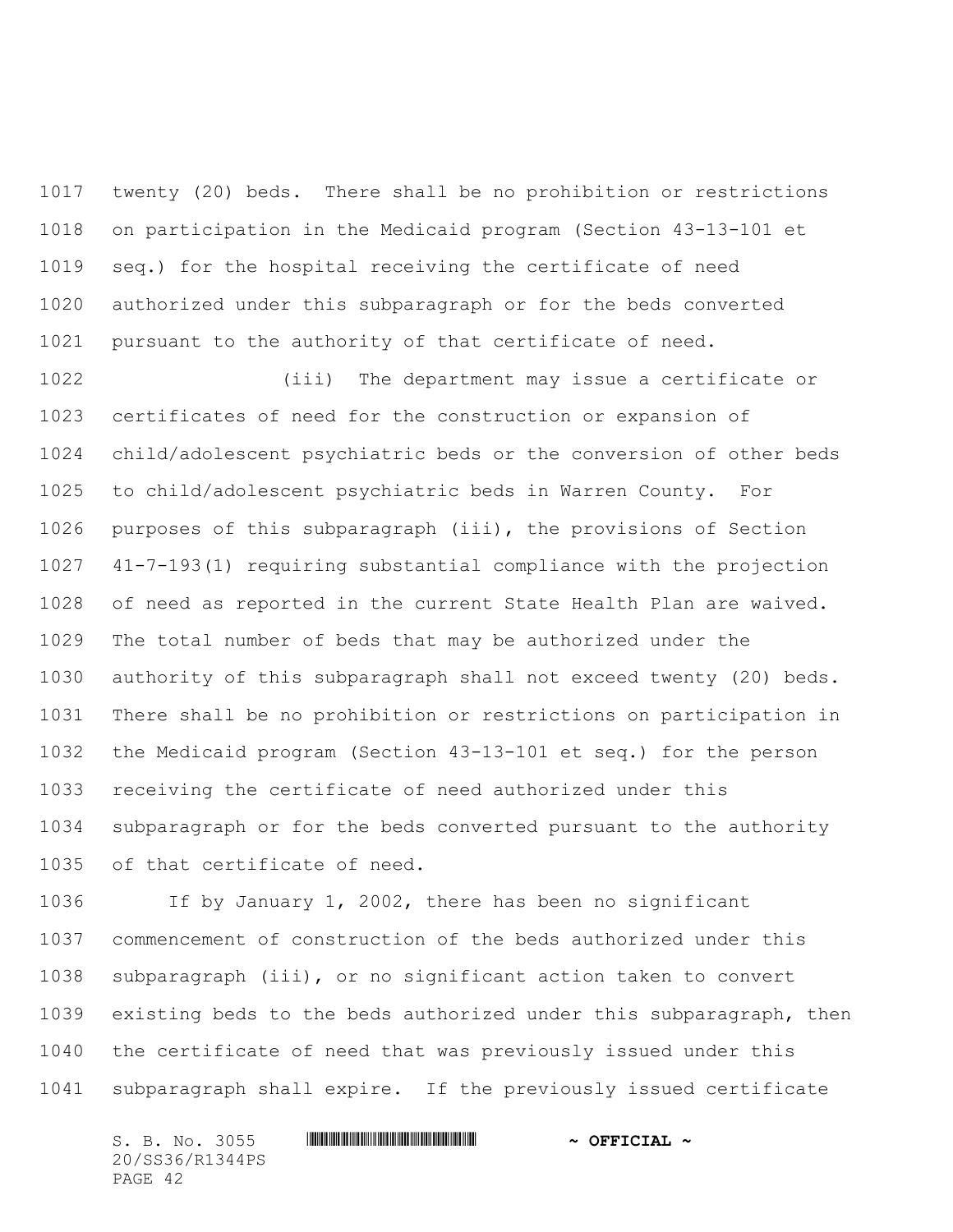of need expires, the department may accept applications for issuance of another certificate of need for the beds authorized under this subparagraph, and may issue a certificate of need to authorize the construction, expansion or conversion of the beds authorized under this subparagraph.

 (iv) The department shall issue a certificate of need to the Region 7 Mental Health/Retardation Commission for the construction or expansion of child/adolescent psychiatric beds or the conversion of other beds to child/adolescent psychiatric beds in any of the counties served by the commission. For purposes of this subparagraph (iv), the provisions of Section 41-7-193(1) requiring substantial compliance with the projection of need as reported in the current State Health Plan are waived. The total number of beds that may be authorized under the authority of this subparagraph shall not exceed twenty (20) beds. There shall be no prohibition or restrictions on participation in the Medicaid program (Section 43-13-101 et seq.) for the person receiving the certificate of need authorized under this subparagraph or for the beds converted pursuant to the authority of that certificate of need.

 (v) The department may issue a certificate of need to any county hospital located in Leflore County for the construction or expansion of adult psychiatric beds or the conversion of other beds to adult psychiatric beds, not to exceed twenty (20) beds, provided that the recipient of the certificate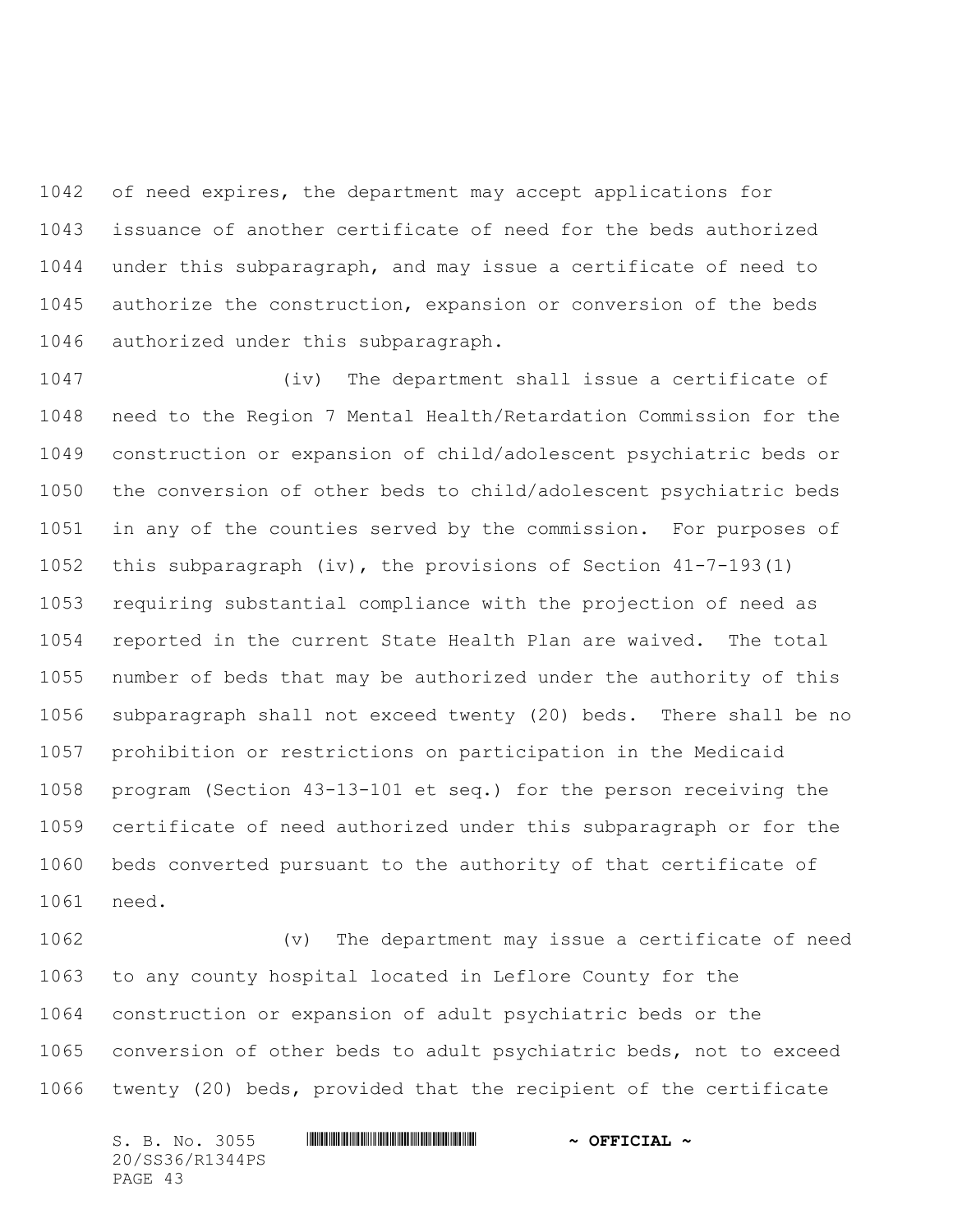of need agrees in writing that the adult psychiatric beds will not at any time be certified for participation in the Medicaid program and that the hospital will not admit or keep any patients who are participating in the Medicaid program in any of such adult psychiatric beds. This written agreement by the recipient of the certificate of need shall be fully binding on any subsequent owner of the hospital if the ownership of the hospital is transferred at any time after the issuance of the certificate of need. Agreement that the adult psychiatric beds will not be certified for participation in the Medicaid program shall be a condition of the issuance of a certificate of need to any person under this subparagraph (v), and if such hospital at any time after the issuance of the certificate of need, regardless of the ownership of the hospital, has any of such adult psychiatric beds certified for participation in the Medicaid program or admits or keeps any Medicaid patients in such adult psychiatric beds, the State Department of Health shall revoke the certificate of need, if it is still outstanding, and shall deny or revoke the license of the hospital at the time that the department determines, after a hearing complying with due process, that the hospital has failed to comply with any of the conditions upon which the certificate of need was issued, as provided in this subparagraph and in the written agreement by the recipient of the certificate of need.

 (vi) The department may issue a certificate or certificates of need for the expansion of child psychiatric beds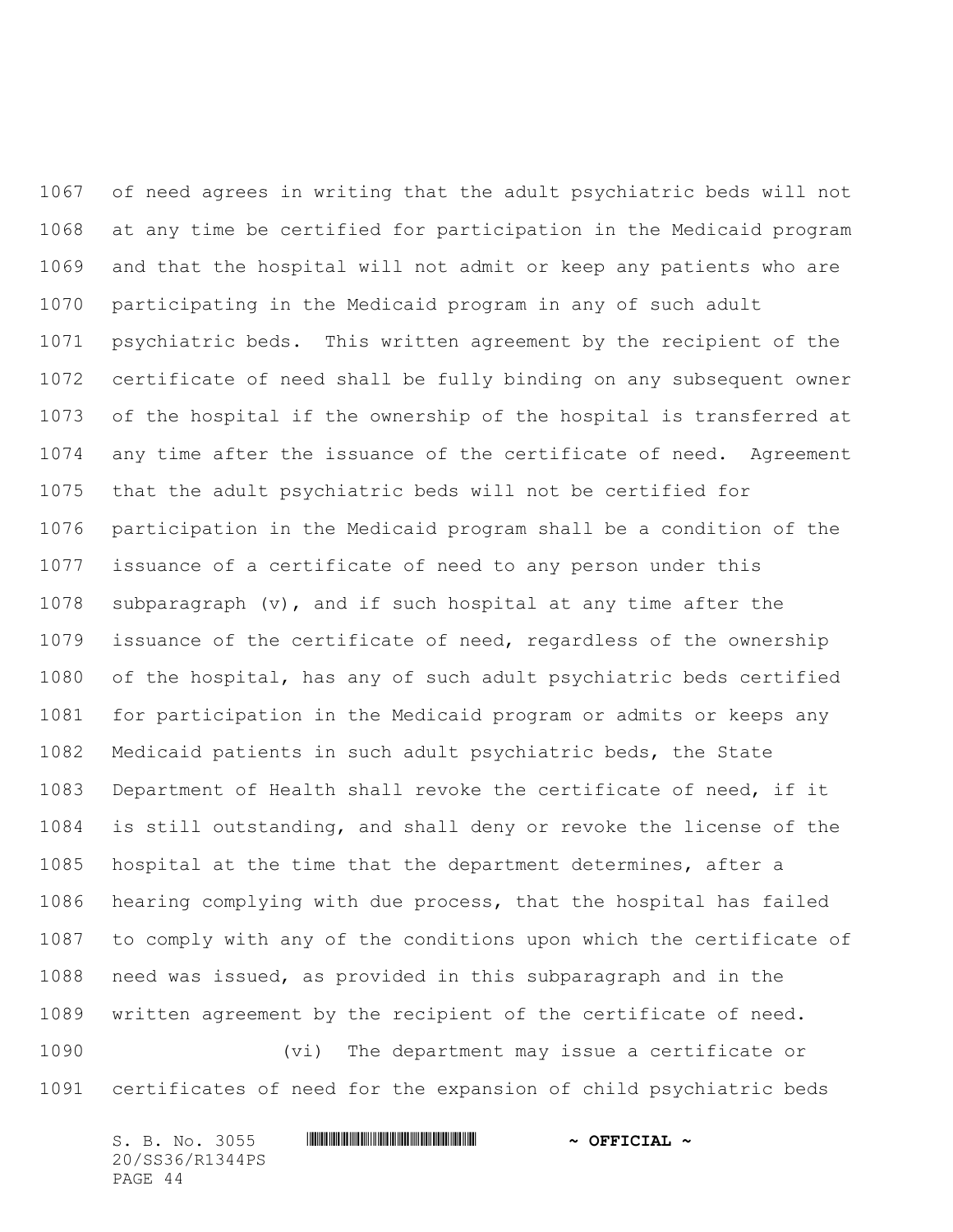or the conversion of other beds to child psychiatric beds at the University of Mississippi Medical Center. For purposes of this subparagraph (vi), the provisions of Section 41-7-193(1) requiring substantial compliance with the projection of need as reported in the current State Health Plan are waived. The total number of beds that may be authorized under the authority of this subparagraph shall not exceed fifteen (15) beds. There shall be no prohibition or restrictions on participation in the Medicaid program (Section 43-13-101 et seq.) for the hospital receiving the certificate of need authorized under this subparagraph or for the beds converted pursuant to the authority of that certificate of need.

 (b) From and after July 1, 1990, no hospital, psychiatric hospital or chemical dependency hospital shall be authorized to add any child/adolescent psychiatric or child/adolescent chemical dependency beds or convert any beds of another category to child/adolescent psychiatric or child/adolescent chemical dependency beds without a certificate of need under the authority of subsection (1)(c) of this section. (5) The department may issue a certificate of need to a county hospital in Winston County for the conversion of fifteen (15) acute care beds to geriatric psychiatric care beds. (6) The State Department of Health shall issue a certificate

 of need to a Mississippi corporation qualified to manage a long-term care hospital as defined in Section 41-7-173(h)(xii) in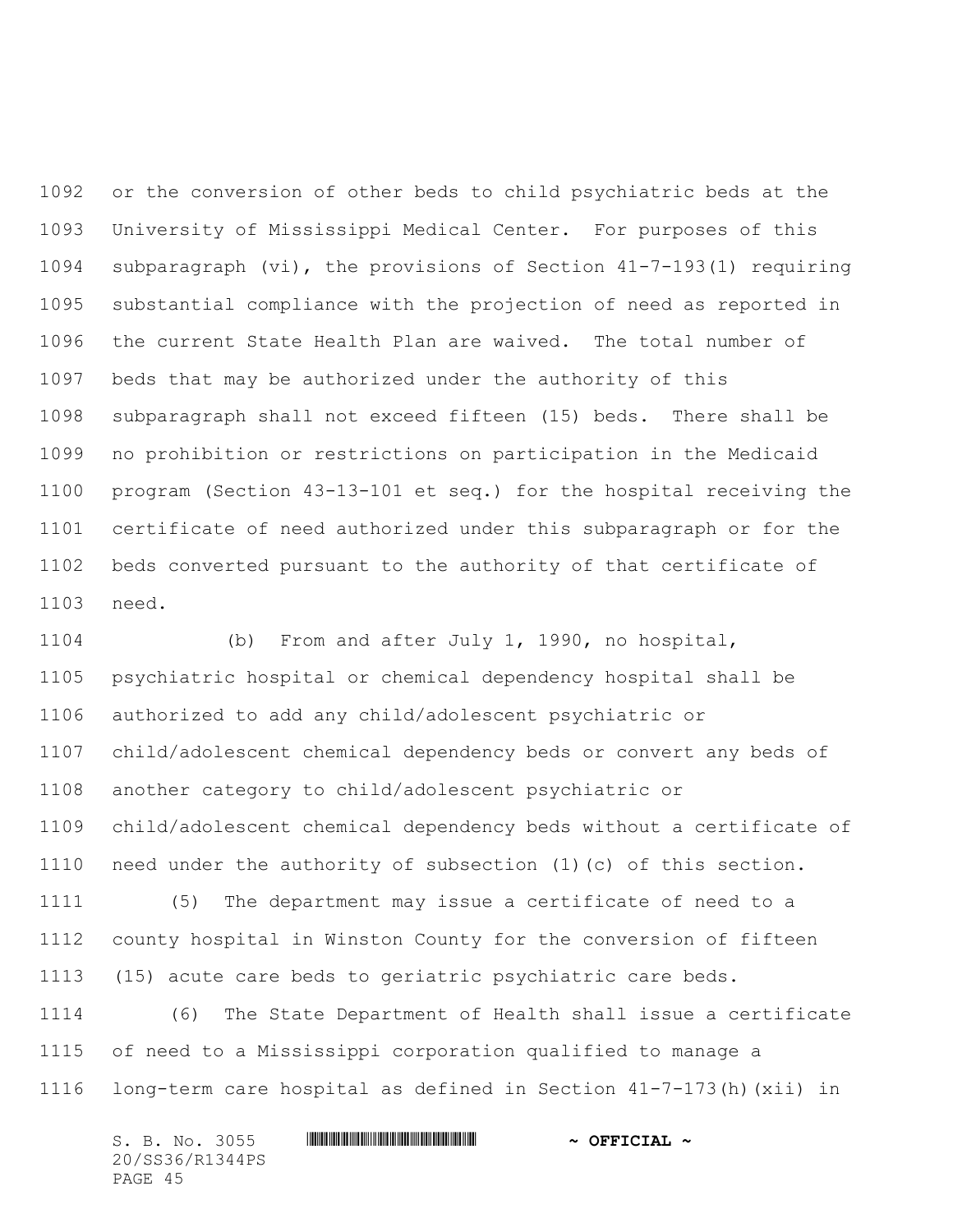Harrison County, not to exceed eighty (80) beds, including any necessary renovation or construction required for licensure and certification, provided that the recipient of the certificate of need agrees in writing that the long-term care hospital will not at any time participate in the Medicaid program (Section 43-13-101 et seq.) or admit or keep any patients in the long-term care hospital who are participating in the Medicaid program. This written agreement by the recipient of the certificate of need shall be fully binding on any subsequent owner of the long-term care hospital, if the ownership of the facility is transferred at any time after the issuance of the certificate of need. Agreement that the long-term care hospital will not participate in the Medicaid program shall be a condition of the issuance of a certificate of need to any person under this subsection (6), and if such long-term care hospital at any time after the issuance of the certificate of need, regardless of the ownership of the facility, participates in the Medicaid program or admits or keeps any patients in the facility who are participating in the Medicaid program, the State Department of Health shall revoke the certificate of need, if it is still outstanding, and shall deny or revoke the license of the long-term care hospital, at the time that the department determines, after a hearing complying with due process, that the facility has failed to comply with any of the conditions upon which the certificate of need was issued, as provided in this subsection and in the written agreement by the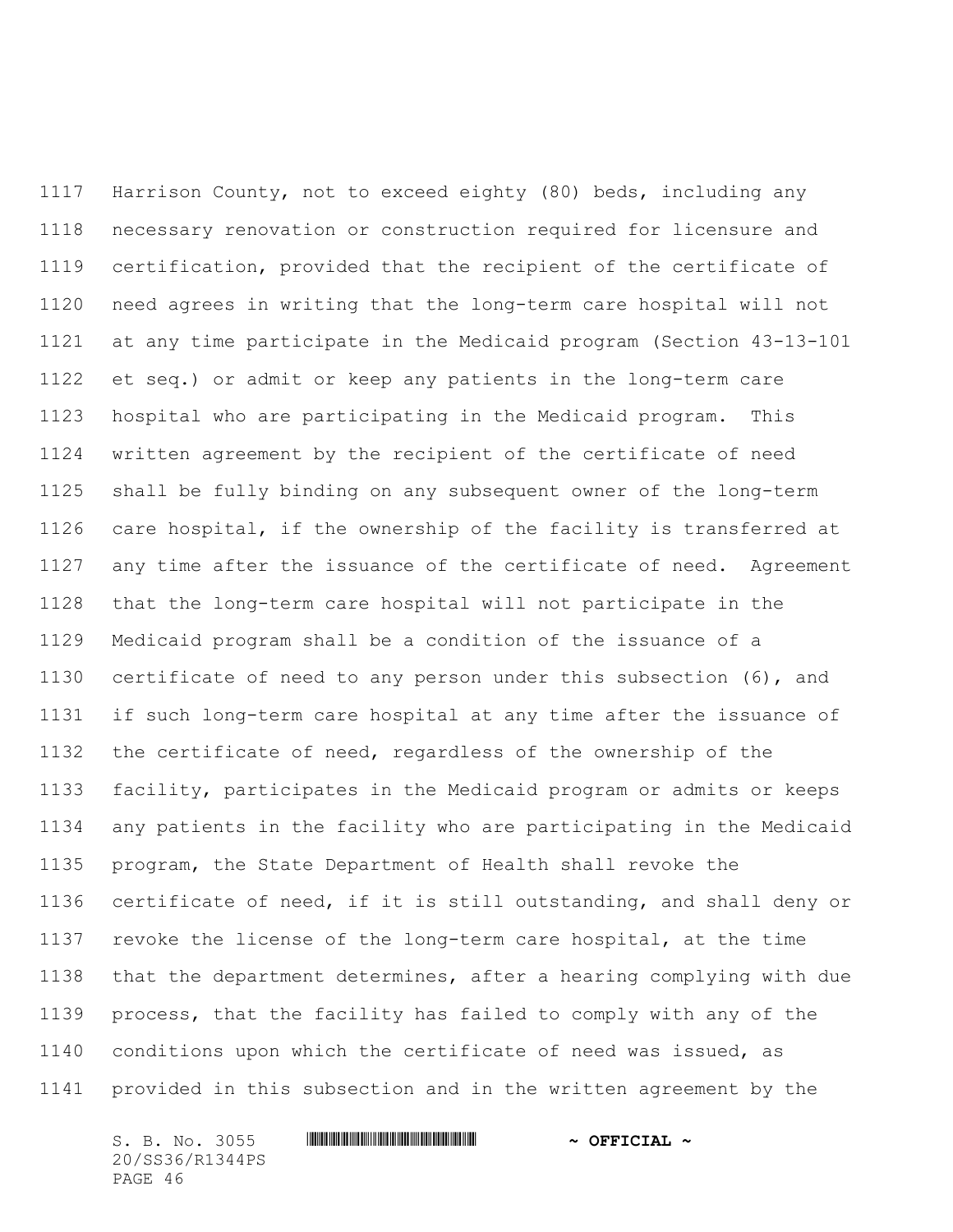recipient of the certificate of need. For purposes of this subsection, the provisions of Section 41-7-193(1) requiring substantial compliance with the projection of need as reported in the current State Health Plan are waived.

 (7) The State Department of Health may issue a certificate of need to any hospital in the state to utilize a portion of its beds for the "swing-bed" concept. Any such hospital must be in conformance with the federal regulations regarding such swing-bed concept at the time it submits its application for a certificate of need to the State Department of Health, except that such hospital may have more licensed beds or a higher average daily census (ADC) than the maximum number specified in federal regulations for participation in the swing-bed program. Any hospital meeting all federal requirements for participation in the swing-bed program which receives such certificate of need shall render services provided under the swing-bed concept to any patient eligible for Medicare (Title XVIII of the Social Security Act) who is certified by a physician to be in need of such services, and no such hospital shall permit any patient who is eligible for both Medicaid and Medicare or eligible only for Medicaid to stay in the swing beds of the hospital for more than thirty (30) days per admission unless the hospital receives prior approval for such patient from the Division of Medicaid, Office of the Governor. Any hospital having more licensed beds or a higher average daily census (ADC) than the maximum number specified in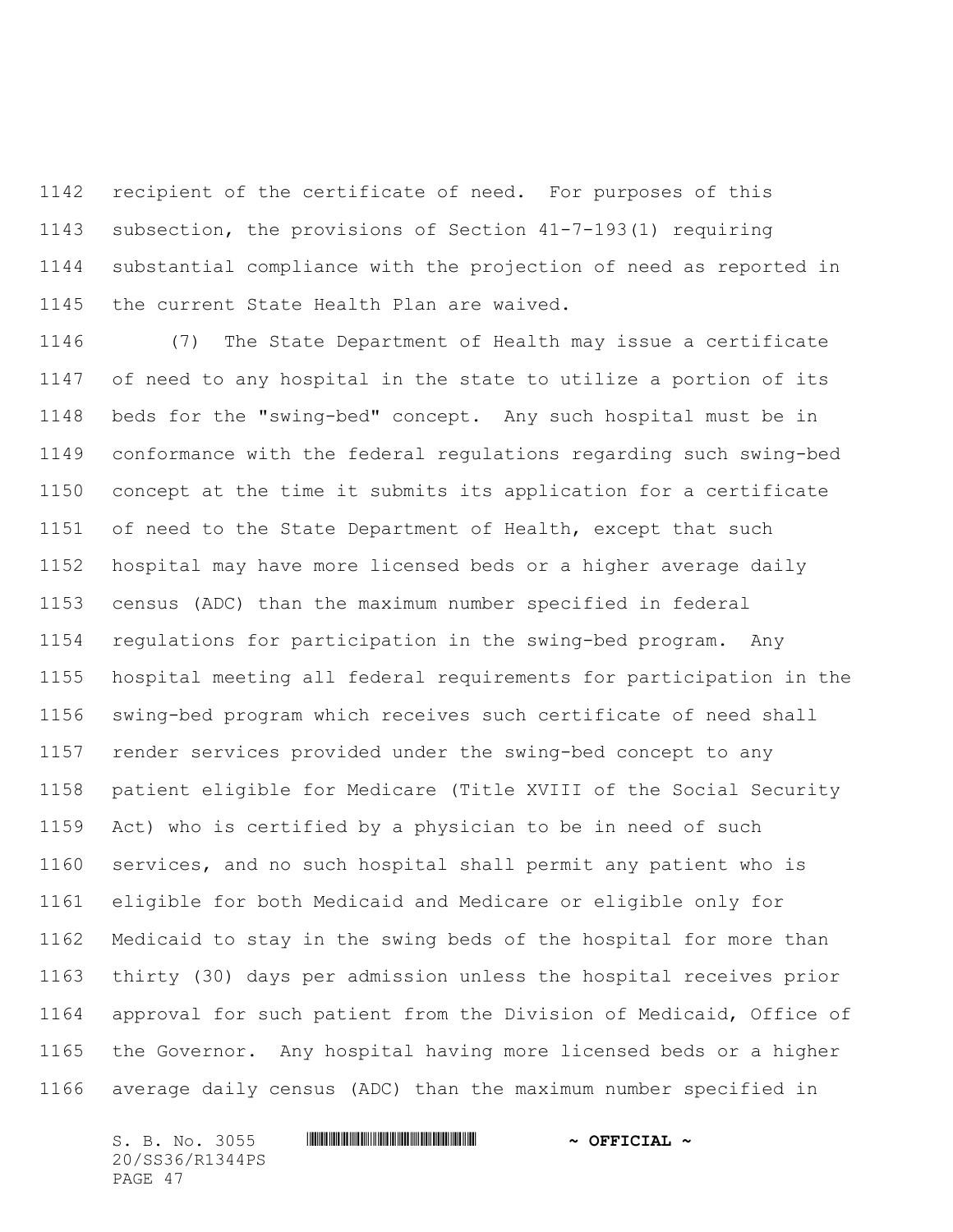federal regulations for participation in the swing-bed program which receives such certificate of need shall develop a procedure to insure that before a patient is allowed to stay in the swing beds of the hospital, there are no vacant nursing home beds available for that patient located within a fifty-mile radius of the hospital. When any such hospital has a patient staying in the swing beds of the hospital and the hospital receives notice from a nursing home located within such radius that there is a vacant bed available for that patient, the hospital shall transfer the patient to the nursing home within a reasonable time after receipt of the notice. Any hospital which is subject to the requirements of the two (2) preceding sentences of this subsection may be suspended from participation in the swing-bed program for a reasonable period of time by the State Department of Health if the department, after a hearing complying with due process, determines that the hospital has failed to comply with any of those requirements.

 (8) The Department of Health shall not grant approval for or issue a certificate of need to any person proposing the new construction of, addition to or expansion of a health care facility as defined in subparagraph (viii) of Section 41-7-173(h), except as hereinafter provided: The department may issue a certificate of need to a nonprofit corporation located in Madison County, Mississippi, for the construction, expansion or conversion of not more than twenty (20) beds in a community living program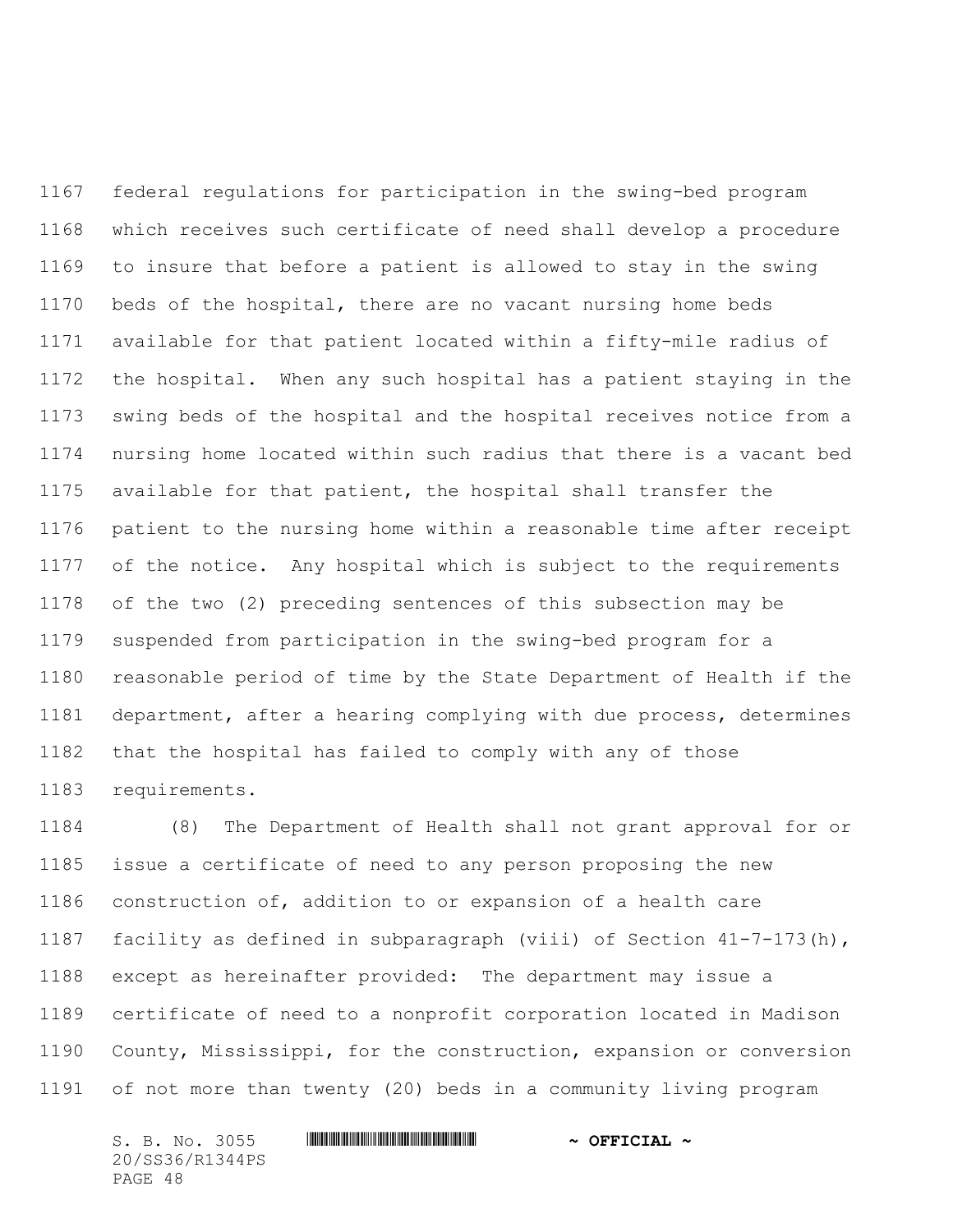for developmentally disabled adults in a facility as defined in subparagraph (viii) of Section 41-7-173(h). For purposes of this subsection (8), the provisions of Section 41-7-193(1) requiring substantial compliance with the projection of need as reported in the current State Health Plan and the provisions of Section 41-7-197 requiring a formal certificate of need hearing process are waived. There shall be no prohibition or restrictions on participation in the Medicaid program for the person receiving the certificate of need authorized under this subsection (8).

 (9) The Department of Health shall not grant approval for or issue a certificate of need to any person proposing the establishment of, or expansion of the currently approved territory of, or the contracting to establish a home office, subunit or branch office within the space operated as a health care facility as defined in Section 41-7-173(h)(i) through (viii) by a health care facility as defined in subparagraph (ix) of Section 41-7-173(h).

 (10) Health care facilities owned and/or operated by the state or its agencies are exempt from the restraints in this section against issuance of a certificate of need if such addition or expansion consists of repairing or renovation necessary to comply with the state licensure law. This exception shall not apply to the new construction of any building by such state facility. This exception shall not apply to any health care facilities owned and/or operated by counties, municipalities,

20/SS36/R1344PS PAGE 49

S. B. No. 3055 \*SS36/R1344PS\* **~ OFFICIAL ~**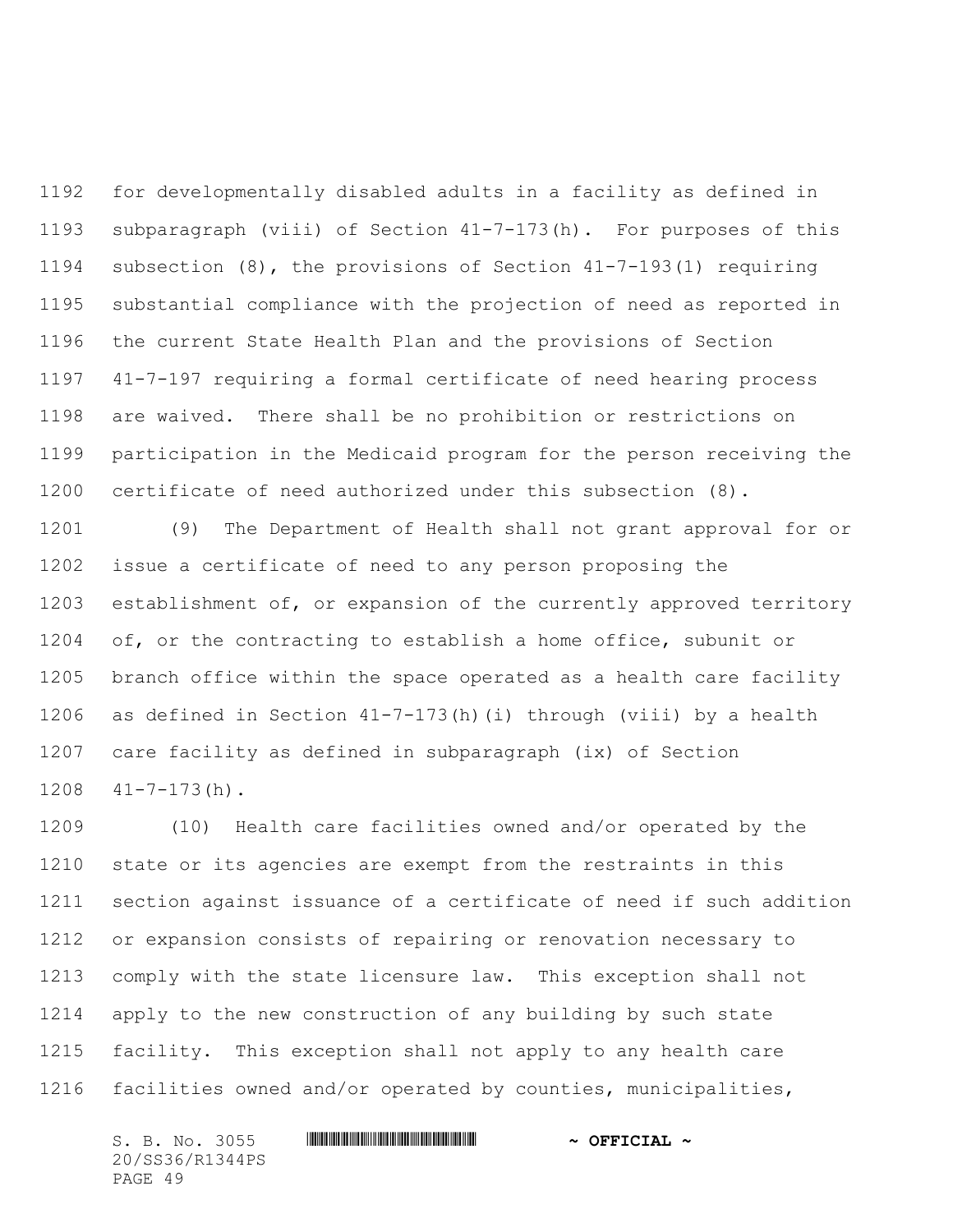districts, unincorporated areas, other defined persons, or any combination thereof.

 (11) The new construction, renovation or expansion of or addition to any health care facility defined in subparagraph (ii) (psychiatric hospital), subparagraph (iv) (skilled nursing facility), subparagraph (vi) (intermediate care facility), subparagraph (viii) (intermediate care facility for the mentally retarded) and subparagraph (x) (psychiatric residential treatment facility) of Section 41-7-173(h) which is owned by the State of Mississippi and under the direction and control of the State Department of Mental Health, and the addition of new beds or the conversion of beds from one category to another in any such defined health care facility which is owned by the State of Mississippi and under the direction and control of the State Department of Mental Health, shall not require the issuance of a certificate of need under Section 41-7-171 et seq., notwithstanding any provision in Section 41-7-171 et seq. to the contrary.

 (12) The new construction, renovation or expansion of or addition to any veterans homes or domiciliaries for eligible veterans of the State of Mississippi as authorized under Section 35-1-19 shall not require the issuance of a certificate of need, notwithstanding any provision in Section 41-7-171 et seq. to the contrary.

20/SS36/R1344PS PAGE 50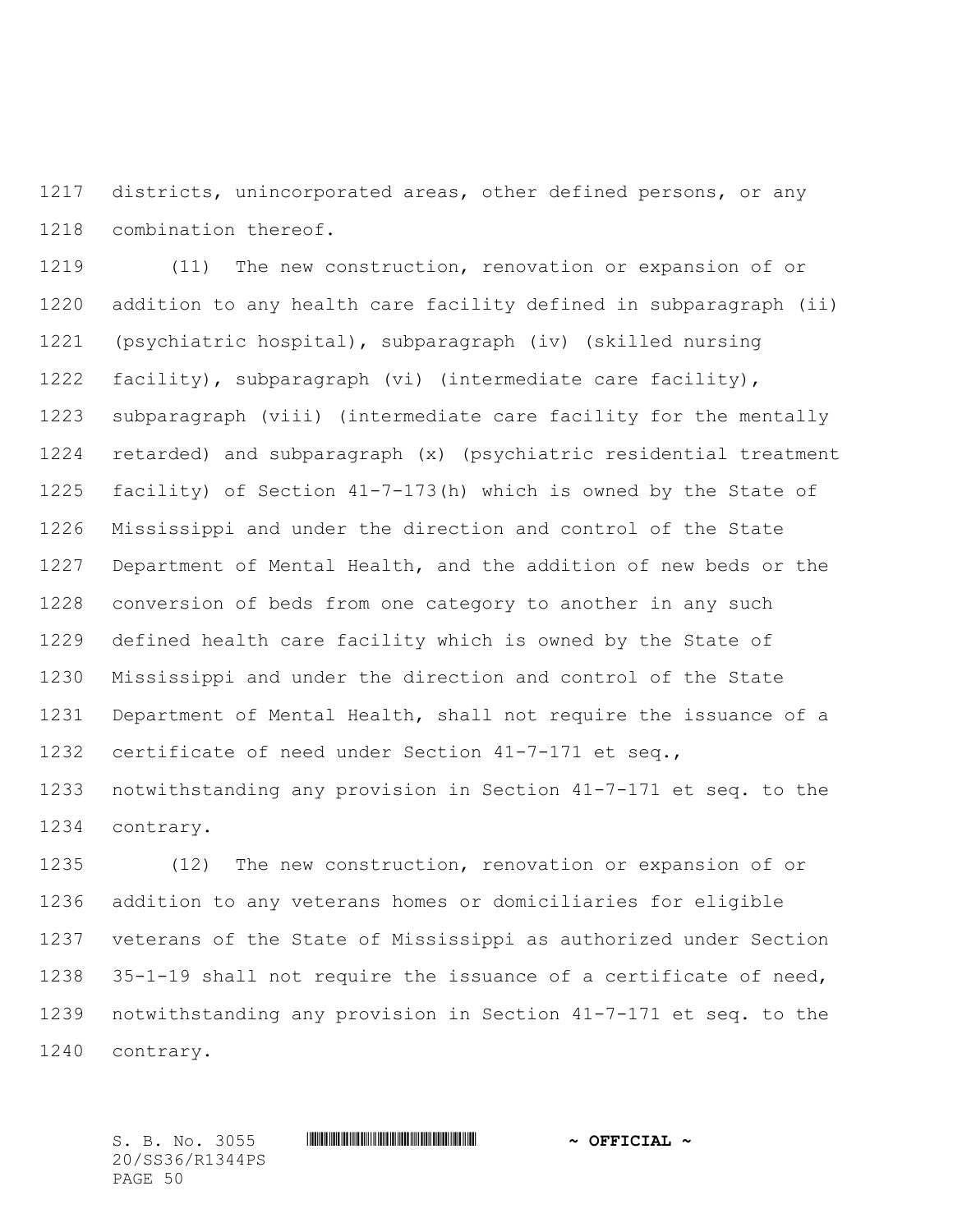(13) The repair or the rebuilding of an existing, operating health care facility that sustained significant damage from a natural disaster that occurred after April 15, 2014, in an area that is proclaimed a disaster area or subject to a state of emergency by the Governor or by the President of the United States shall be exempt from all of the requirements of the Mississippi Certificate of Need Law (Section 41-7-171 et seq.) and any and all rules and regulations promulgated under that law, subject to the following conditions:

 (a) The repair or the rebuilding of any such damaged health care facility must be within one (1) mile of the pre-disaster location of the campus of the damaged health care facility, except that any temporary post-disaster health care facility operating location may be within five (5) miles of the pre-disaster location of the damaged health care facility;

 (b) The repair or the rebuilding of the damaged health care facility (i) does not increase or change the complement of its bed capacity that it had before the Governor's or the President's proclamation, (ii) does not increase or change its levels and types of health care services that it provided before the Governor's or the President's proclamation, and (iii) does not 1262 rebuild in a different county; however, this paragraph does not restrict or prevent a health care facility from decreasing its bed capacity that it had before the Governor's or the President's proclamation, or from decreasing the levels of or decreasing or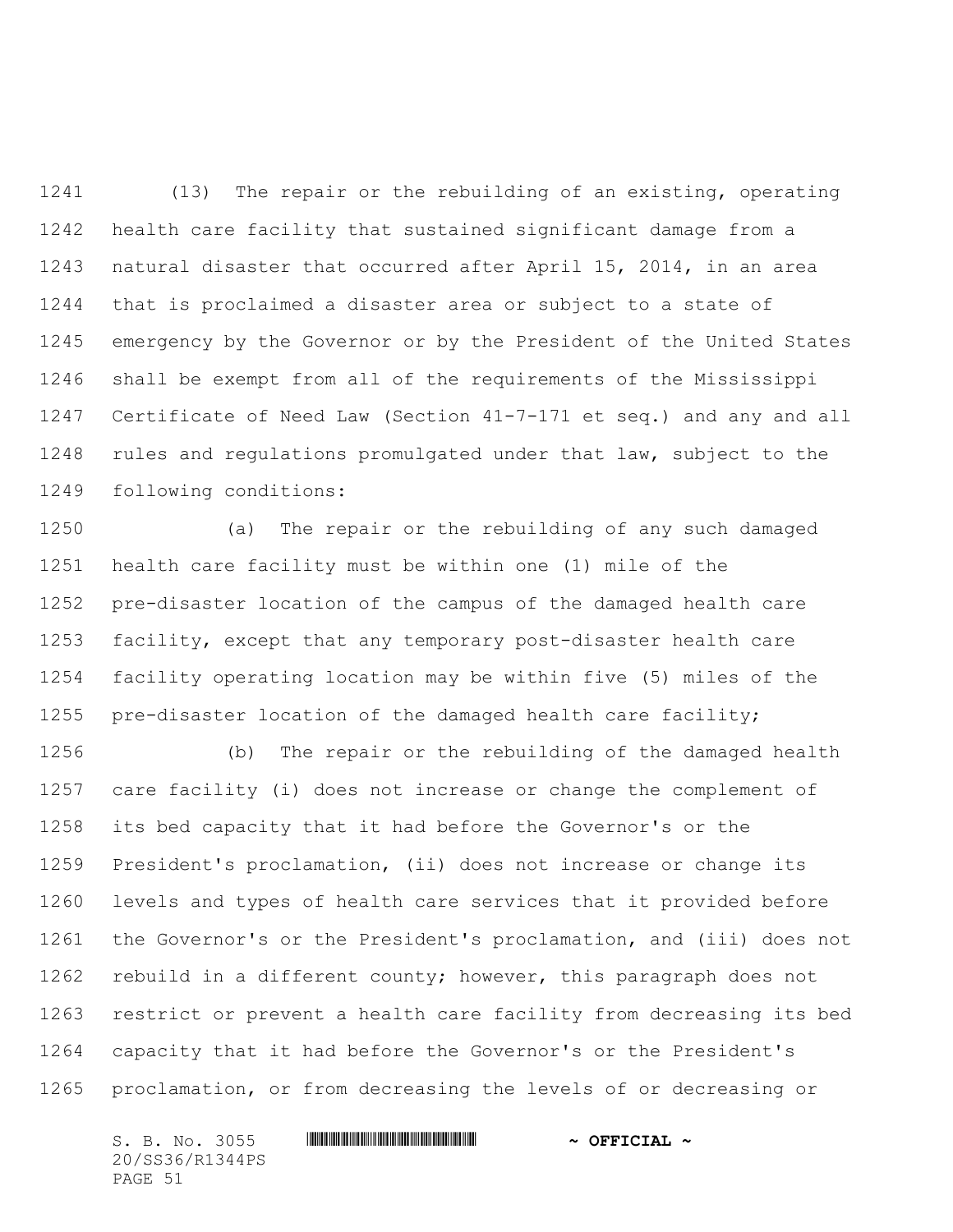eliminating the types of health care services that it provided before the Governor's or the President's proclamation, when the damaged health care facility is repaired or rebuilt;

 (c) The exemption from Certificate of Need Law provided under this subsection (13) is valid for only five (5) years from the date of the Governor's or the President's proclamation. If actual construction has not begun within that five-year period, the exemption provided under this subsection is inapplicable; and

 (d) The Division of Health Facilities Licensure and Certification of the State Department of Health shall provide the same oversight for the repair or the rebuilding of the damaged health care facility that it provides to all health care facility construction projects in the state.

 For the purposes of this subsection (13), "significant damage" to a health care facility means damage to the health care facility requiring an expenditure of at least One Million Dollars (\$1,000,000.00).

 (14) The State Department of Health shall issue a certificate of need to any hospital which is currently licensed for two hundred fifty (250) or more acute care beds and is located in any general hospital service area not having a comprehensive cancer center, for the establishment and equipping of such a center which provides facilities and services for outpatient radiation oncology therapy, outpatient medical oncology therapy, and appropriate support services including the provision of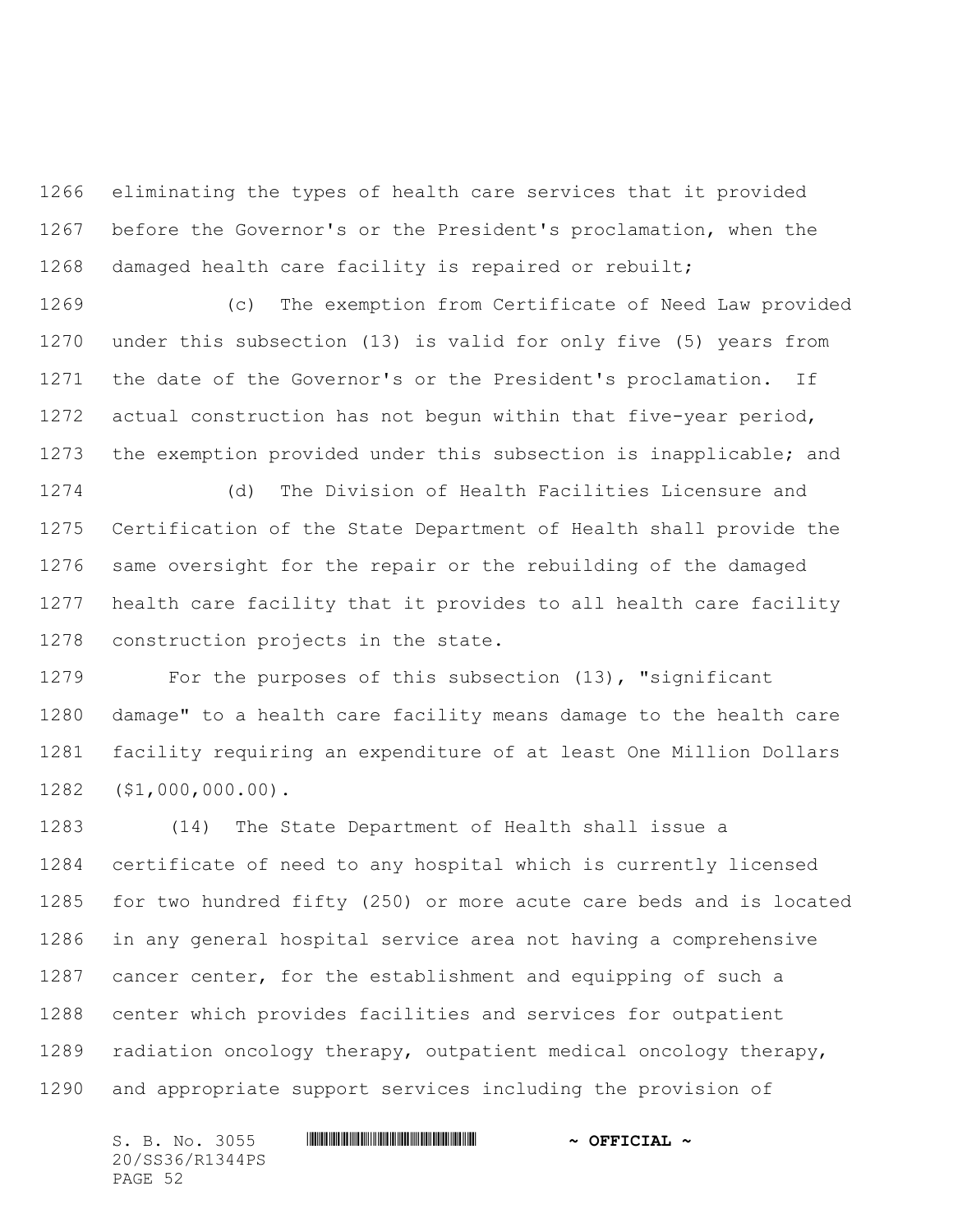radiation therapy services. The provisions of Section 41-7-193(1) regarding substantial compliance with the projection of need as reported in the current State Health Plan are waived for the purpose of this subsection.

 (15) The State Department of Health may authorize the transfer of hospital beds, not to exceed sixty (60) beds, from the North Panola Community Hospital to the South Panola Community Hospital. The authorization for the transfer of those beds shall be exempt from the certificate of need review process.

 (16) The State Department of Health shall issue any certificates of need necessary for Mississippi State University and a public or private health care provider to jointly acquire and operate a linear accelerator and a magnetic resonance imaging unit. Those certificates of need shall cover all capital expenditures related to the project between Mississippi State University and the health care provider, including, but not limited to, the acquisition of the linear accelerator, the magnetic resonance imaging unit and other radiological modalities; the offering of linear accelerator and magnetic resonance imaging services; and the cost of construction of facilities in which to locate these services. The linear accelerator and the magnetic resonance imaging unit shall be (a) located in the City of Starkville, Oktibbeha County, Mississippi; (b) operated jointly by Mississippi State University and the public or private health care provider selected by Mississippi State University through a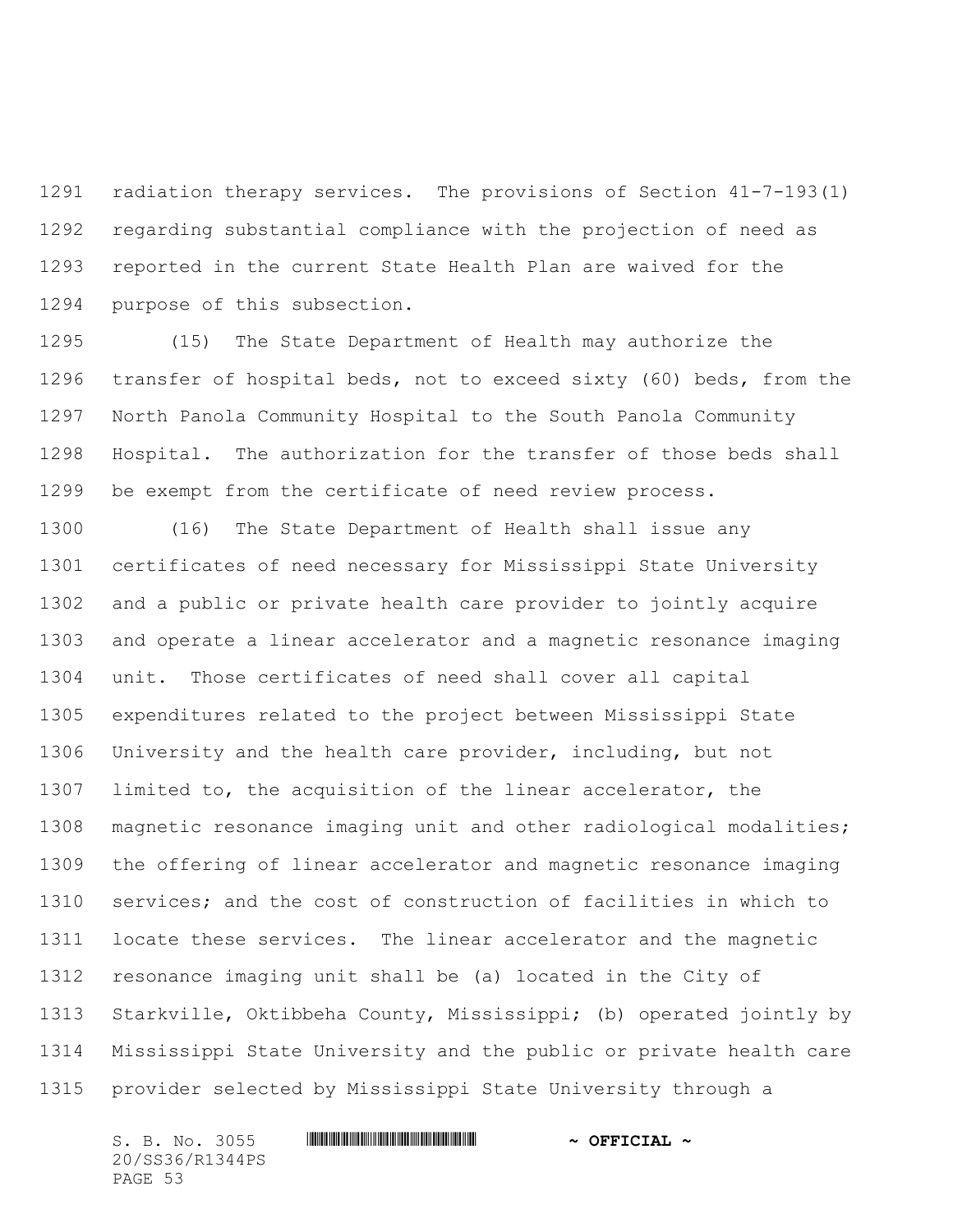request for proposals (RFP) process in which Mississippi State University selects, and the Board of Trustees of State Institutions of Higher Learning approves, the health care provider that makes the best overall proposal; (c) available to Mississippi State University for research purposes two-thirds (2/3) of the time that the linear accelerator and magnetic resonance imaging unit are operational; and (d) available to the public or private health care provider selected by Mississippi State University and approved by the Board of Trustees of State Institutions of Higher Learning one-third (1/3) of the time for clinical, diagnostic and treatment purposes. For purposes of this subsection, the provisions of Section 41-7-193(1) requiring substantial compliance with the projection of need as reported in the current State Health Plan are waived.

 (17) The State Department of Health shall issue a certificate of need for the construction of an acute care hospital in Kemper County, not to exceed twenty-five (25) beds, which shall be named the "John C. Stennis Memorial Hospital." In issuing the certificate of need under this subsection, the department shall give priority to a hospital located in Lauderdale County that has two hundred fifteen (215) beds. For purposes of this subsection, the provisions of Section 41-7-193(1) requiring substantial compliance with the projection of need as reported in the current State Health Plan and the provisions of Section 41-7-197 requiring a formal certificate of need hearing process are waived. There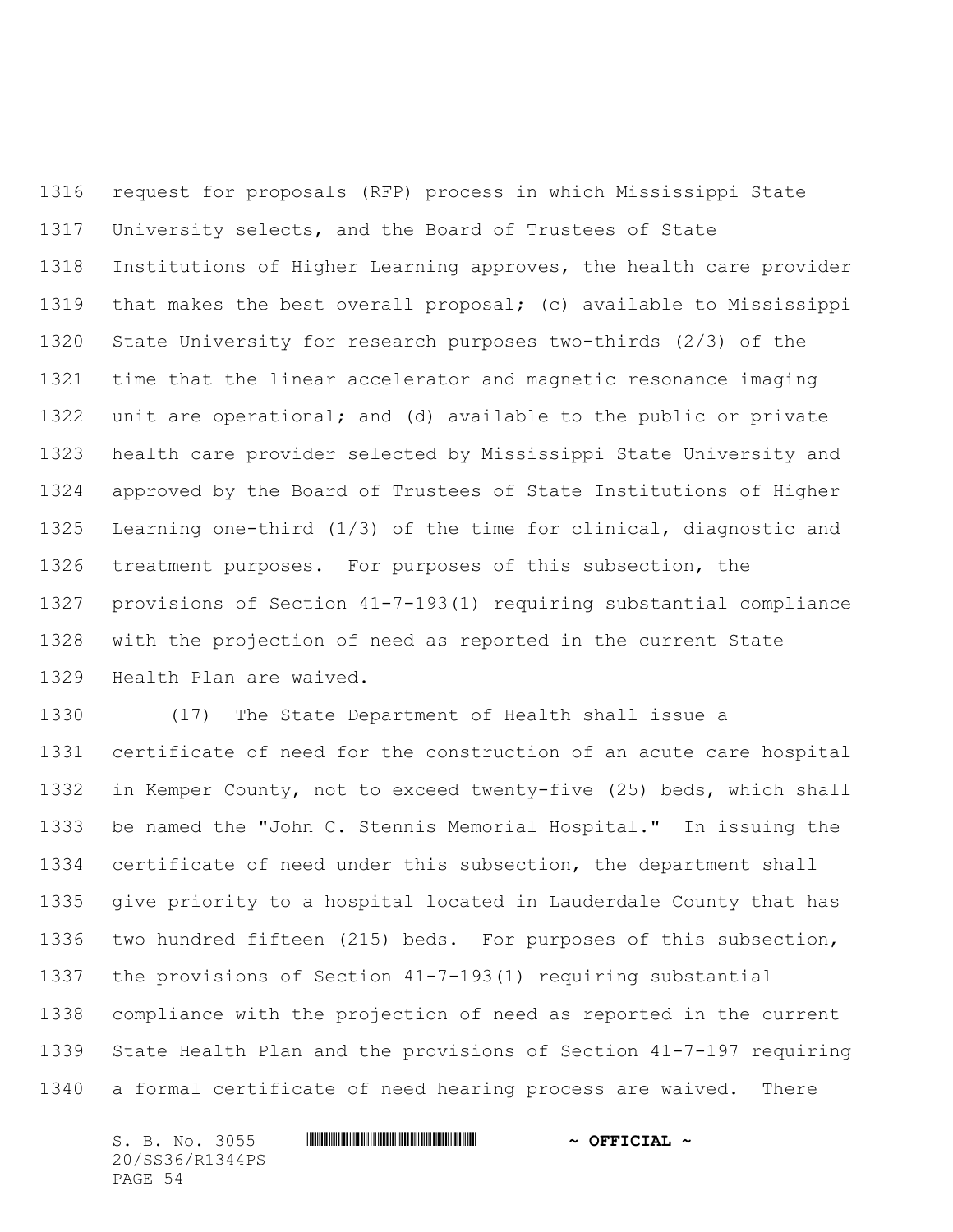shall be no prohibition or restrictions on participation in the Medicaid program (Section 43-13-101 et seq.) for the person or entity receiving the certificate of need authorized under this subsection or for the beds constructed under the authority of that certificate of need.

 (18) The planning, design, construction, renovation, addition, furnishing and equipping of a clinical research unit at any health care facility defined in Section 41-7-173(h) that is under the direction and control of the University of Mississippi Medical Center and located in Jackson, Mississippi, and the addition of new beds or the conversion of beds from one (1) category to another in any such clinical research unit, shall not require the issuance of a certificate of need under Section 41-7-171 et seq., notwithstanding any provision in Section 41-7-171 et seq. to the contrary.

(19) [Repealed]

 (20) Nothing in this section or in any other provision of Section 41-7-171 et seq. shall prevent any nursing facility from designating an appropriate number of existing beds in the facility as beds for providing care exclusively to patients with Alzheimer's disease.

- (21) Nothing in this section or any other provision of
- 1363 Section 41-7-171 et seq. shall prevent any health care facility
- 1364 from the new construction, renovation, conversion or expansion of
- new beds in the facility designated as intensive care units,